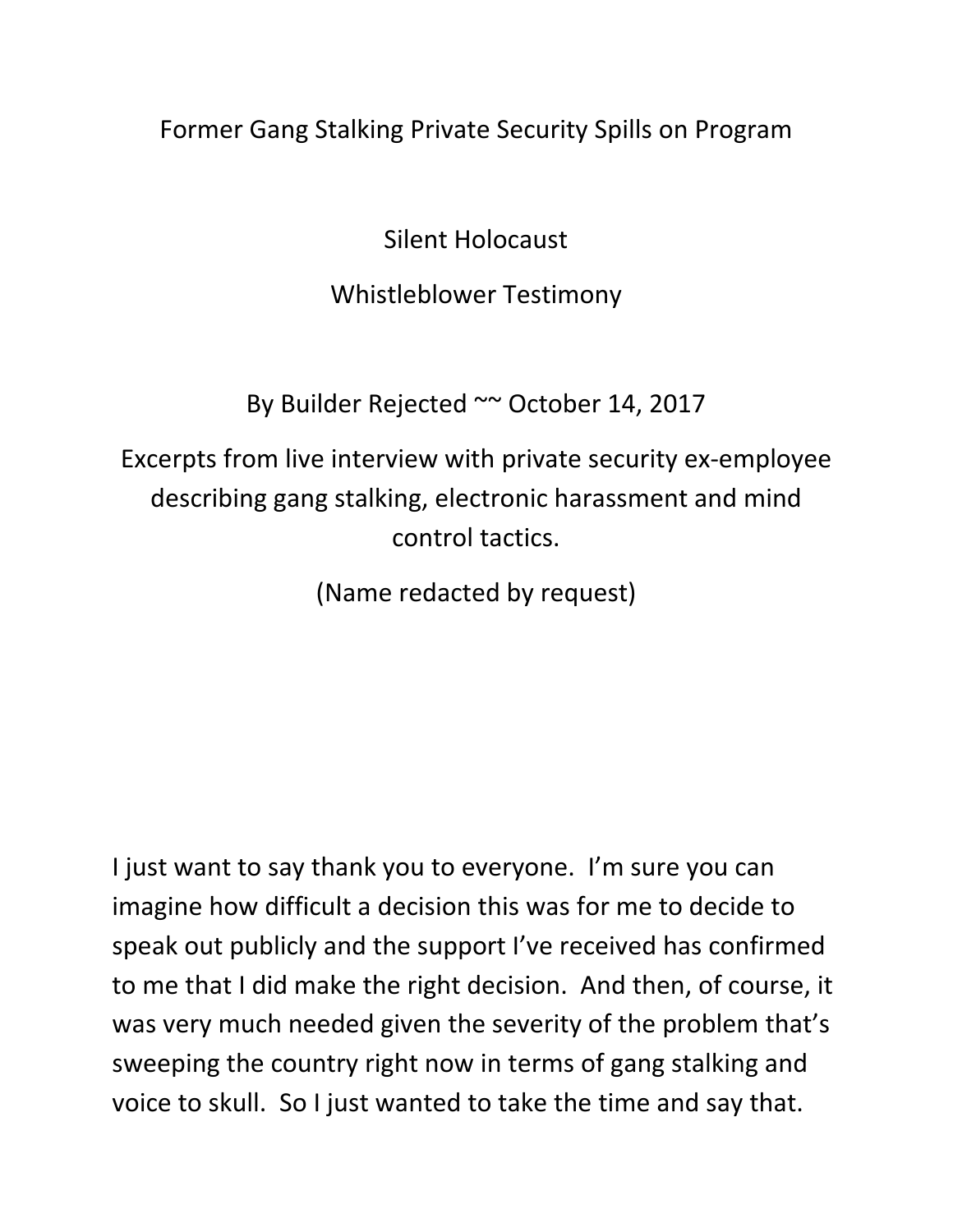Yeah, I began working at SIS, actually I have friends and family members who are military and military intelligence, and through them I had always heard of job opportunities. I thought about joining the Marines when I was younger, when I was eighteen. I'm 39 now so over the years it was something I had always thought about. Of course, after 9/11 so many jobs were created in the defense industries, Homeland Security, and what a lot of people don't know about is within private security domestically within the United States. It's a booming industry. It's one of the fastest growing sectors for our economy as generally our society is being militarized. And generally that sector is being privatized. And as a result what you have is many, many corporations within the United States of America, private companies that are getting a lot of money from investors under the table to begin to set up what I describe as a security apparatus within and around the United States of America. And it is in that context that I heard of the opportunity to work for Security Industry Specialists, (SIS) in Seattle Washington. They're a private security company that is headquartered in Culver City, California. And through a friend I heard that SIS was hiring. I heard they were hiring for security specialists and given my background in education, which is actually anthropology and sociology . . .most people don't see how those two connect, but by studying human beings you can really do well within the intelligence industry and within the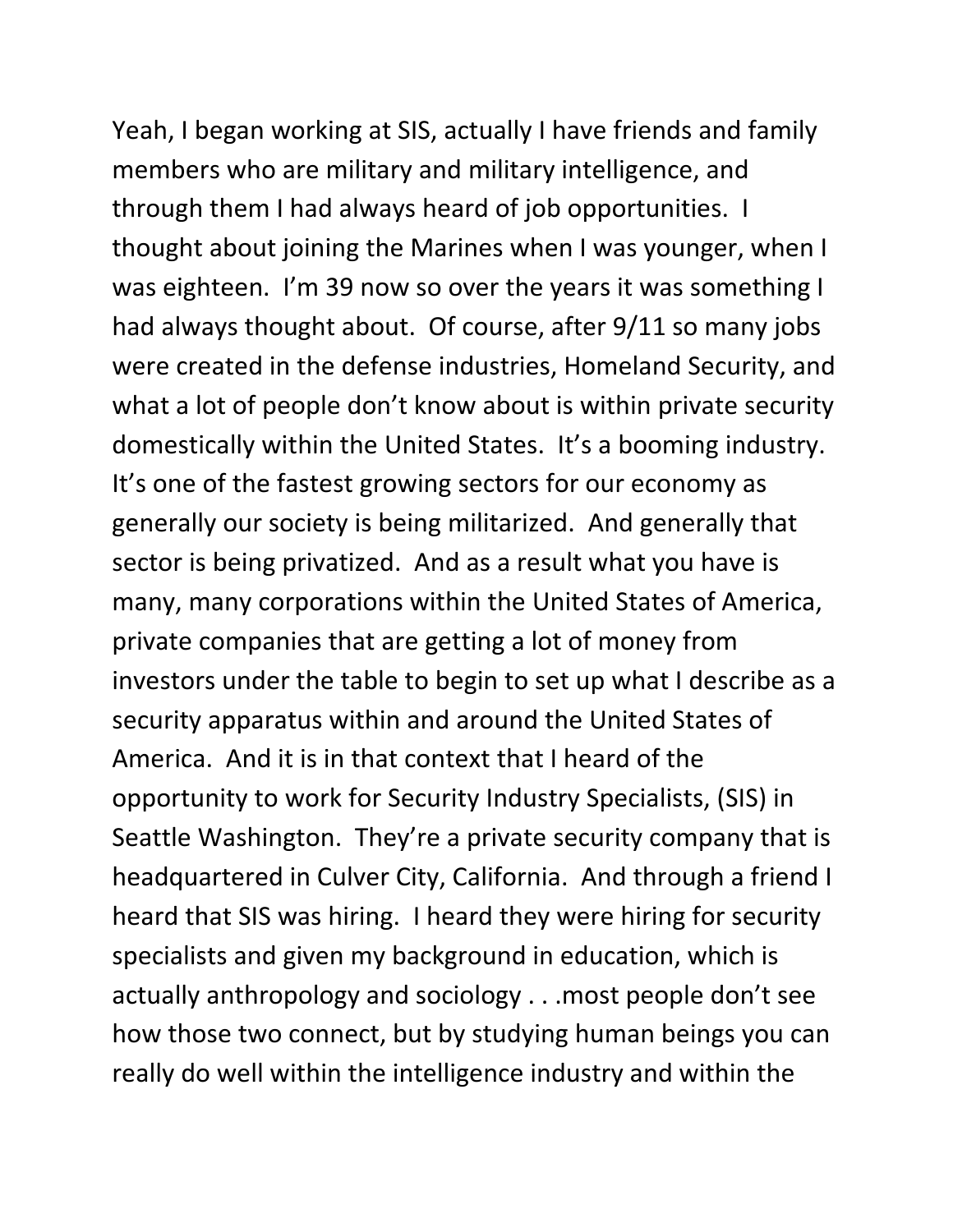security industry because it is all about learning how to deal with and talk to and communicate with, and ultimately from our perspective, secure human beings. And so it was through friends and family that I learned about the opportunity and I started off like everybody else as a low level security guard at minimum wage. I worked my way up through the company over time and eventually was assigned to executive protection and threat assessment, risk management. And just to tell you a little bit about that, what my official duties were was to secure personnel data and property of V.I.P.s that our company has hired to protect. So there's a whole lot of training that goes into that, and I became a security specialist for SIS, specializing in executive protection, also risk and threat assessment to our clients. Our clients are the companies of the individuals that we contract out with and provide services for, and it was in that context that I became aware of what I describe as a social engineering program and a research and development program that was being carried out by SIS and our clients in Seattle, the Amazon Corporation. And it was through moving up within the SIS hierarchy and working with more and more people as I was assigned to more and more assignments, I became aware of the existence of this program, and then little by little over time I became aware of the extent of it. And it wasn't long before I realized how horribly out of control it was, how downright evil it was. Once I began to realize that SIS was experimenting on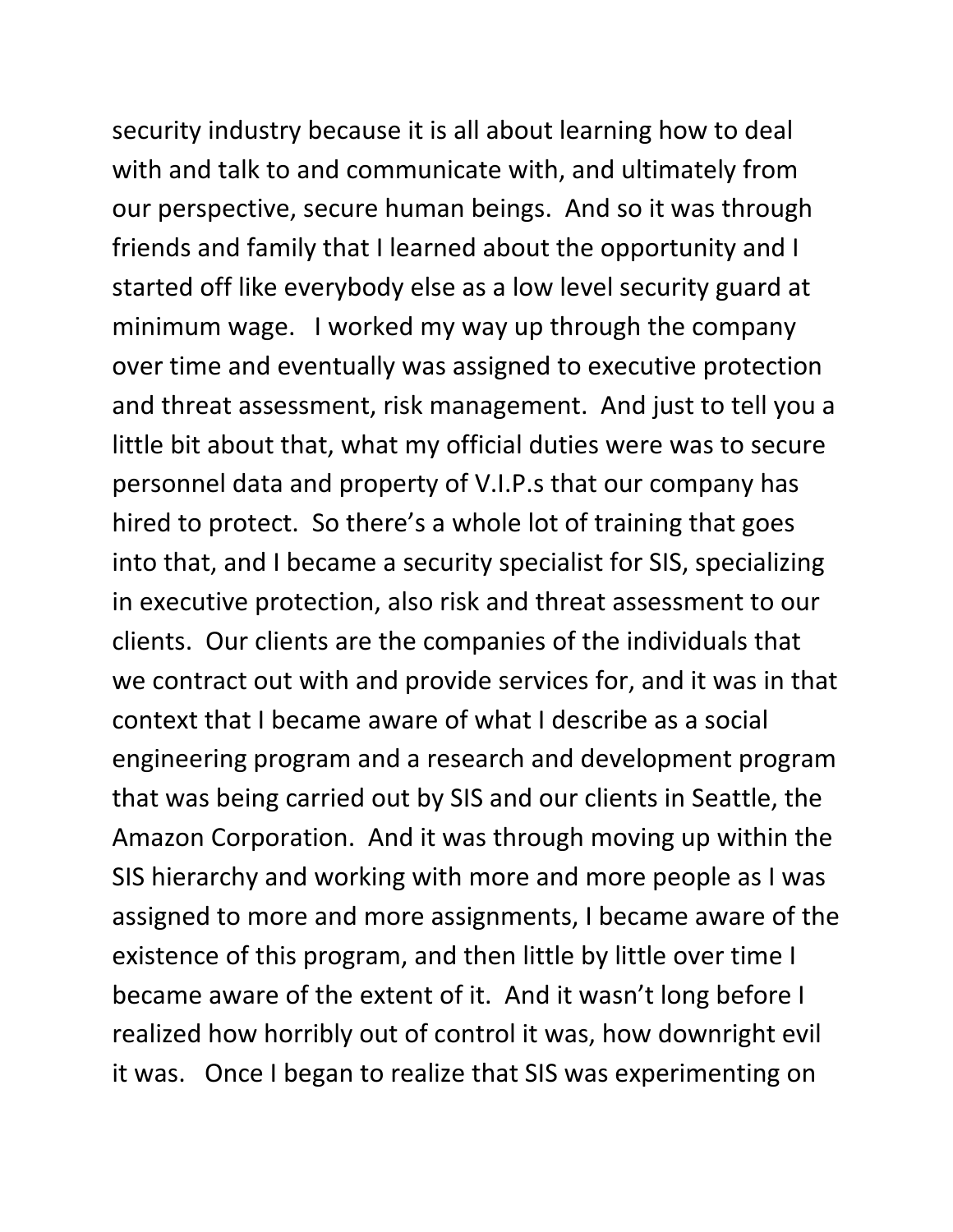its own employees, my fellow security specialists, I was outraged. I later learned that my company was involved in a larger social engineering program that encompassed the entire city of Seattle. That aspect of the program was experimenting on the homeless population of Seattle, Washington who were housed in DESC (Downtown Emergency Services Center) facilities. And I later learned that they were indeed experimenting with Voice to Skull, Hive Mind, behavior modification technology that is frequency based and directed at a targeted individual to basically control their entire person.

(Chart at 5:28) Silent Sound Subliminal Mind Control

## **U.S. Patent 5159703**

1 – Steady Tone, near the high end of the hearing range, say 15,000 Hz

2 – Hypnotists Voice varying from 300 Hz to 4,000 Hz and a Mic

3 – Frequency Modulator, Voice Controls Frequency

4 – Output is now, more or less, a steady tone, sounding like tinnitus, but with hypnosis embedded

5 – Brain can hear voice and understand; Ear only hears a tone or "buzzing/ringing"

Output can be via open air broadcast or piggybacked on TV/Radio signals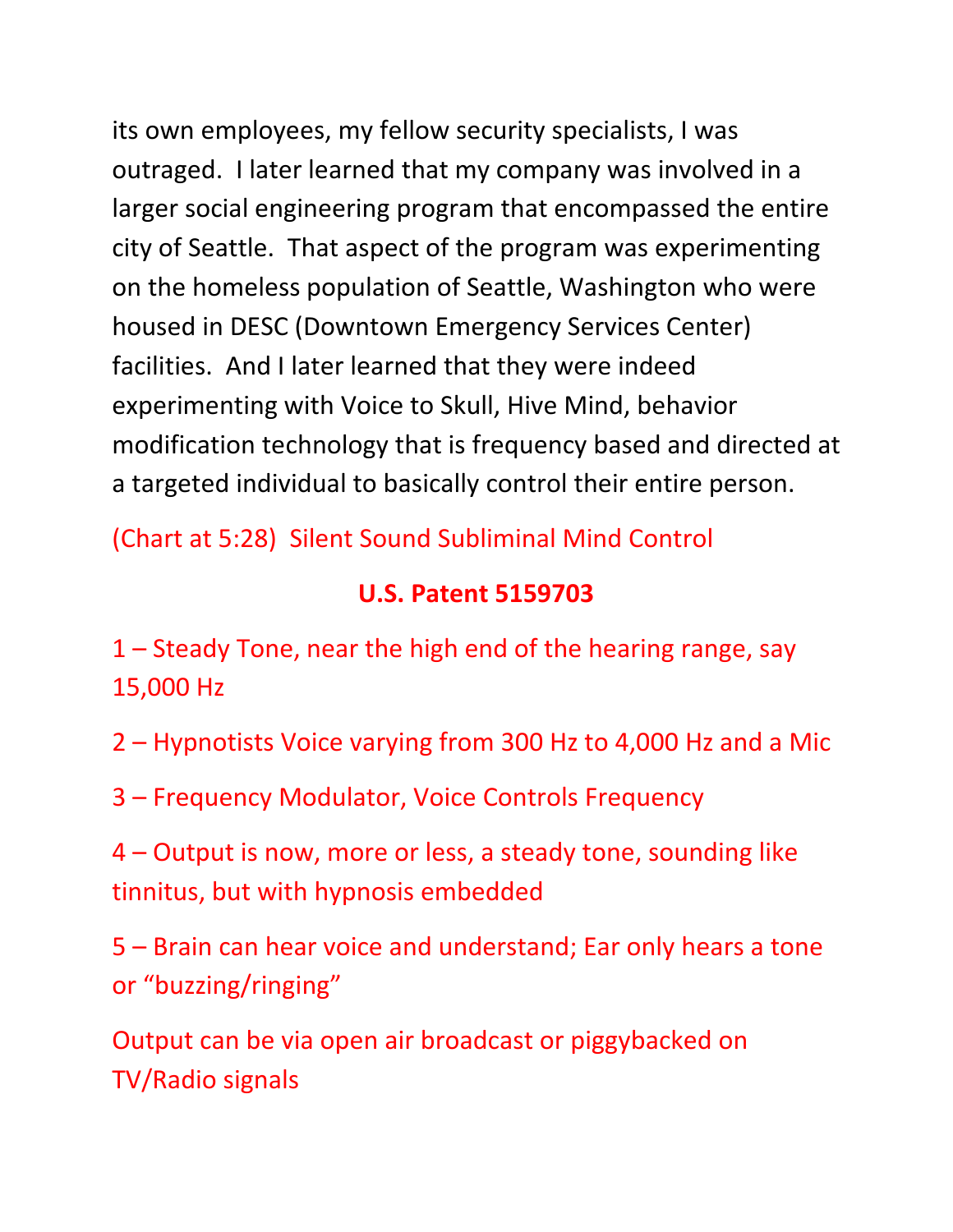And it was by moving up even more, I became aware that this experimentation was going on against the general population of Seattle. And just the average man and woman on the street, upper class, upper-upper class, and even the flat out rich were having this technology used on them without their knowledge. As more and more information and details of the program were made known to me, I became more and more outraged by it, and I spent a long time, because I had many friends within the security company, and a lot of these people are great people, they're very good people, not everybody in SIS is directly involved in experimenting on people, they're not all directly involved in gang stalking. I never was. I never partook in that.

But I did partake in training that deals with tactics and protocols that are used normally for surveillance and countersurveillance, but within that is all of the information and the know how that you need to be able to gang stalk and that is, in fact, what they're doing. So over time I became outraged and I tried to play my cards right and wait for the right moment, and when I really just couldn't tolerate it anymore, when I found out just how out of control it was, I decided to object to my superiors in person. But within SIS specifically, what happens is they're experimenting on their own employees. It's a long story and I'll try to get through it quick.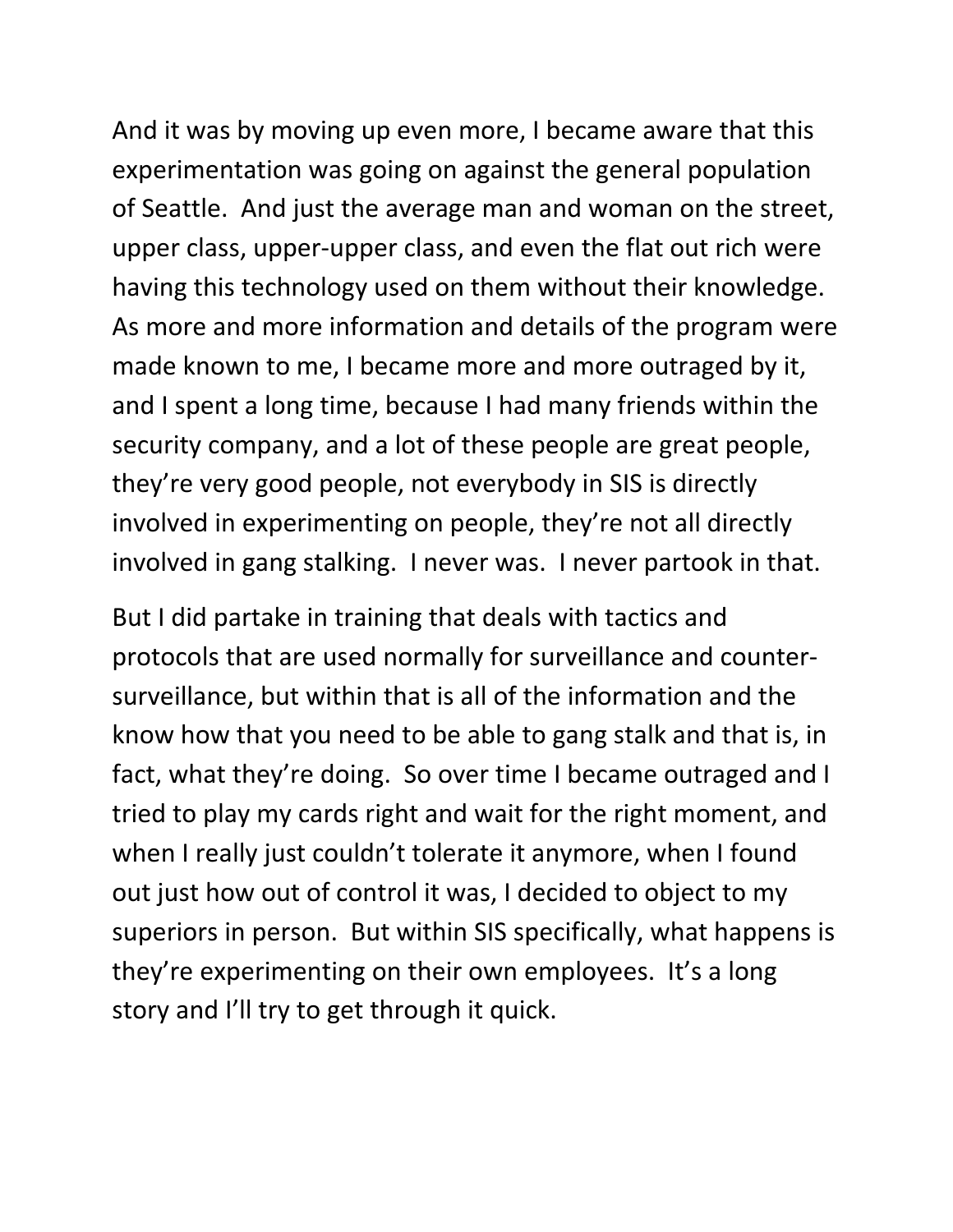## (Chart at 7:00)

# The Reality of the Organized Crime of Gang Stalking is a Criminal Racketeering Psychological Operation Run by Criminal Elements of the United States Air Force

U.S. Air Force Satellite Psyop Harassment Torture and Terrorism

But, basically, people are selected from all over the country. We're talking other cities all over America. They are selected for many different reasons. Often it is because they are isolated, they don't have a lot of money, friends or family. And they also tend to be people that are highly, highly intelligent. The aspects of this technology that they are interested in improving upon have to do with cognitive processes. Processing information and as a result they want highly intelligent people to be targets of this program. They also tend to target people who are into alternative research, commonly called conspiracy theories, people that disagree with the government. People that are into researching things like 9/11. Also they are interested in people that are interested in technology. I have found a high percentage of targeted individuals to be people who are either interested in or have information on highly advanced technologies, usually having to do with Directed Energy Weapons (DEWs) and Frequency Weapons. The exact kind of weapons that we're talking about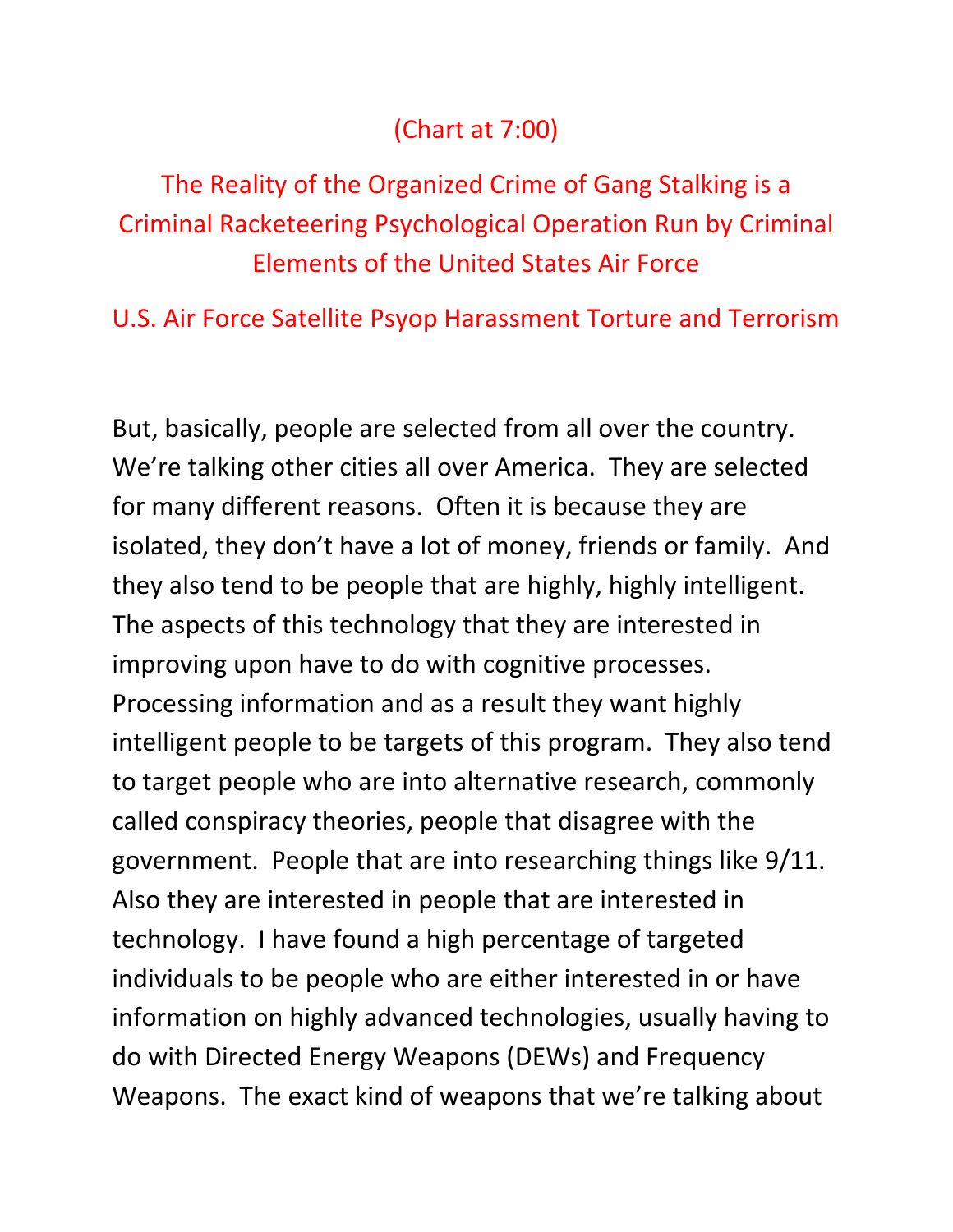here that are used in voice to skull and behavior modification that works. There are many other aspects to the technology. But once these people are selected, they will have the entire gang stalking/voice to skull run against them. This is detailed in my article. But they will be organized stalked. They will have career sabotage programs run against them to ruin their job. They will have character assassination campaigns run against them in their neighborhood. They'll be isolated from family and friends as those individuals are turned against them. And they will be isolated slowly, and slowly over time, using the technology itself, as many of the people freak out understandably when they at first don't know what it is, often times they end up going to psychiatrists, and a false diagnoses of schizophrenia, manic depression, delusion, delusional paranoid are rendered against them. And it turns out that's a loophole in the law that they are using to take away a peoples constitutional rights, as once you are deemed mentally unfit to care for yourself, i.e., your depressed, delusional, paranoid, etc., they use that, the state or the federal government uses that as an excuse to come in and say that they have to care for you. So I would warn all targeted individuals out there to please do not go to psychiatrists and allow them to render a diagnosis against you because that is a dirty trick they're using to take away the rights of people all over the country.

(Illustration at 9:00)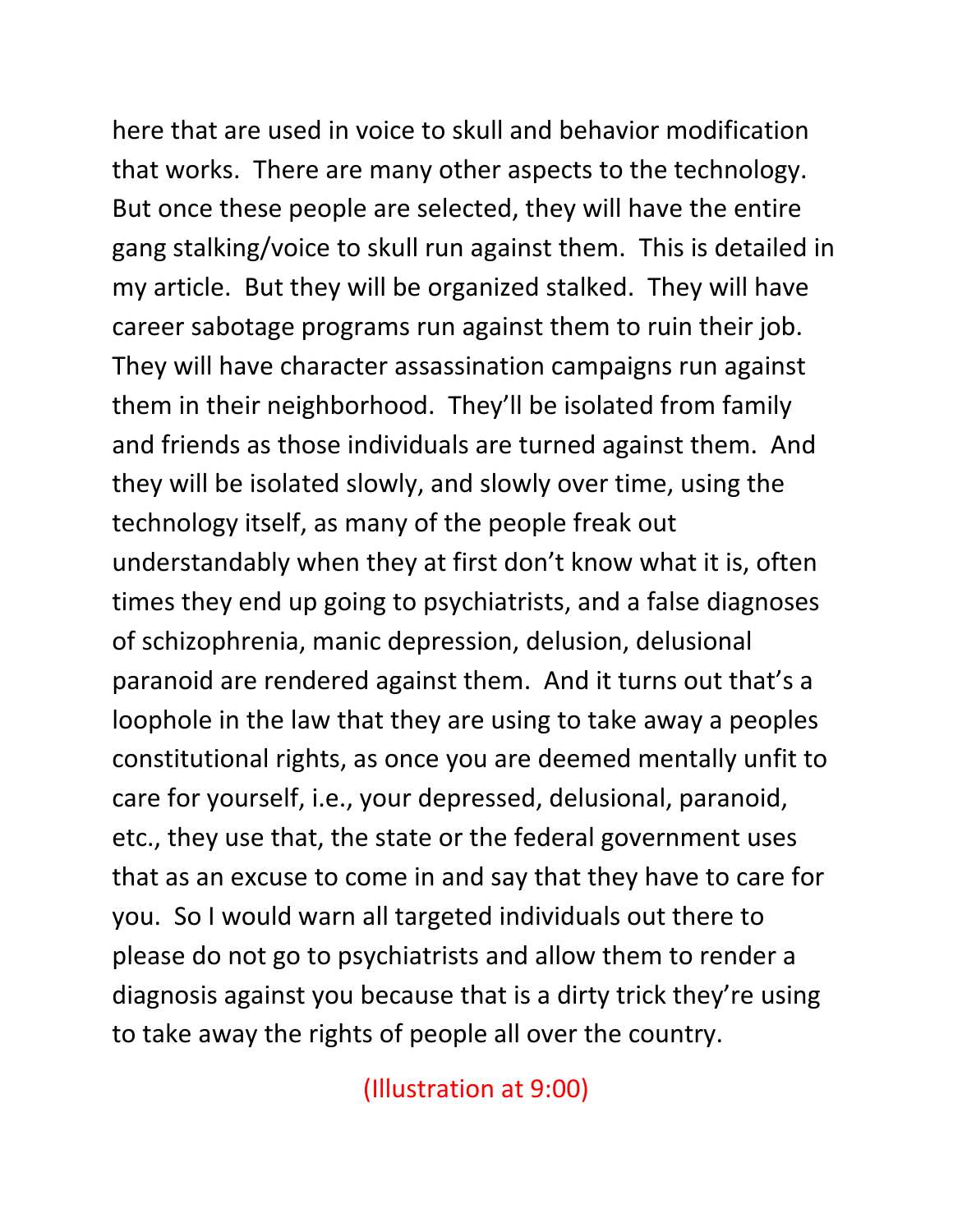### Murder by Injection

## The Story of the Medical Conspiracy Against Americ

### By Eustace Mullins

\*\*\*

## Sigmund Freud

AntiChrist Devil

### By Eustace Mullins

Each individual fits the general profile that I'm describing. So they're highly intelligent. They are able to be isolated by whatever means. They normally have some sort of a "Free Mind" . . . . people that aren't part of the crowd, so to speak, in the way that they think. They're outsiders. What the government would call dissidents, revolutionaries or people that may be a problem.

(chart at 10:00) Good Organizational Diagram of Program

Tavistock Institute = T.I. = Targeted Individuals

Coincidence?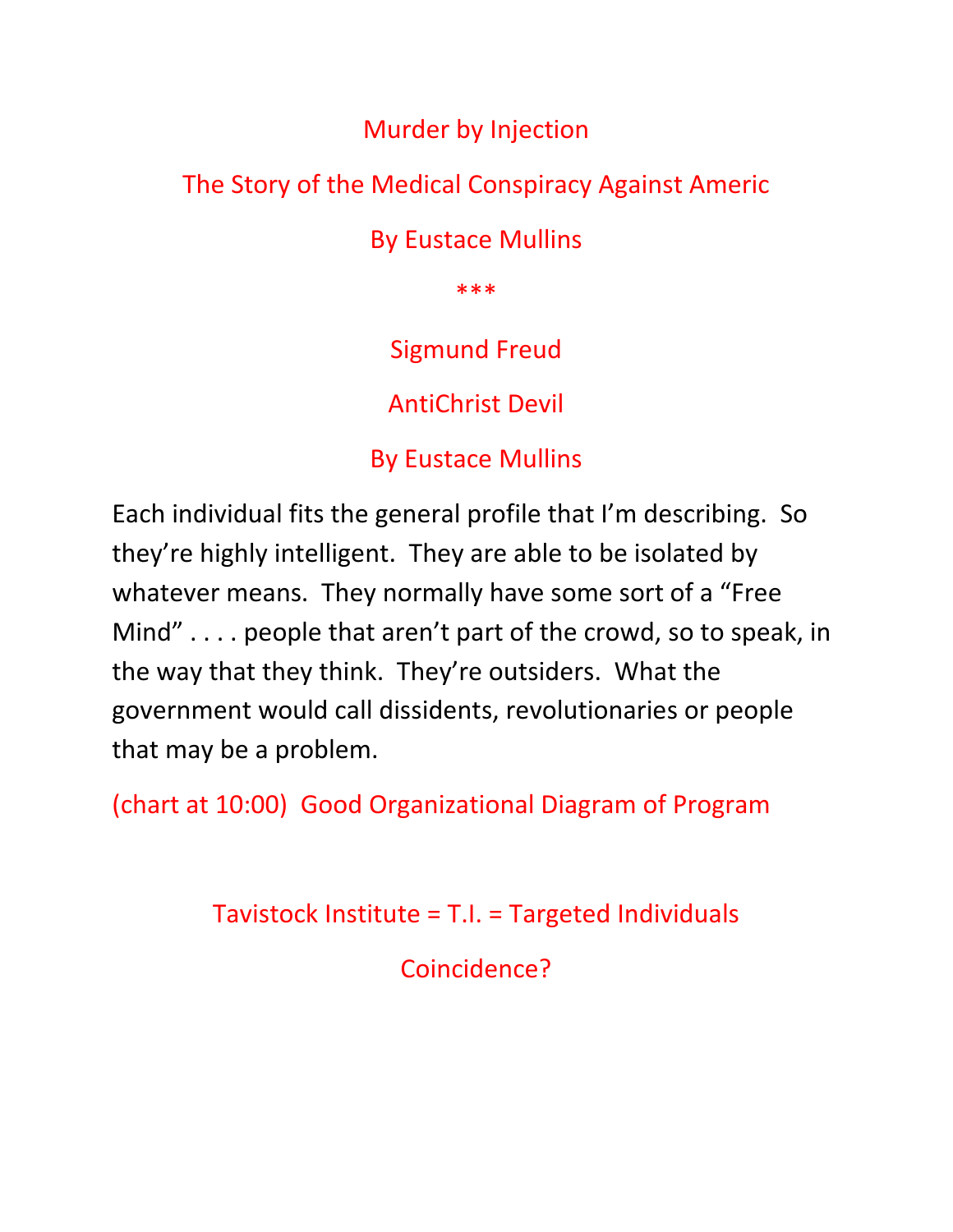Some *Targeted Individuals* have said that this kind of profile that all T.I.s fits is *empowered individuals* and I would definitely agree with that. But I cannot speak to how they actually identify an individual person. I think the general profile that I'm describing, if it's the targets of this program, is something that is generated high up within the program. We're talking at the Federal Government level. We're talking at the highest levels of this social engineering program with scientists from all over the world. They're looking at someone's genetics. They're looking at someone's cognitive abilities. They're looking at someone's genes. They're looking at someone's DNA. They're looking at people's social situation. They're looking at people's career. I've been very surprised that so many PhD's are actually targets of this program. And they are usually PhDs that have gone against the grain in terms of what academia normally teaches, usually within the fields of science and technology. And the reason for this is because the people running the program want to cover up certain technologies and certain aspects of science that can lead through to tremendous breakthroughs.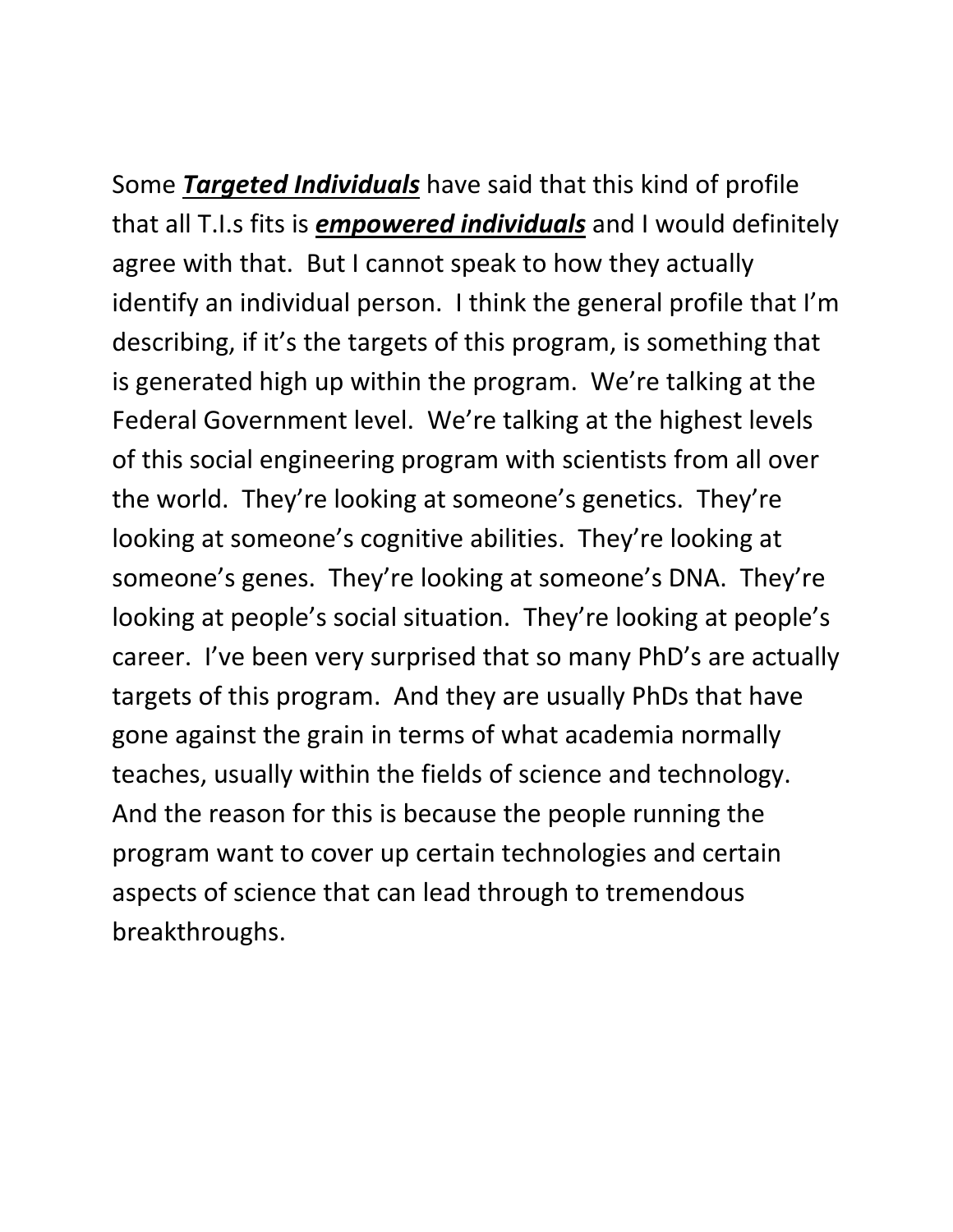(Chart at 11:37) Cross Border Funding of Nano Technology Research – Countries that funded at least 250 Nano Technology papers from August 2008 until July 2009 and their collaborations

These highest levels of science and technology are the soul purview of classified sectors of our government and military, and as a result, it is the opinion that the American people do not have a right to this information and it is in the national security interest of our country to keep it classified. I will take this opportunity to distinguish between the larger phenomenon of T.I.s that is usually a person in America that is being targeted by the technology and is being gang stalked by members of their community and this specific program that I am whistle blowing on. The specific program that I am whistle blowing on involves the actual abduction of T.I.s from around America. They are put on a Greyhound bus and they are shipped to Seattle where they are made homeless. They live in one of the homeless shelters where they are housed and experimented on with voice to skull technology and then they are funneled into SIS to work as low level security guards where they are experimented on even more. So that is the specific program and that's what I detail in my blog and in my web site. But because I am familiar with that program that utilizes the exact same tactics of gang stalking and the use of this technology against individuals, my knowledge on that program applies to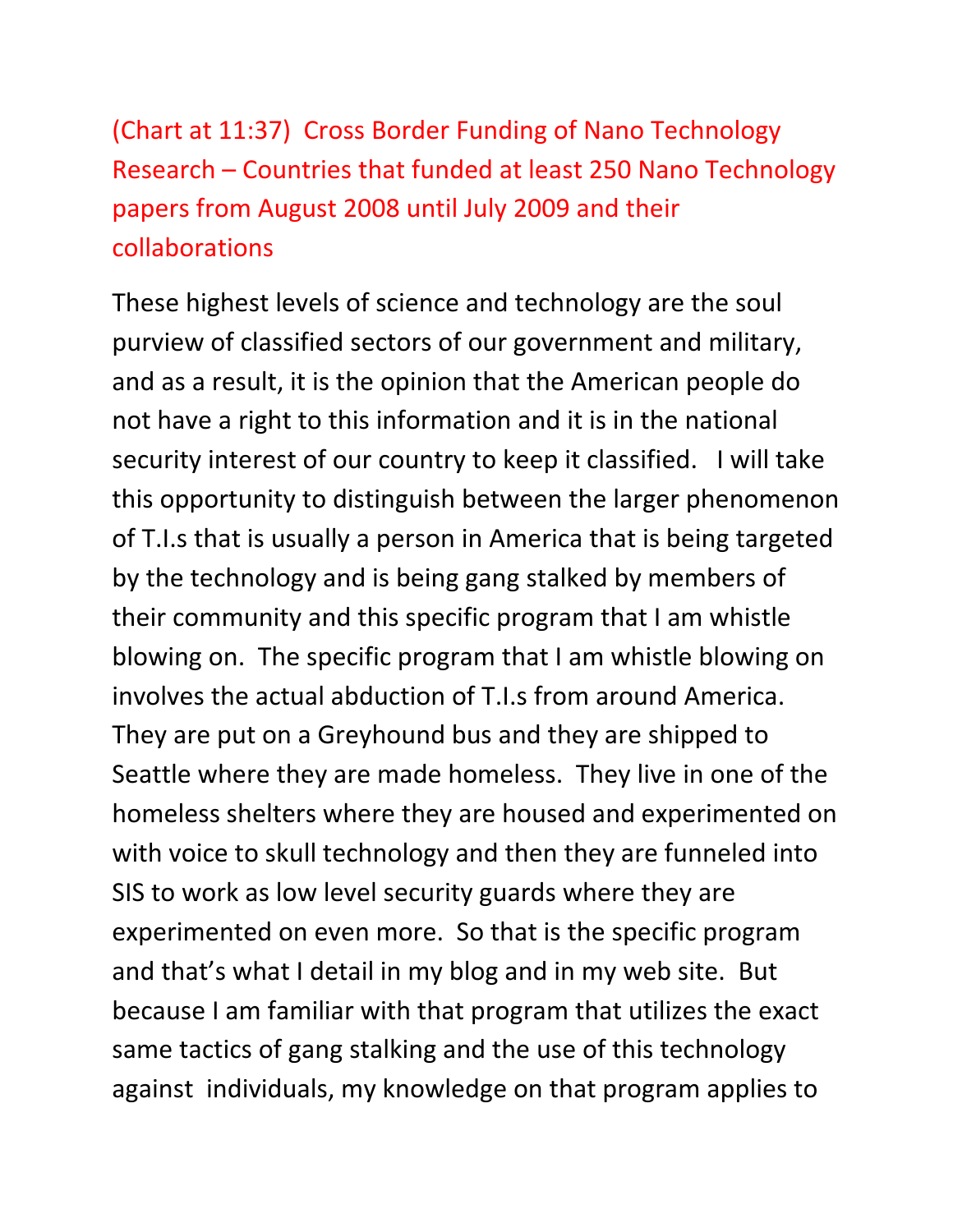what all T.I.s are going through. It's the exact same technology. It's the exact same gang stalking tactics that are used against them. In terms of numbers I know that there are right now at least three to four hundred individuals in downtown Seattle that have been abducted from all over the United States, brought to downtown Seattle and are being housed in DESC (Downtown Emergency Services Center) homeless shelters and being experimented on 24/7. The numbers of SIS employees that have been experimented on, to my knowledge, which is in the dozens . . . that is all I have of direct knowledge of is about 24-36. Nationwide the estimates in terms of targeted individuals who still have maintained some manor of autonomy and freedom, and have not been brought to Seattle and enslaved completely by this . . . the estimates that I have heard are anywhere from one to two million at the moment. We're talking about anywhere from full blown T.I.s who get the technology and are being gang stalked 24/7. Those are the estimates that I am familiar with. This is discussed very much in the open within SIS and with some of the liaison contacts that I had with DESC, Amazon, and then also with members of the military that are in a civilian capacity. One thing that you have to understand is that within the security business most of the people working there are ex-military and ex-intelligence operatives and many of them are still active intelligence operatives and have simply been reassigned to domestic duty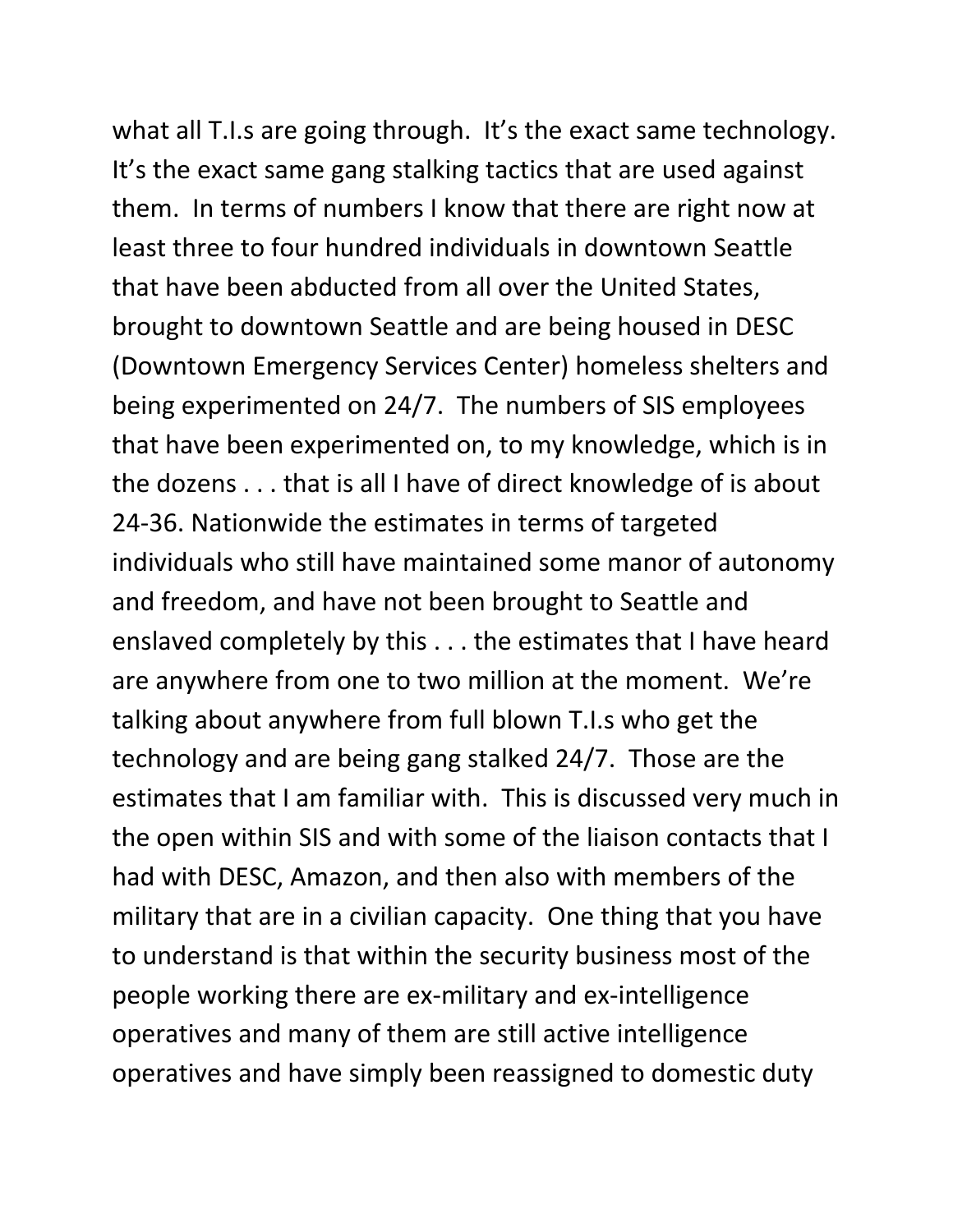to work with the private security company specifically for the purpose of carrying out this highly illegal program that's being run against T.I.s all over America. So full blown T.I.s, what I would call people that are getting the voice to skull, the frequencies and the organized stalking, I have heard that it is between one and two million and that could be completely off. But one of the things that I'm concerned about is the technology that is being researched and developed in Seattle utilizes emotion manipulation, behavior manipulation, without the gang stalking and without the voice to skull aspects. And so this use of the technology can be done very covertly to the point where the person it is being used against will not know that this technology is being used against them. And that is one of my main concerns and one of the reasons why I want to bring more light to this technology and to this issue because this technology could potentially be being used against tens to hundreds of millions of Americans every day. I mentioned in some of my podcasts how there are field effects where they will not direct this technology against an individual but create a general field of frequency in a geographical area so that everybody within that geographical area is feeling the effects of the technology. It's more of a general application of the technology instead of an individual specific application of the technology. But when you consider that use of it and the fact that it is used for emotion and thought and behavior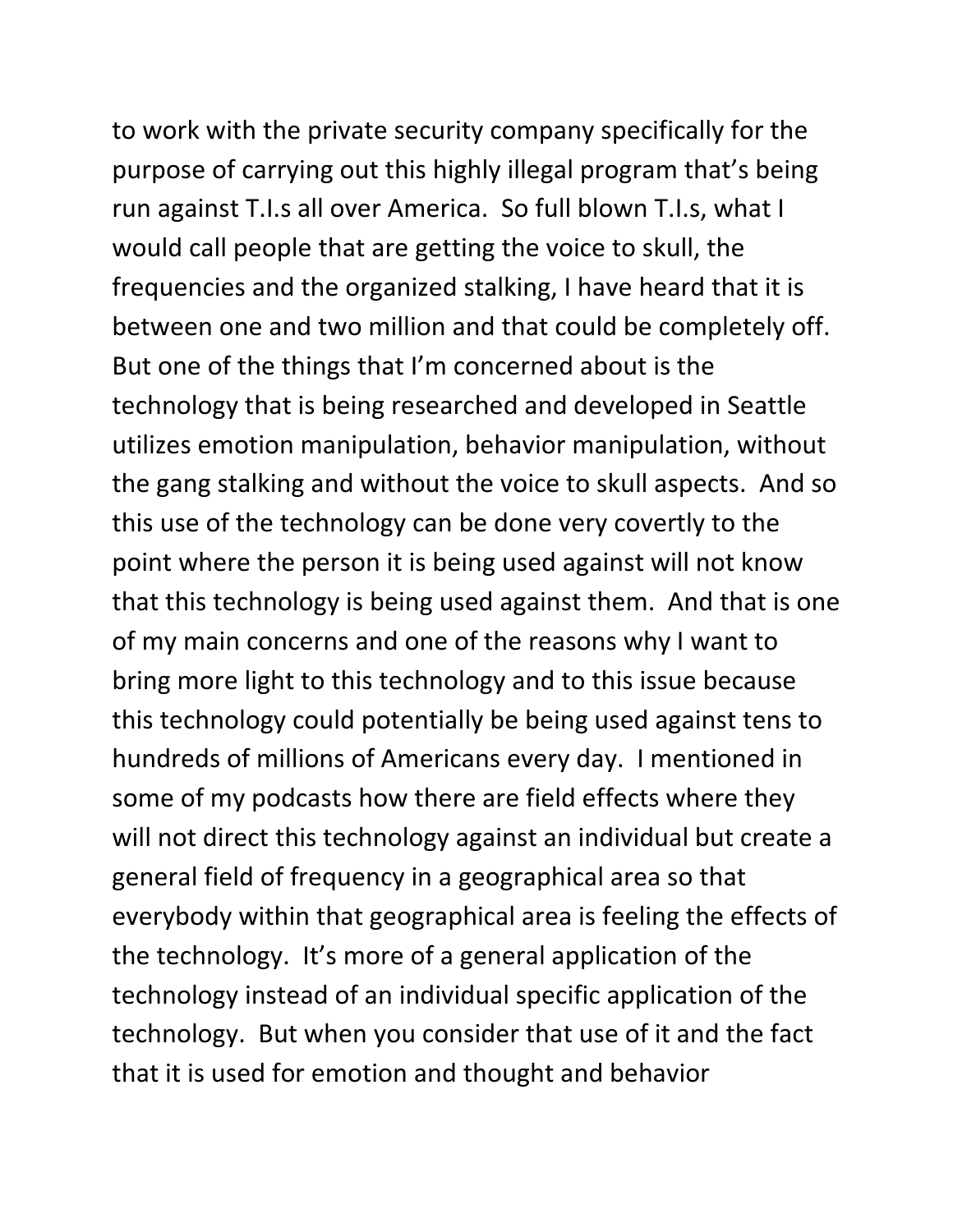modification, we can potentially be looking at many, many millions of people across the country that are under the influence of the technology today, right now.

The area of the geographical areas that I'm familiar with are limited to the size of maybe a downtown area of the city so that the frequency that is being emitted by the device will have an effect on a geographical location, let's say downtown Seattle. And so what they can do is within this general field they can broadcast a frequency that affects human beings within that frequency field and can induce a general mood of happiness, sadness, anger, agitation, peacefulness. And in this way they can have an overall effect in the city. I have seen this done and it is remarkable how effective it is because you will walk down the street of Seattle and literally see people all in a bad mood all at the same time and they do not know each other. And then you go over a block or two to a different office building and you walk in and the exact same thing is going on there. It's very, very concerning. So within that then, that overall bubble or area of frequency where everybody is in a bad mood they can still inject what would be an individual specific frequency to the targeted individual themselves, let's say the homeless person in Seattle that's being experimented on 24 agitated mood or the bad mood that everybody else is in and then they can be more further manipulated by the frequency that's being directed solely at them.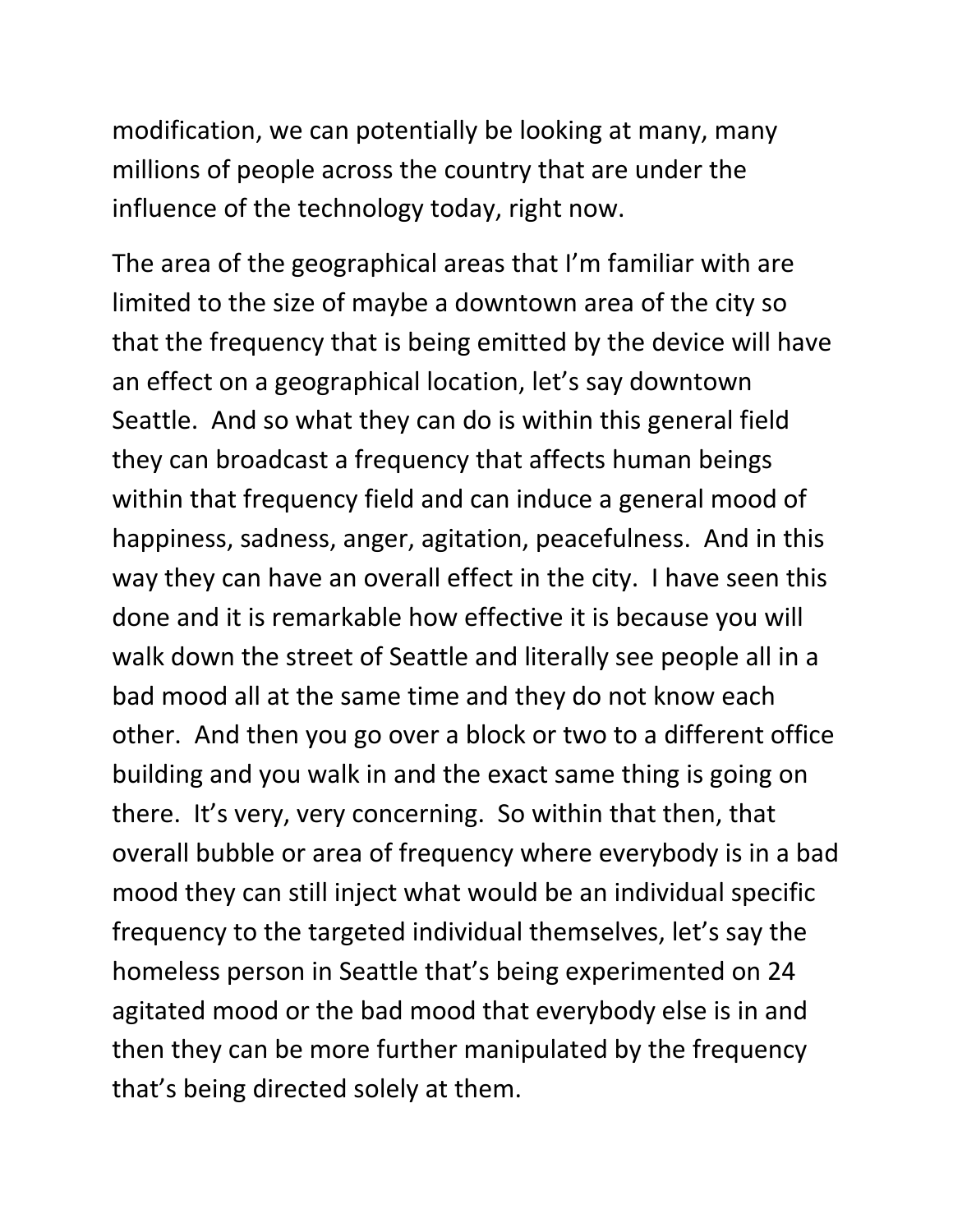MEDUSA = Mob Excess Deterrent Using Silent Audio

LRAD = Long Range Acoustic Device

#### (15:10)

NANO Implants PX67

Activate Paranoia, Fear, Pain, Confusion, Nausea, Memory, Panic, Sleep Attack, Lethargy, Sexual, Suicide

(Chart 15:30)

The Truth About Artificial Telepathy

Voice 2 Skull

(Chart 16:45)

Would this affect crime rates, auto accidents or other incidents?

(18:24)

Synthetic Telepathy Overview (Chart 22:20)

Absolutely, yes, that is what the people running this program have in mind in terms of application of this particular feature. It is to, or at least it can be used to induce riots, for example, or stop riots. It could be very, very dangerous and it's a great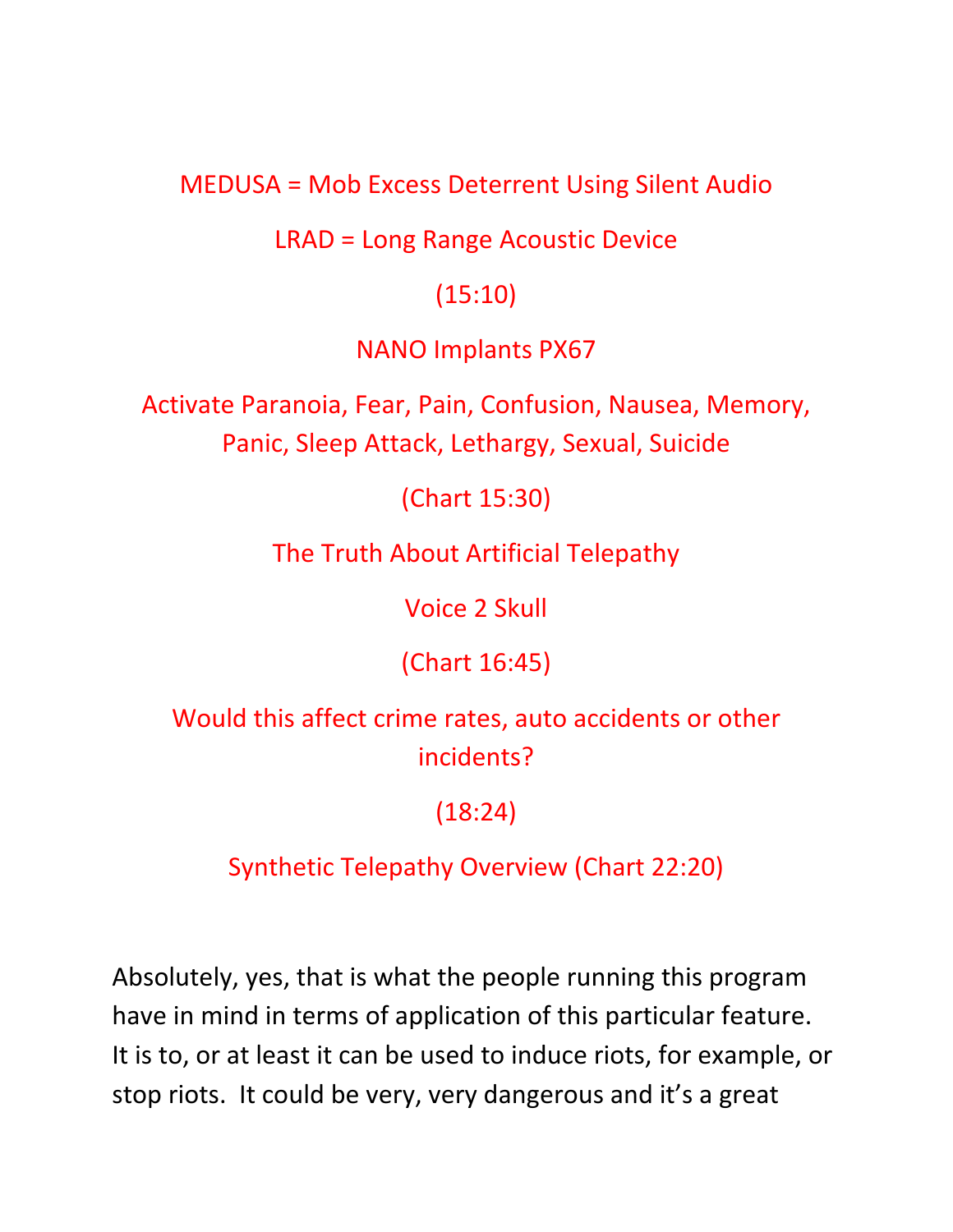point that you bring up about traffic patterns and auto accidents. This is messing with the innermost part of human beings, their emotions. And so you can imagine how irresponsible it is to actually manipulate someone into being a bad mood and manipulate everybody in town into being in a bad mood. And then they get in their cars and they drive around unaware of their own safety, and other people's safety is at risk. It's a huge, huge problem and you can imagine the applications of this if anyone every wanted to start a riot, if anyone ever wanted to increase the crime rate. And then of course you can use it for the exact same opposite. You can use it to decrease the crime rate by making everyone passive. And that could have nefarious applications as well if you want people to be passive and not pay attention and not take action. It could be used for that as well, so the mind is boggled by the possibilities in terms of what this can used for. Your radio frequencies, microwave signals, the entire spectrum of radio frequencies can be used within a certain range to produce all sorts of different effects. **So the way it works is that a device broadcasts a radio frequency at an individual and that radio frequency will hook up with the resonance frequency of the individual's mind, or body, or, in this case, DNA.** And what happens is that once the resident frequency is found in the targeted individual, and the broadcast frequency matches up with that resonant frequency, those two frequencies interlock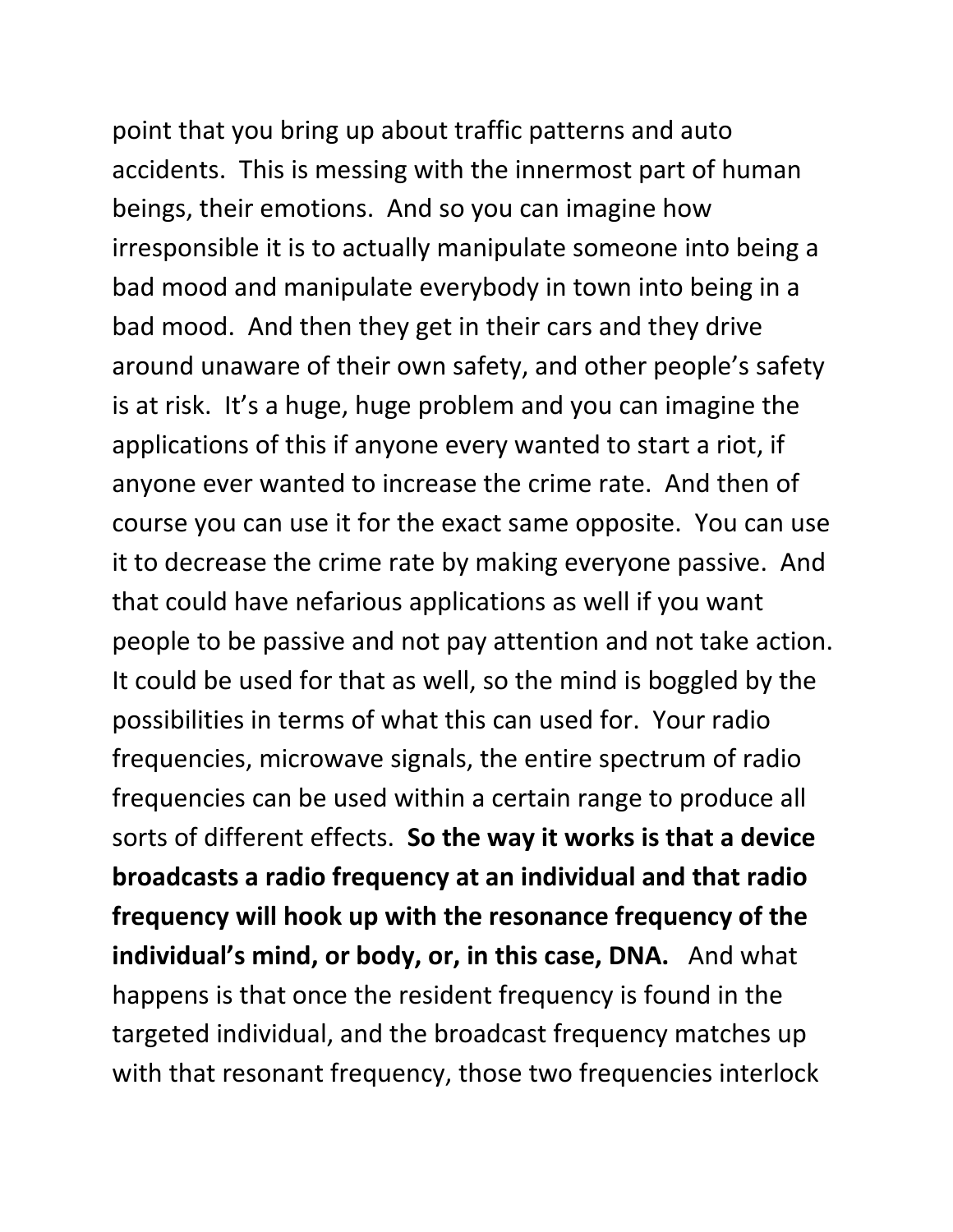and they can be thought of as one frequency, or, one energy. And what happens is between the broadcast frequency and the individual that's receiving the broadcast frequency, once they are resonating together, a super highway of frequency along which information can be sent is created, and so you can think of it just like fiber optic cables that you use to send signals over the internet to connect people to the internet, it's the exact same thing only a wireless application of that. And so once you have connected the targeted individual with the frequency, and they resonate together, then you have a perfect avenue upon which to send and receive information back and forth. And that's exactly how they manipulate someone's thoughts, send voices into someone's head. They manipulate their emotions. They manipulate their behavior. And then that's also how they receive back from the individual in real-time the vital signs, the emotions, the thoughts, what the person's seeing, what the person's hearing. And then all that information is rendered on a computer elsewhere via software and it can be monitored and tracked in real-time. It can literally stop your own thoughts from happening and replace them with other thoughts by sending thoughts to your head. And it's so sophisticated that you cannot tell where these thoughts are coming from. There is no way to discern that they are coming from somewhere other than your own mind. So you can how bad this would be for people who don't even realize this technology exists and are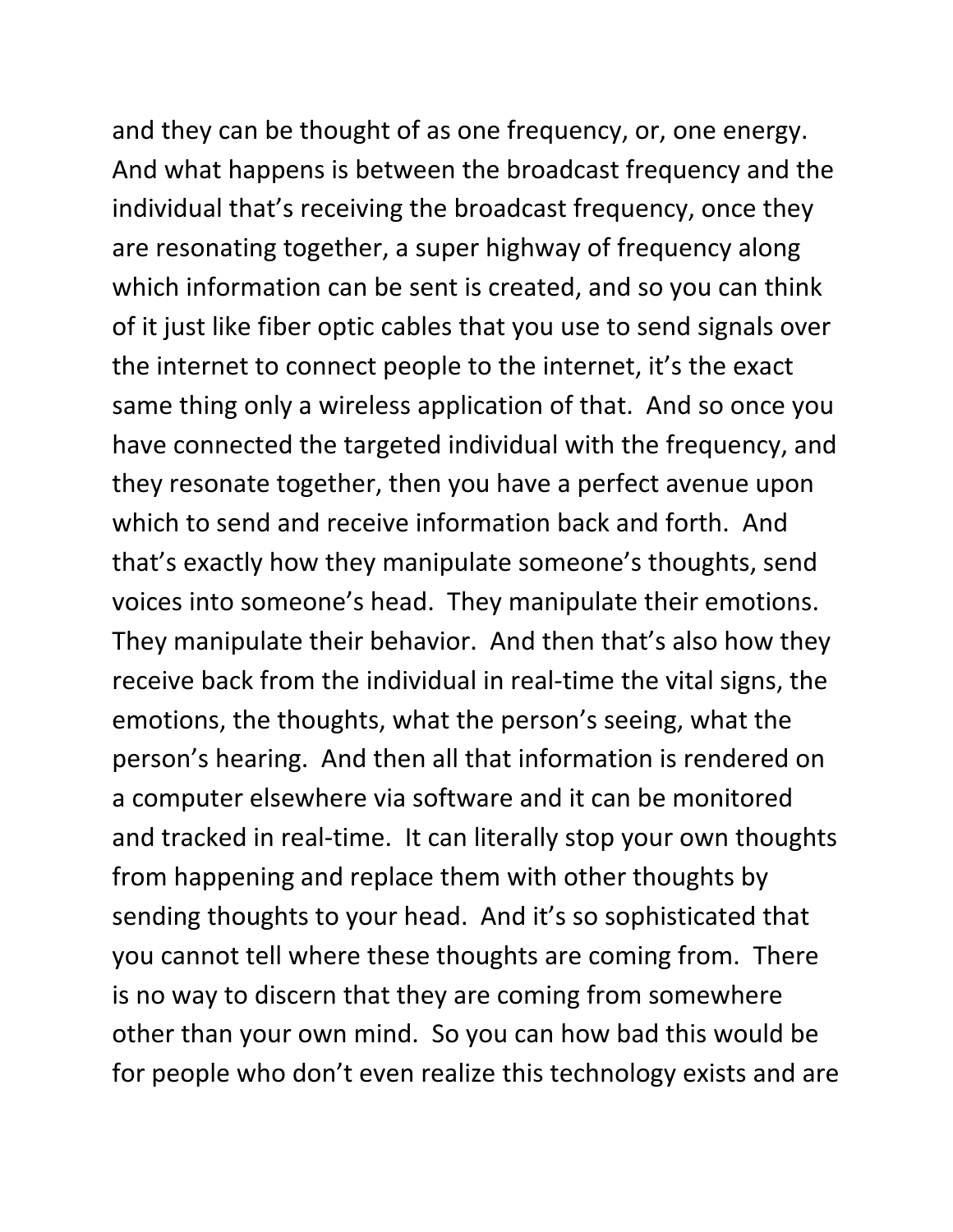having these thoughts which they think are spontaneous because being under the influence of this technology now, kind of having been on both sides of it, I am just amazed at the way it works and I know that the thoughts they beam into your head originate from the exact same place in your minds that your own natural thoughts originate from. So if I didn't know that I was under the influence of this technology then I would have no idea that anyone was influencing my thoughts at all. And that's exactly what it can be used for. It can be used to sway people in terms of their opinion and to make them go along with a certain agenda. It can be used to turn groups of people or individuals against each other for whatever purpose. And actually this exact same technology can be used to not only influence the thoughts of someone but also the voice boxes of someone. And that came to mind because you mentioned a politician. I heard that they actually used this on George Bush, Jr. once, George W. Bush, when he was giving a speech because he could not remember his lines.

George W. Bush -- State of the Union Address: "I have sent you a comprehensive energy plan to devastate communities, kill wild life, and burn away millions of acres of treasured forest." "More and more of our imports come from overseas." "Hobots save lives." Joe Biden: "I am a Zionist. You don't have to be a Jew to be a Zionist." Headline: FOX Admits To Planting Political Brainwashing In Popular TV Shows, "Corporation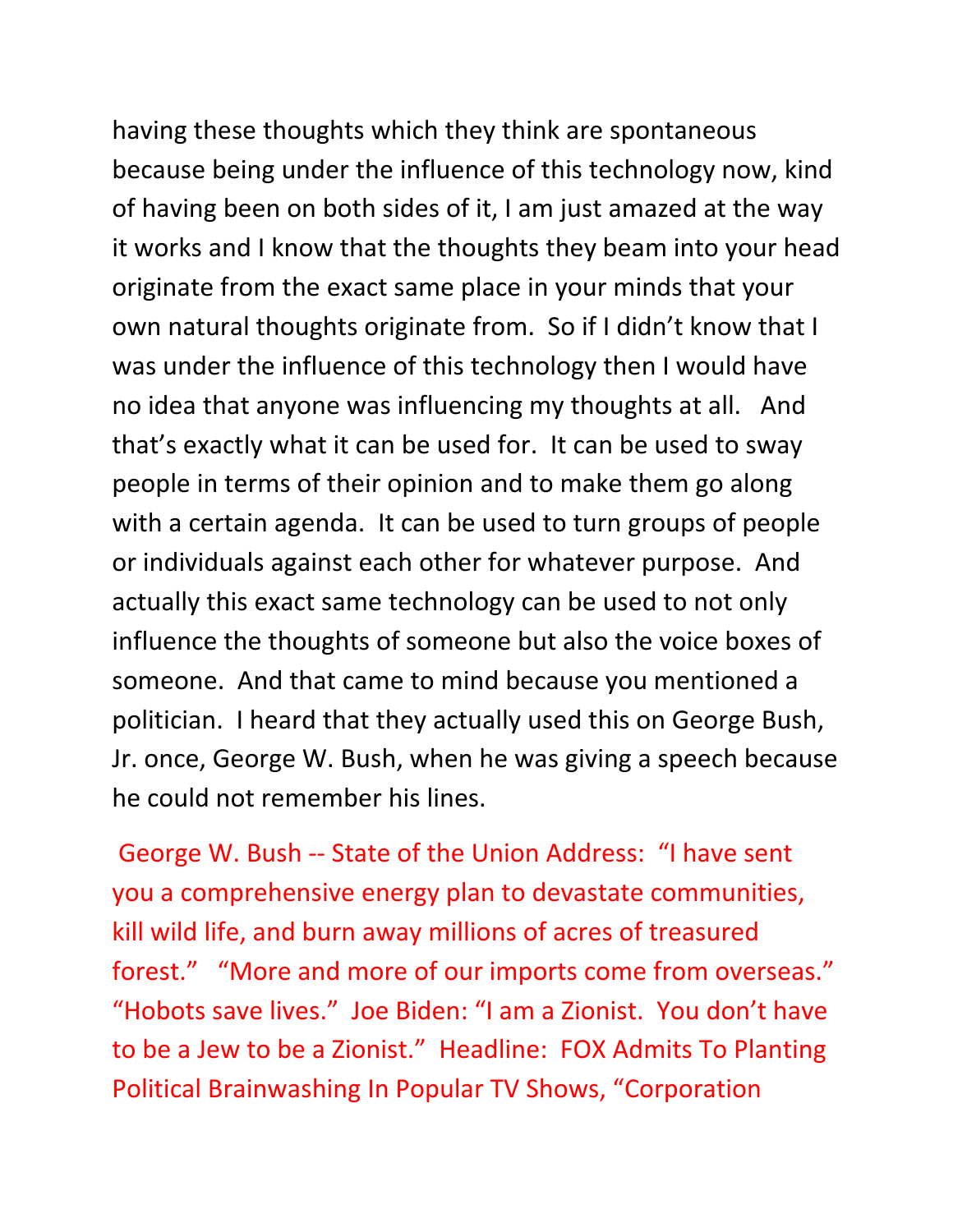boasts of inserting political messages about global warming into hit shows like the Simpsons, 24, Prison Break, and Family Guy" 5.18.2009)

So that they will come across and deliver the message in the way that someone else wants them to deliver the message. So messing with people's thoughts is really, really concerning and it is so advanced now that they can do it without people even realizing it's being done. And the thing that shocked me about it is that it's not being done in a secret military base somewhere. And it's not being done in a controlled environment where people are being kept safe and separate. The test subjects are kept separate from the general public so that nobody gets hurt. The entire city of Seattle has been turned into a massive proving ground for this technology and it's being done right out in the streets. It's being used against people that are driving. It's being used against people that are trying to live in a city environment with the congestions and all the people around that you have in that environment. So the potential for accidents and things that could get out of control and for people to get seriously hurt and indeed be killed by this is real and it's happening all the time. And I think it shows not only how out of control this program is but how completely unchecked the research and developments aspect of our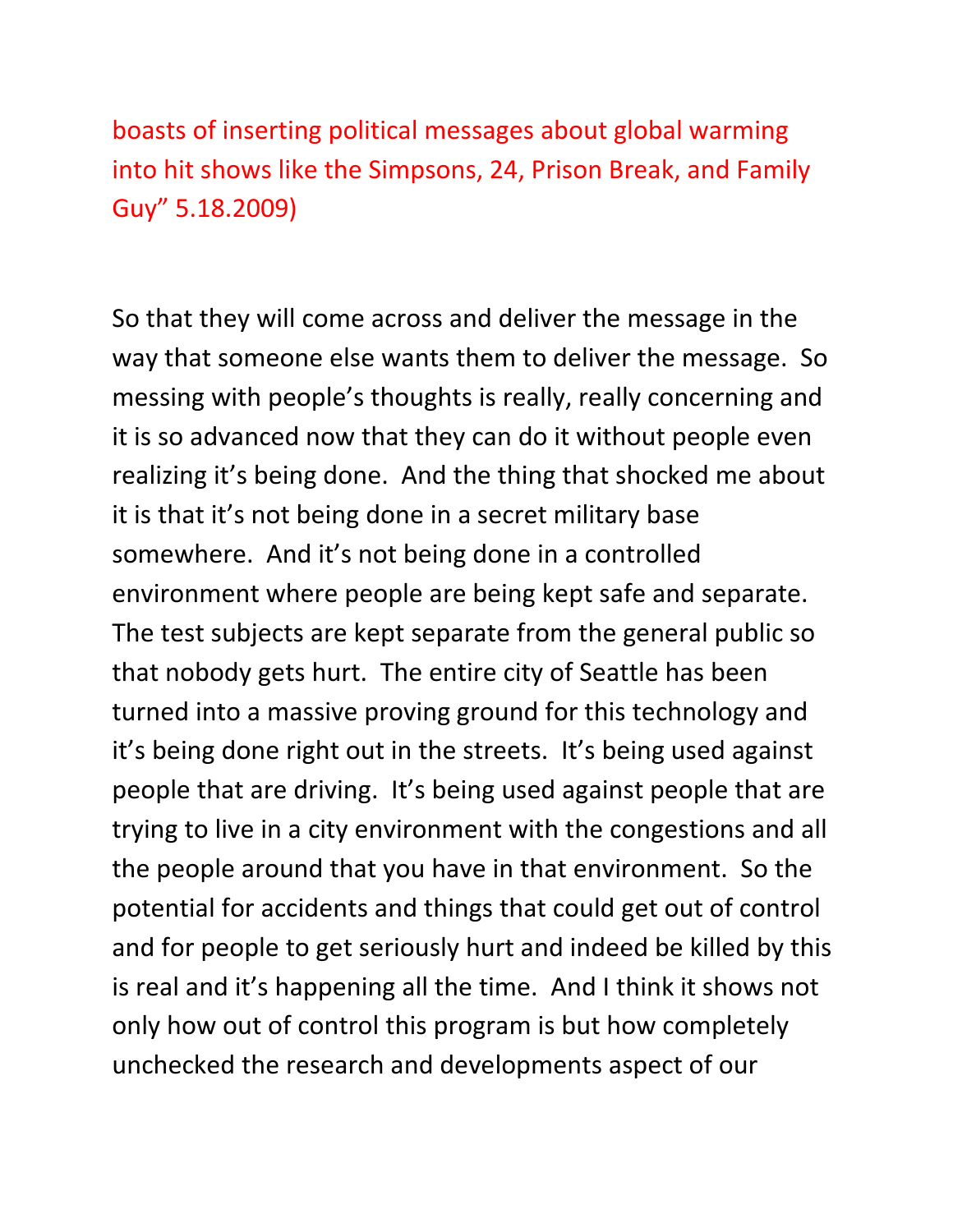national security structure has become. They are completely immune to any oversight, to any consequences, to anything that they're doing. And I just could not believe that this research and development part of this program was so advanced and was so wide spread. And it was so out in the open in places like Seattle. I encourage anyone who is in Seattle, or near Seattle, go there, take a trip there and spend a week on vacation if you've got the money to do it, I would recommend it. And visit DESC. And visit SIS at 1415 Western Avenue, Seattle Washington. Visit Amazon. Visit the Apollo, Nesi, Crickett, Big Foot Buildings. Visit these places and begin to look around and observe, especially if you're a T.I., that knows the symptoms of the technology because you're an expert in it because it is being used on you. You know just as much as I do, well maybe not the version that I'm aware of being used in Seattle, but you're getting a version of it, so you know what to look for. Go there and watch the homeless people. Watch their behavior. Look at their teeth as all the people. One of the effects, the TIs out there know, I'm sorry to say, is that this technology will actually radiate the teeth right out of your mouth prematurely and I know in Seattle and elsewhere, people are in their 30's, they brush and floss every single day are having their teeth just fall out. Sometimes whole, they're swallowing them in their sleep, they're choking on them. This has devastating effects on the physiology of the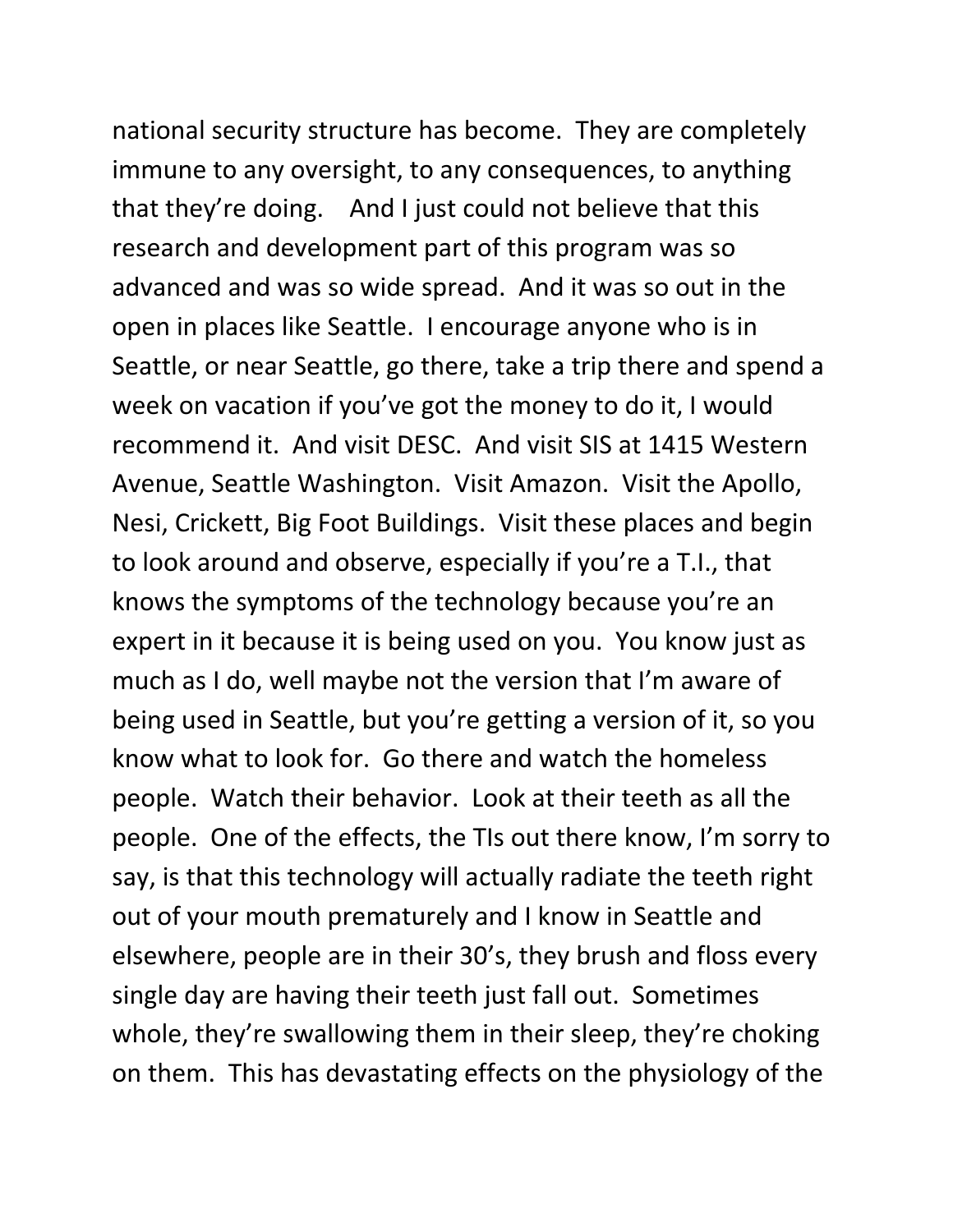human being. But go down there and look. It's signs are everywhere and you will be fascinated and your mind will be blown at just how out in the open it is. But, I'm sorry, in terms of other places, I am aware of Aurora, Colorado. When I decided to blow the whistle on this technology, this technology was turned against me, a massive organized stalking effort was launched against me, and due to my training I recognized the tactics that are used by these individuals and it is high up. There is a military intelligence aspect of it and I won't go into that any further other than to say that the people who are after me or monitoring me are very, very good at what they do. They're the best in the world and it's one of the things that has kept me so busy and I've been unable to really tend to anything else in my life, even getting the word out, because I'm fending these guys off, fighting back against them 24 hours a day. But I eventually ended up in Aurora, Colorado right next to Buckley Air Force Base. And it turns out that this town as well is a major hub for this social engineering program. Aurora, Colorado is a town that has a large percentage of military personnel that live here. The adjacent base, also intelligence, families live here as well when they're assigned overseas, this is where they would live when they were back on the home front domestically. And you can tell that this technology is being used on the people of Aurora, Colorado, many of whom serve in the military. And as I mentioned before, it is not only the general population of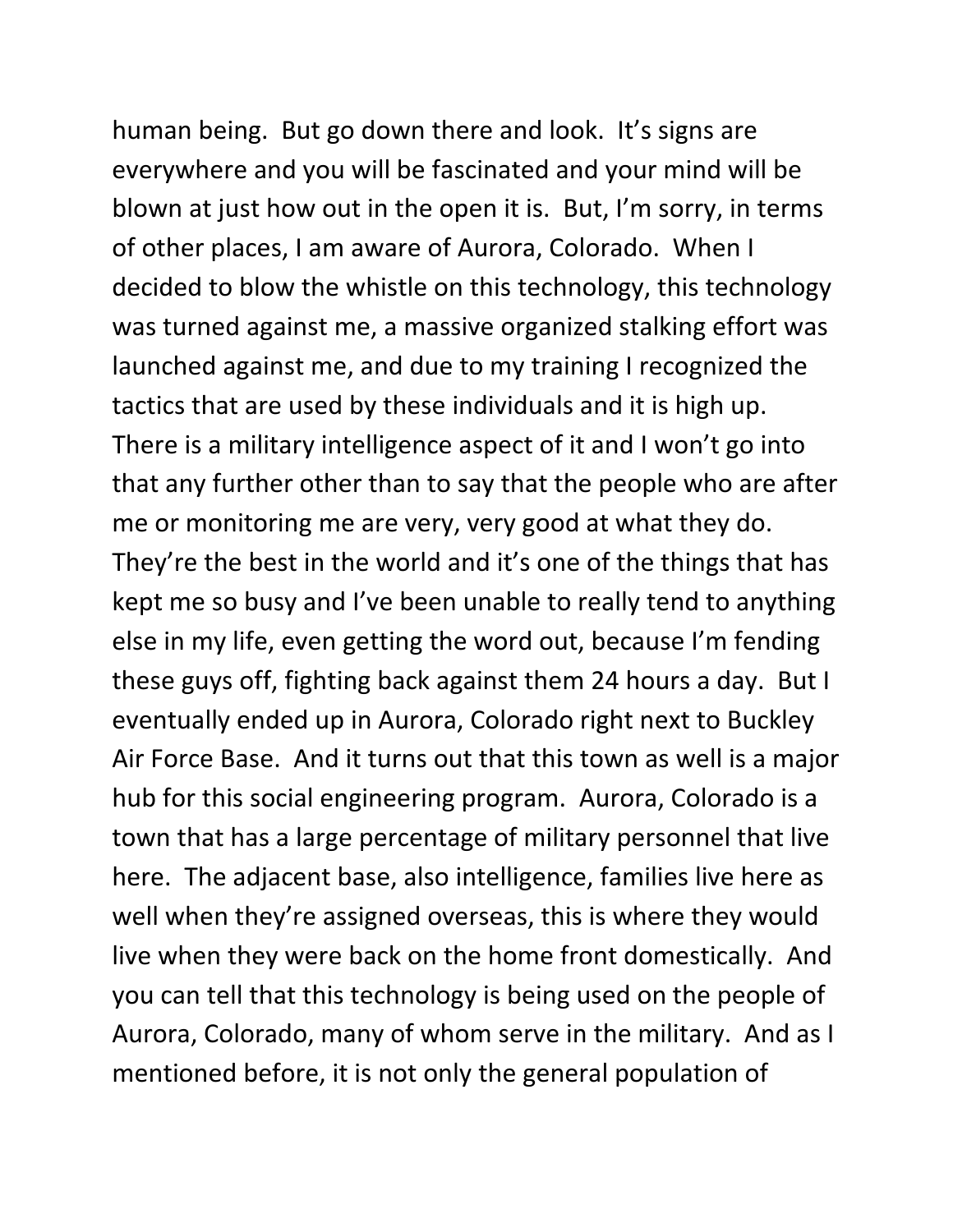Seattle, the homeless and T.I.s, but this technology is being used against military families, people who proudly and bravely serve their country and sacrifice everything so that you and I can be free. At least we were able to free before this technology started to be used against us. So it is here as well along with several other cities. It seems to be adjacent to military bases. I've heard this from a lot of people and I've noticed it as well. You have a massive Air Force base near you, Navy as well on the coast, there's a good chance that some aspects of this program are being run at the adjacent military base and is being used on the towns and the people around that base. And I was not aware either of just how wide spread the security industry was in terms of its numbers and in terms of its power within the United States of America. A million personnel, just think about that in terms of standing armies. Look up some of the numbers on active military personnel in countries like Russia and China and the United States, the European Union and you'll start to understand just how many one million people are and what can be done with that type of manpower in a situation like this domestically. So one of the things that I think is an advantage of the security industry is number one it's private. If you were going to roll out an army of gang stalkers across the United States to mess with people, to track people, to surveil people, to follow people and to make their lives a general hell to live every day, then you would have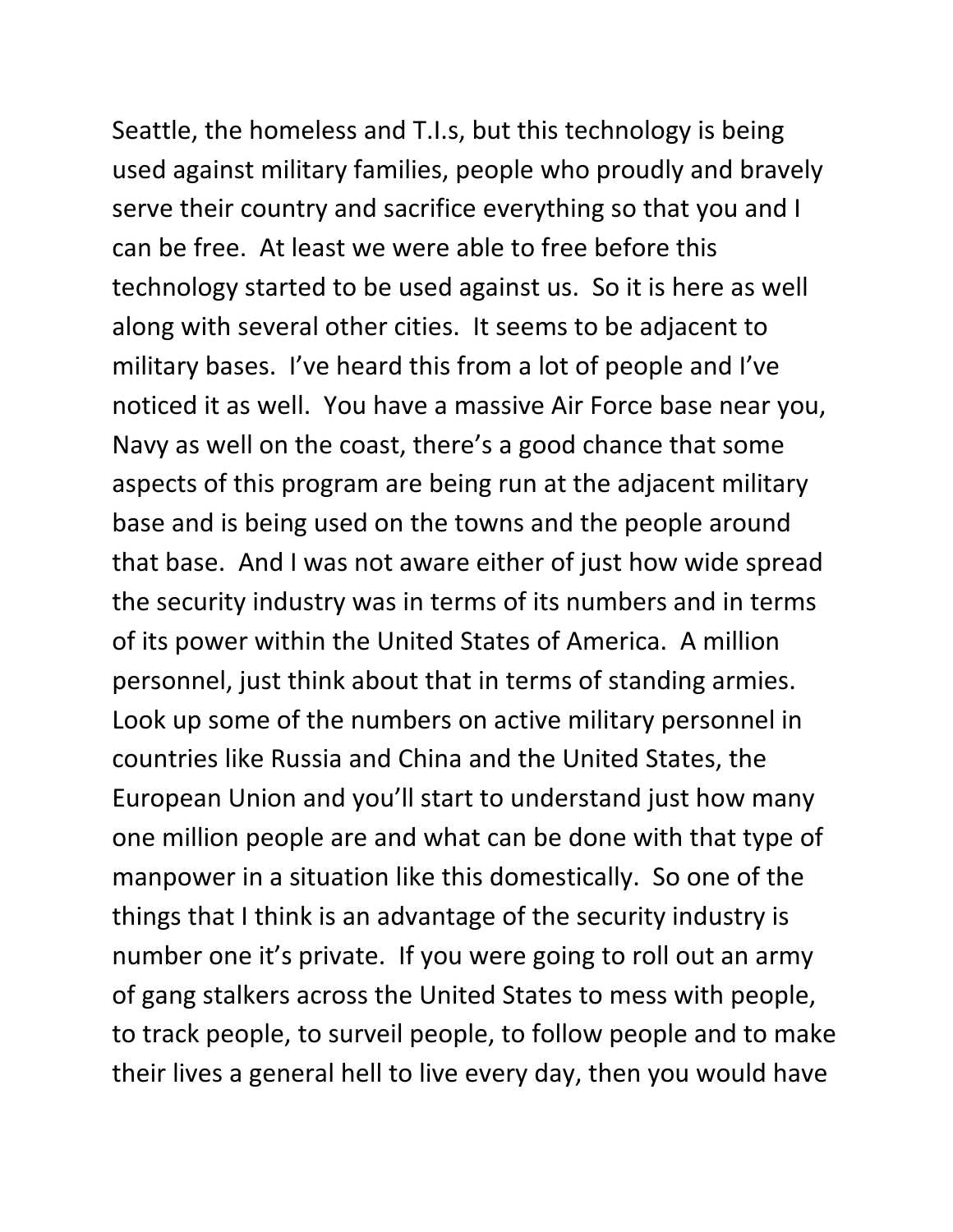to do it covertly. Do it in a way that is not noticeable to the rest of society. And, in fact, the tactics that are used by private security companies and gang stalkers at large are specifically designed to avoid detection, not from the targeted individual, but to avoid detection from the general public. And so it's a very interesting surveillance situation. It fits right in with other surveillance situations where they want the targeted individual to know that they're following them. And so in a normal surveillance situation you do not want the person you're following to know that you're following them. They actually want the T.I. to know they are being followed because it has the maximum psychological impact, while at the same time, they need to do it in a way that your neighbors and your friends and your co-workers and your family do not know that they are doing this to you because the entire point of the program is to convince everybody else that the T.I. is crazy. They need to surveil you and gang stalk you in such a way that other people don't notice that they're doing it. And so what happens is I was actually with a friend when we were driving from Seattle and I decided to leave. It was one of the last friends that I was able to have before this massive organized stalking campaign completely destroyed my life and now I am completely isolated as well. But I was driving with a friend and we were being followed by people, obviously gang stalkers and military intelligence, in my case. But they drive in regular vehicles.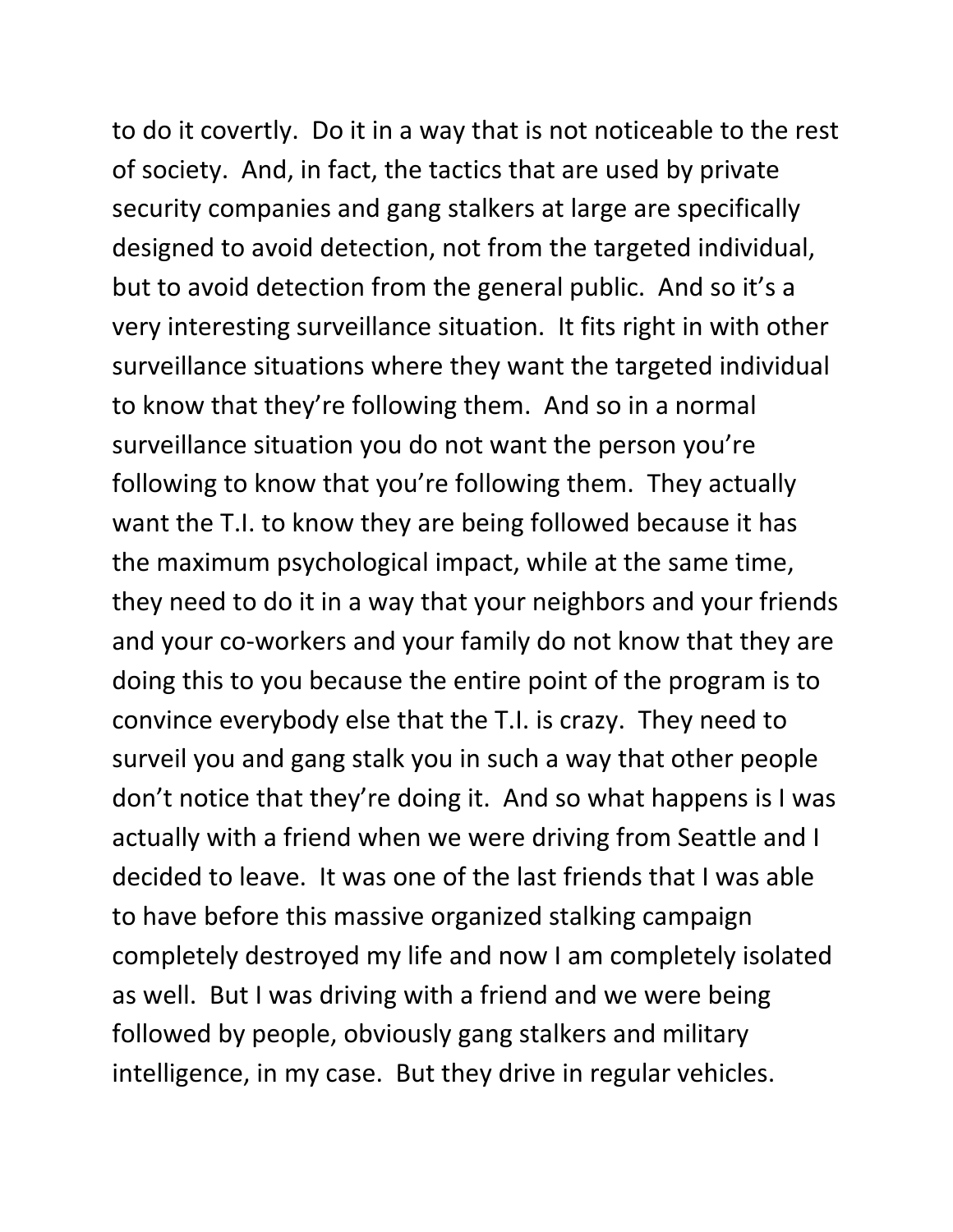They're in modern trucks, SUVs, sedans, every kind of car. Many of them are Chevys. I think a lot of TIs have noticed this as well. I think Chevy has some kind of deal with these security companies. And I know, for example, my security company purchased most of their vehicles from a particular car company. So these are some of the things I notice, but we're being followed by these people and what they will do is, the otherwise unmarked car will have military stickers on it. They'll have license plates that say Air Force. They'll have stickers that say Marine Corps or Army. Generally the personnel will fit a description. A lot of the time they'll have tattoos, a lot of them are young, a lot them appear to be very young, maybe a military type of a look only with a kind of a gangster type of a vibe to them. And I think that's for the purposes of intimidation. And I know that is one of the psychological aspects what I learned at SIS in terms of gang stalking is the image you're projecting is very important. It is scientifically planned down to the very last detail to have a very specific effect on the target. (32:50)

## (Chart 29:09) U.S. Air Force Satellite PsyOp Harassment Torture and Terrorism

The Reality of the Crime of Organized Gang Stalking is a Criminal Racketeering Psychological Operation Run by Criminal Elements of the United States Air Force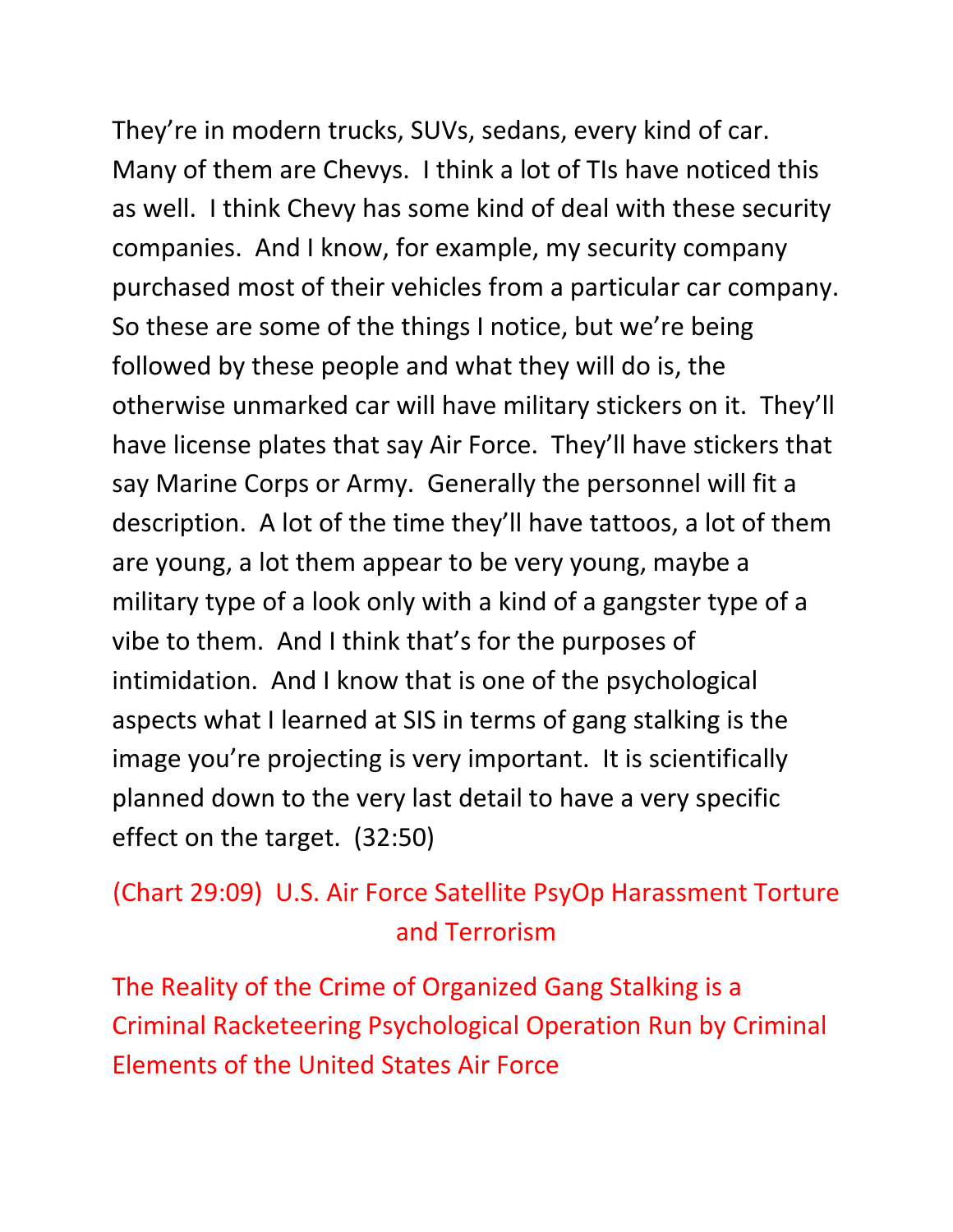But anyway, we're driving and we see all these cars around us and they all have Marine Corps and Air Force, and my friend said, "Is that the Air Force following us?" "Is that the Marine Corps following us?" "Are these people military?" And it's a very good question and they're trying to give that impression that who is following you is active military. And, of course, that's not the case at all. They're private security contractors, or they are at least intelligence operatives that are operating domestically under the cover of being a private security contractor. And the reason they put those stickers there is to give the impression they're military. And so what you have a lot of times, the way they get license plates that say Air Force engraved on them is that they are former Air Force. They way they get some of these insignias on their car, they are former Marines and they're now retired. And then after active duty a lot of them need jobs and they are being hired by the thousands each and every day to staff private security companies all over the country. And private security companies and private investigators, what they do is investigate, surveil, they follow and they carry out covert intelligence and investigative operations domestically in a way that can't be detected; the perfect way to carry out gang stalking operations against TIs.

Blackwater, Pinkerton (Pinkertons National Detective Agency "We Never Sleep"), Dyncorp (Security Protection), GAS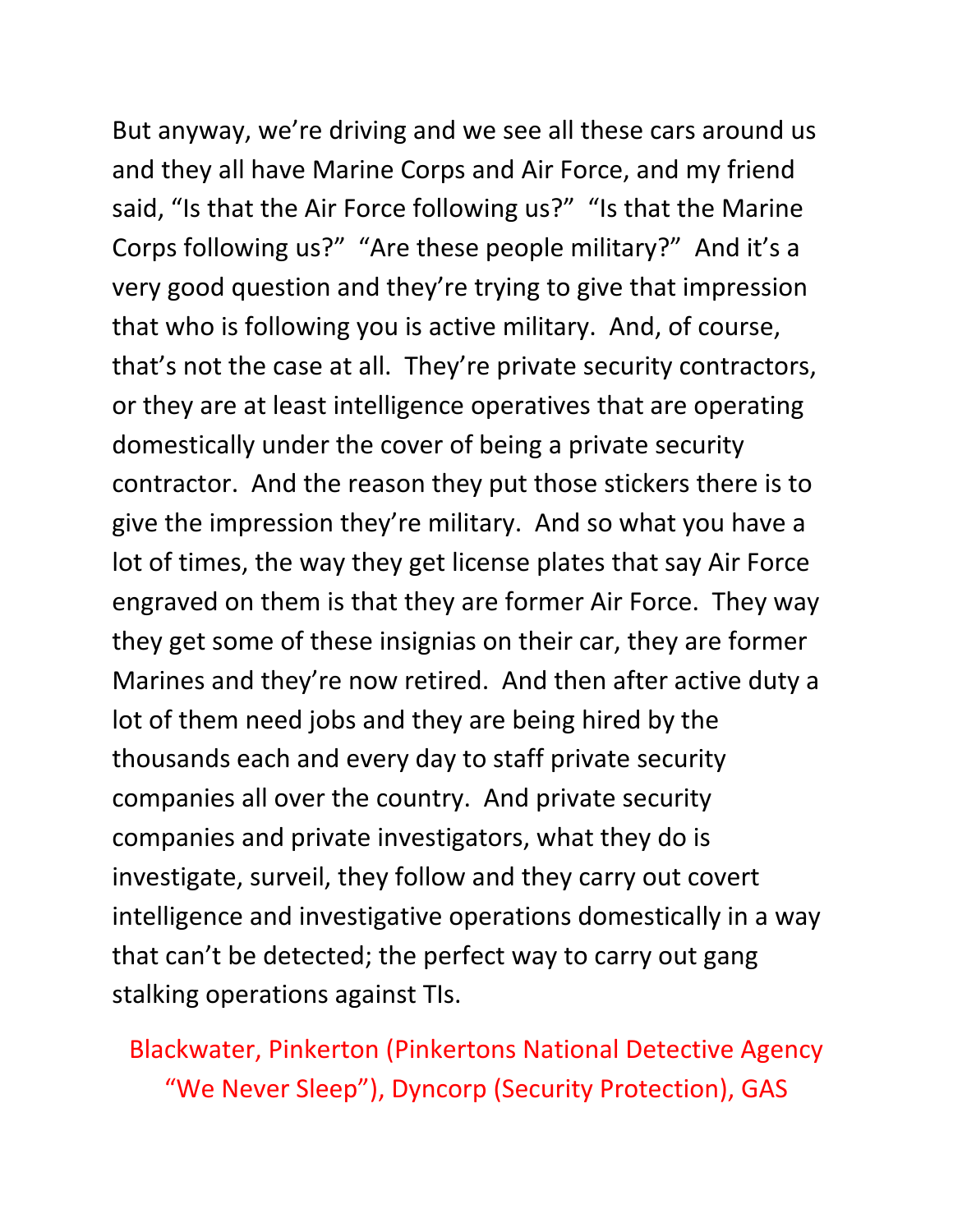And the number one rule in intelligence work and in security work in terms of surveiling the public is to remain undetected. And so in terms of a profile they go out of their way to hire people of diverse ethnic backgrounds . . . . each gender, all ages ranges, more or less. There is obviously limitations if you're too old to be able to follow people on foot. But I've noticed that a lot of the mobile details, mobile assignments, will be carried out by the more elderly private security contractors because they can't be operating in an inner city, walking up hills, and so forth . . . people with disabilities as well cannot do that so they will be mobile units, static and mobile units are the two basic units that you have within private security and they're assigned to different assignments. But, yeah, as far as the profile they are ex-military, they are ex-intelligence. Many people like myself have no ties to that but they start off low in the company as a security guard, maybe executive protection, maybe risk threat assessments, maybe they have an IT background so they get in that way and then they're trained little by little to be led into the gang stalking and kind of the covert aspect of the company, which is involved in this social engineering program domestically to target TIs.

And so what you have is, in terms of a street gang stalker, the kind of people that will have constant contact with the TI on a regular basis for the purpose of being known as gang stalkers to the TI, they will have a certain profile physically. The men will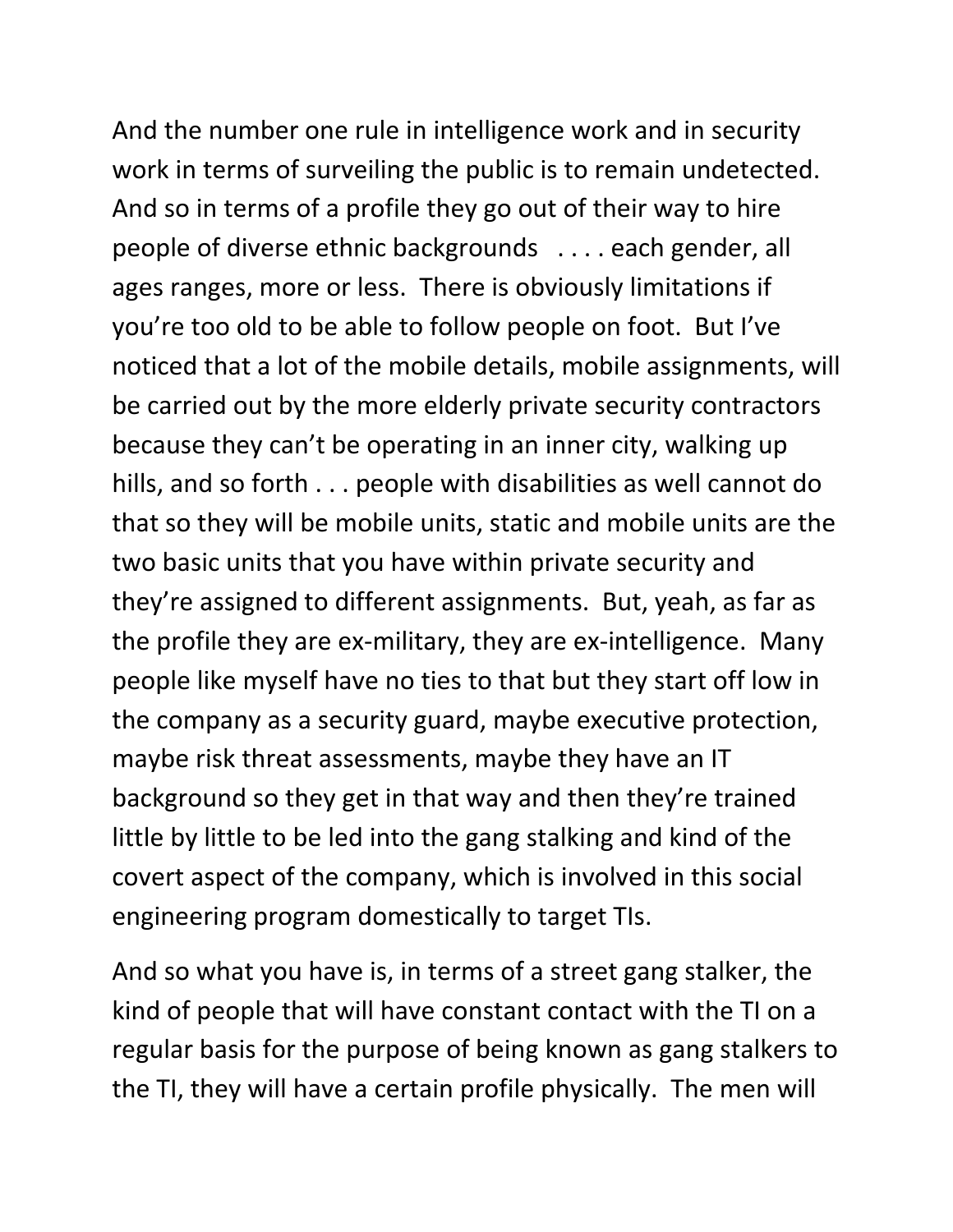often be very strong, they'll work out, they're buff, for lack of a better term, they will have a generally intimidating demeanor, although when you talk to these people, of course, they can be completely nice, very, very decent people . . . most of them. They're doing their job and I don't think there's any way they have to get out of it. Because they all know that if they come forward and they say something, then they're going to get gang stalked as well. And, unfortunately, I'm proving that by the way that I'm being targeted and gang stalked, and the technologies are being used against me. But this is the general appearance that they get. (36:30) So it's to be intimidating. And there's a very fine line between the military intimidation of what you would call a gangster or a thug intimidation and both aspects, of course, are there on purpose. And gang stalking has been designed specifically to have both aspects there. They want you to believe that your country hates you. They also want you to believe that you're in great danger all the time. And the thug gangster aspects of the vibe that they're giving off is very specifically for that reason, and so you can start to see how psychologically this is going to have an effect on someone very, very quickly. They're under the impression that the military, their own government, and then a bunch of thugs, are following them around the country. It has a devastating psychological effect.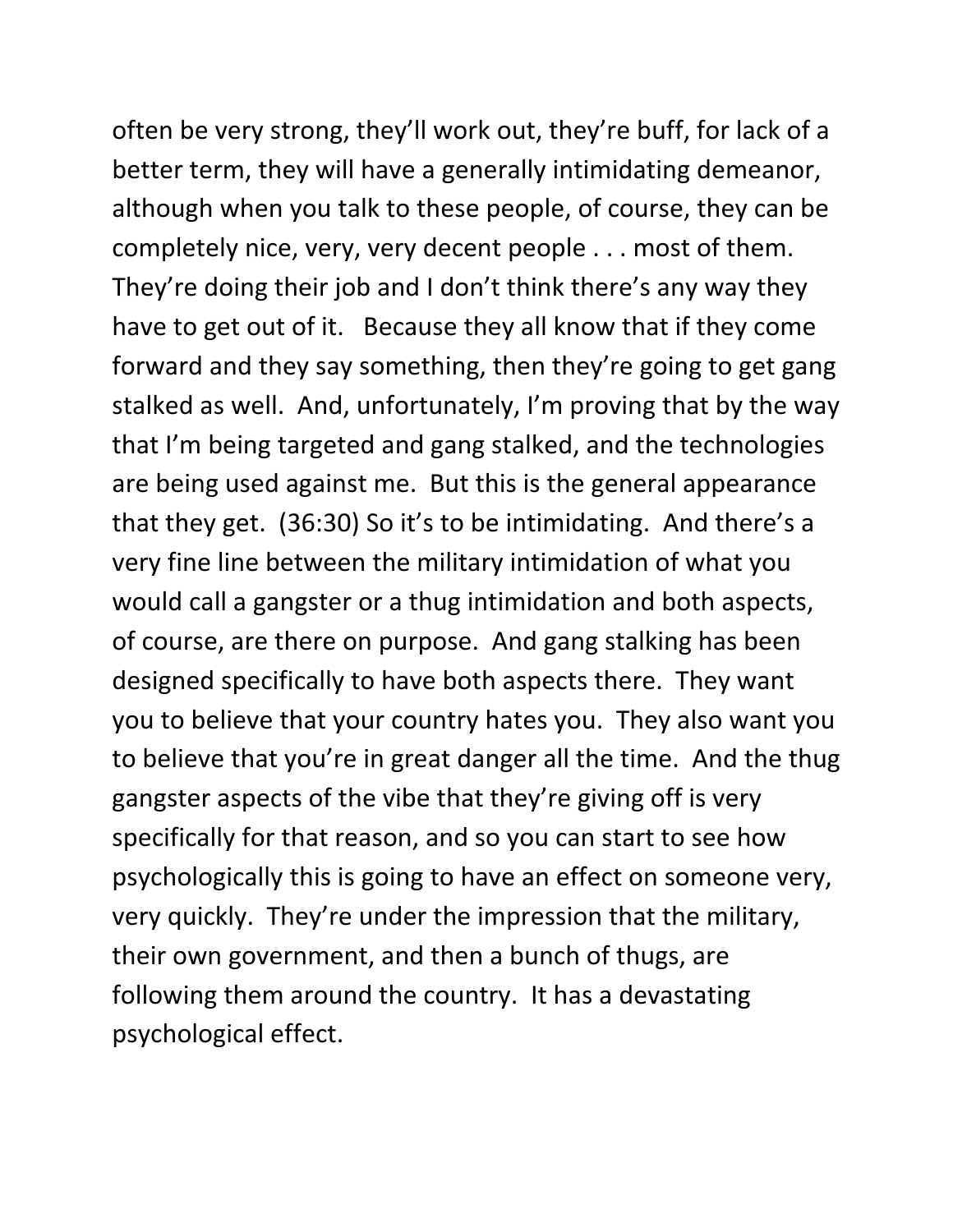There is a precedent, I will say that I'm aware of, for hiring people that will display a certain moral ambiguity concerning certain issues. For example, within certain private companies in the Seattle area, there are a lot ex-LAPD. In fact, when the Rodney King riots went down and a lot of the scandals went on in Los Angeles, the LAPD went through several stages of reform, and anybody from LA will remember this, and the people that were forced out of the LAPD ended up almost exclusively went to work for private security companies. So you can imagine the types of characters that ended up in private security companies when the LAPD didn't want them anymore.

Also people that have criminal backgrounds are often coveted more for gang stalking kind of assignments. The reason for this is that they do not mind, obviously, mistreating other people. They have what could be called a criminal mentality. But it's also important to note that despite the unsavory characters that are within this, the entire point of it is a "hands off" policy. And this is very, very evil the way they are doing this. I'm not in any way defending them. I'm making the opposite point. The "hands off" policies in place by private security companies, the gang stalkers, the Federal Government, and everybody else involved in this specifically, to have an excuse to say that we never actually physically harmed this person. We never struck them, we never shot them, we never hit them, we never did any physical harm to them. So everything that is done by this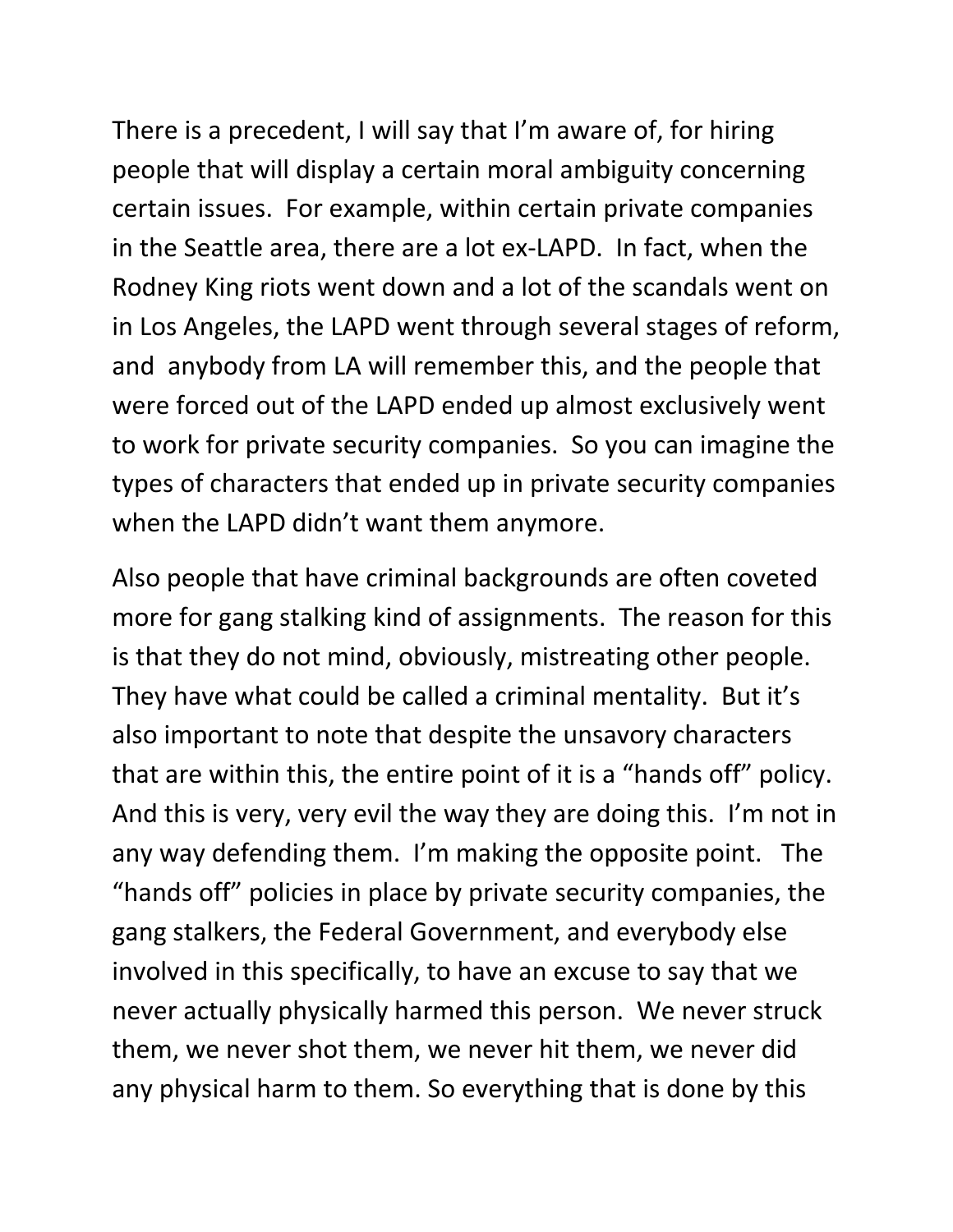program is meant to have a psychological effect. And the psychological effect is meant to complement the effect that the technology is having on the individual. So that they are brought to a place in their life where they are isolated, they're broker, they're unemployed, they have no family, they have no friends and nobody in the general public can track or trace that anything is being done to them because the technology is remote and it is wireless and there is usually no physical signs left on the individual that indicates that anything is being done to them. (39:41)

### **Chart** (39:32)

**How the Gun Feels, the closer to the source, the more painful the sound**

**Acoustic Device Mounted on a Van**

**Human Pain Threshold --120 decibels**

**Jet Taking Off --120 decibels (20 m)**

**Front Row of Rock Concert--107 decibels (50 m)**

**Subway Car—95 decibels (200 m)**

**Dog Barking—88 decibels (500 m)**

**How LARD focuses Sound**

**Conventional Loud Speaker**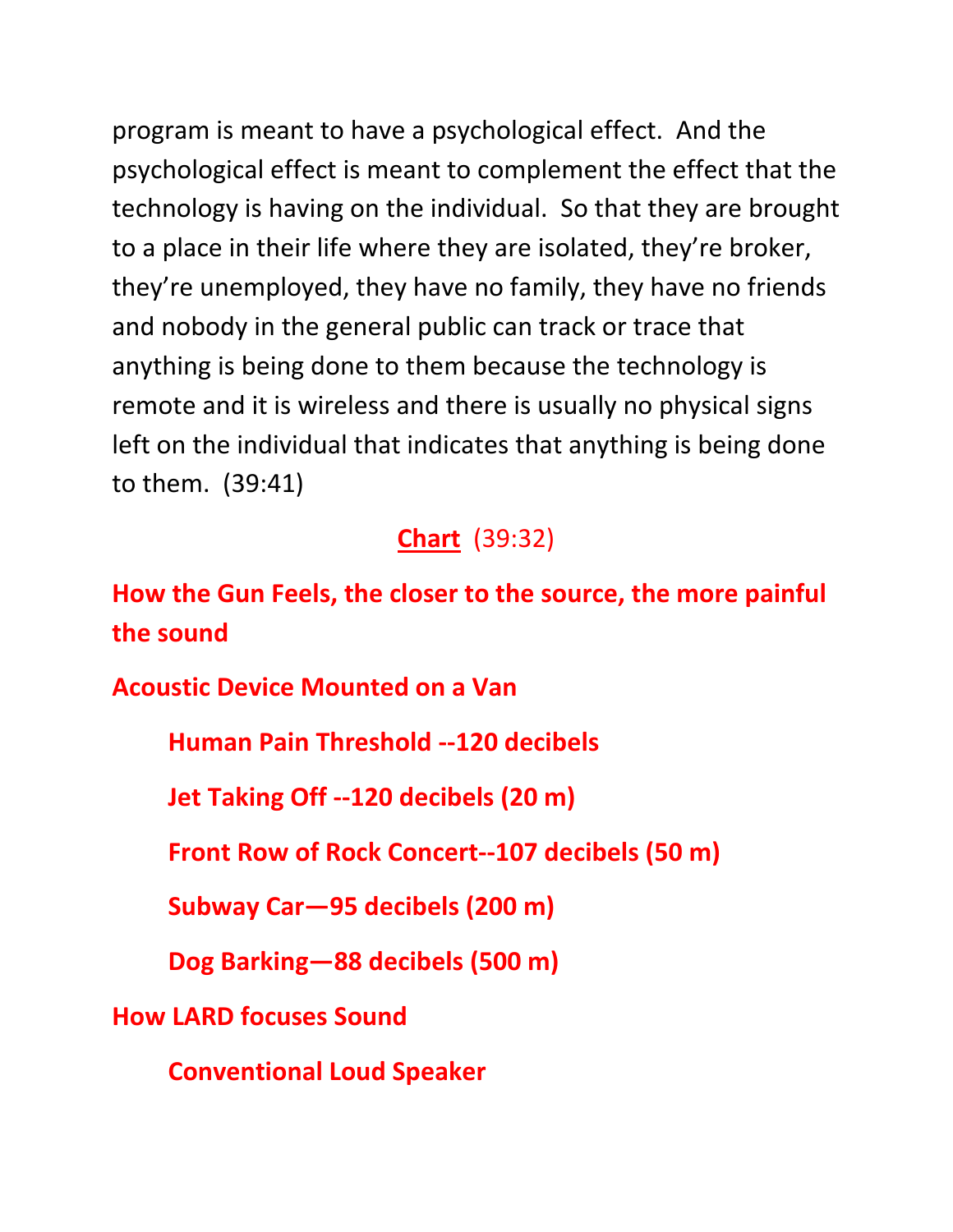**Single Electromagnet Drives Speaker**

**Sound Waves Travel in All Directions**

**Long Range Acoustic Device (LRAD)**

**Sound is created through an array of smaller drivers.**

**These create sound waves that combine to amplify output.**

**Their arrangement and the size of the device help to keep the array focused.**

And the interaction with Gang Stalkers within the community, there is no physical evidence that any Gang Stalking ever went on. They are specifically instructed, do not slash anyone's tires, do not vandalize their house. That is not the point of the program. The point of the program is to have maximum psychological effect and leave the minimal amount of evidence. And so you can see how this "hands off" policy, and this is a standard term that is used within the private security industry in terms of what security guards and what security personnel is supposed to do. In terms of a threat, we are supposed to maintain a "hands off" policy at all costs unless you absolutely must intervene physically or with use of force. And so that is kind of an industry term that has been adopted by Gang Stalkers as a "hands off" policy against the TI. So that, when that person ends up in a hospital, or ends up physically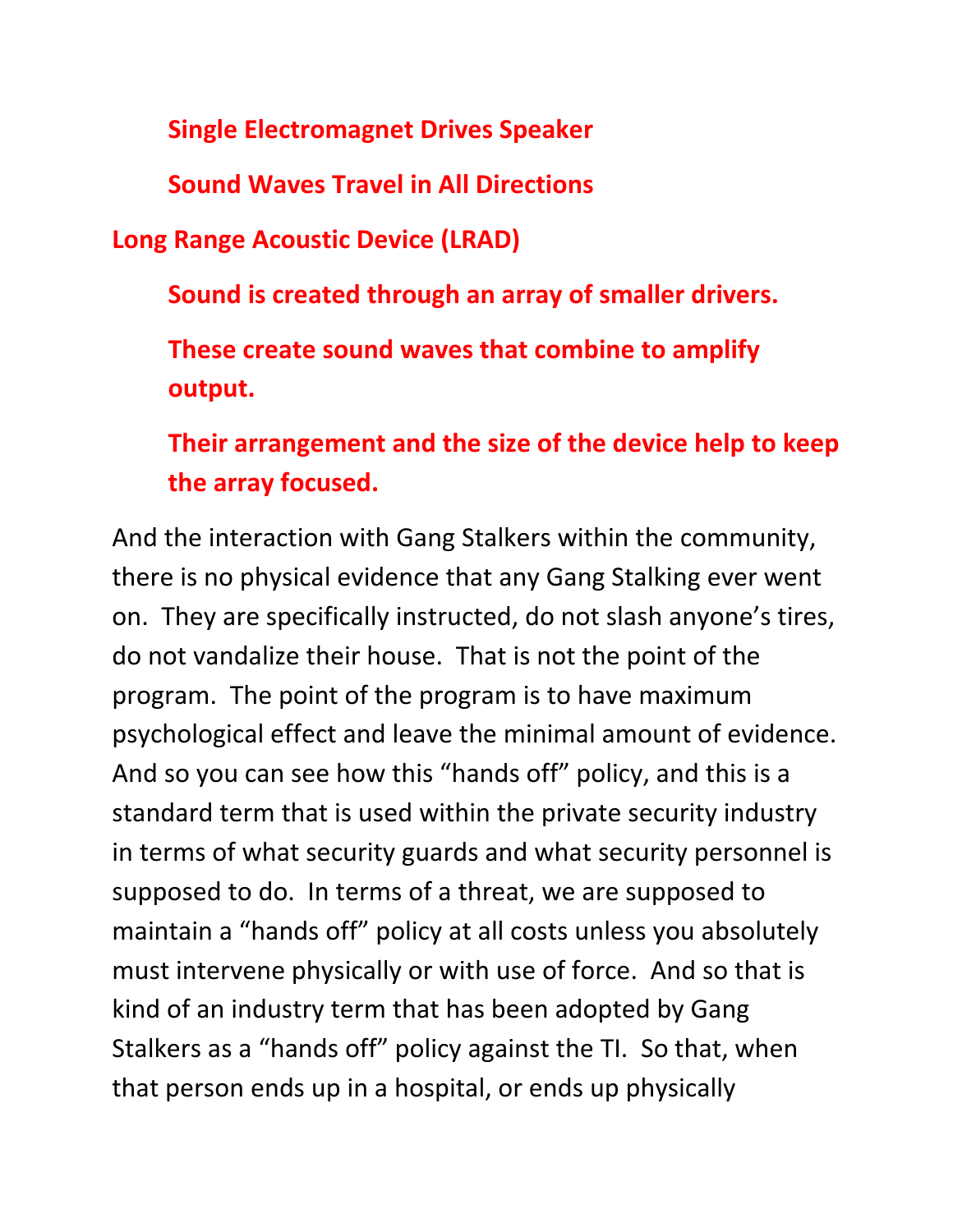deteriorated, they can't turn around and blame the Gang Stalkers because they were never "touched" or physically harmed by them, even though all of the harm that is done to TIs is done by the Gang Stalkers, it is done by the Federal Government that endorses this program and it's done by the technology, and therefore, the Gang Stalkers and the technology and the Federal Government is liable and responsible 100 percent for everything that has been done to the TI. (41:06)

Eavesdropping on the Mind (Chart 40:10)

Neurons attuned to frequencies of a spoken word are also activated when that word is imagined. Software can use this brain activity to reconstruct our thoughts.

Imagined Speech – "A new nation conceived in liberty and dedicated to . . ."

**Brain Activity** 

Electrodes record brain activity around the temporal gyrus

Recording

Brain activity from the electrodes is analyzed

Spectrogram Created

Algorithm extracts brain activity associated with different frequencies of sound and displays each as it occurs over time.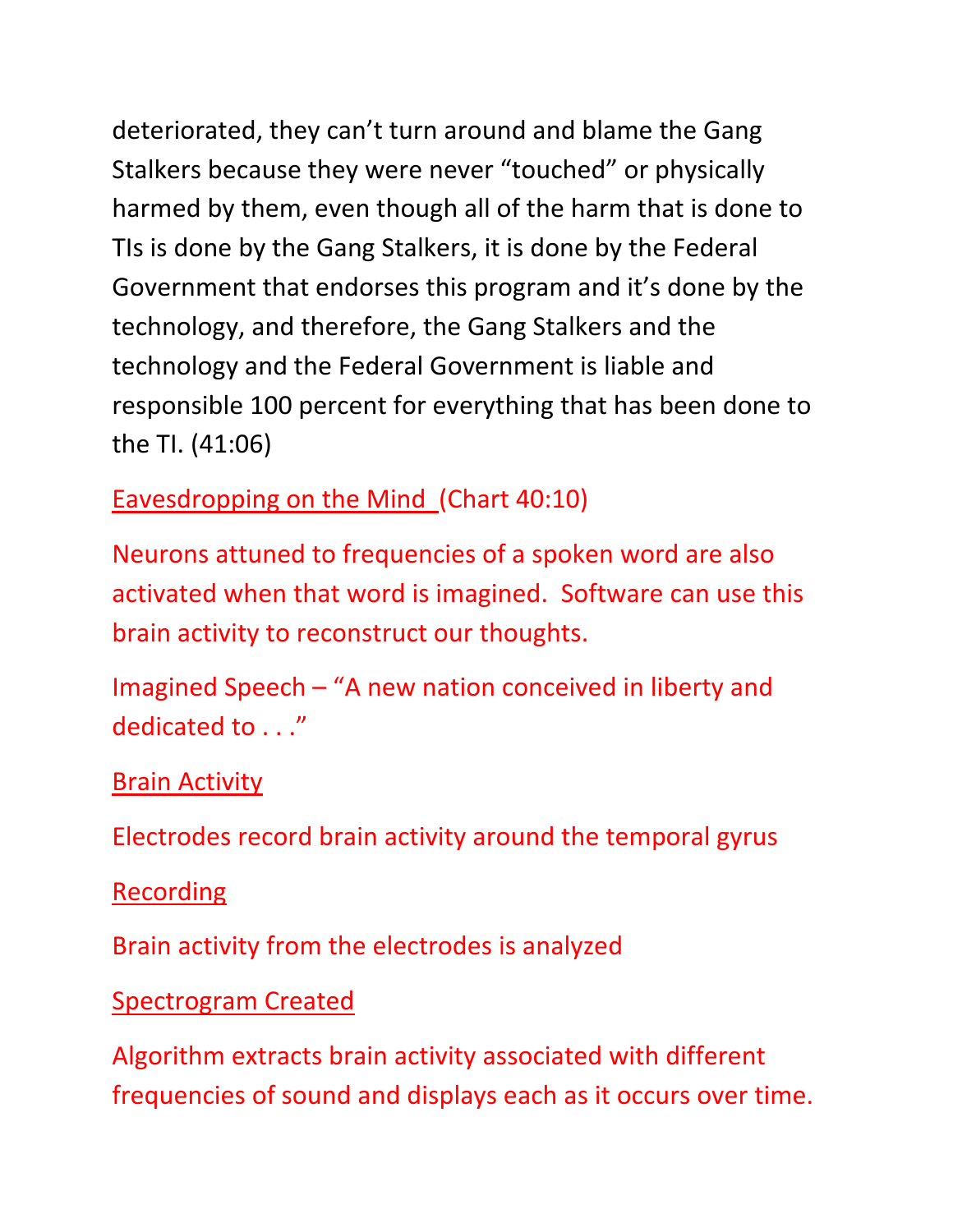As each pattern of frequencies is related to a specific word, this 'spectrogram' can reconstruct the imagined speech.

### Reconstructed Speech

## "A new nation conceived in liberty and dedicated to ..."

Nobody advertises on Craig's List that we're hiring you to harass and torture people. It's just not done. And I can speak personally for myself and I can speak personally for the people I work with at SIS that when you do first find out what is going on, you are disgusted by it. You cannot believe that this is what is going on. There is also a very quick, almost a peer pressure induced acceptance of it that causes you to say "this is pretty cool" and I am just being flat out honest with you about the psychology that is going on in these people's minds. "It's pretty cool."

## (Visual)

## Live FOX News Story

"Killer Chip" can track and remotely kill a person

Germany refuses Patent to GPS microchip with Cyanide Dose

We're part of the group, we're part of the massive army of people that is going to be okay no matter what because we're on the right side of this. We're the people with all the power. We're the people with ties to the Intelligence Agencies. We're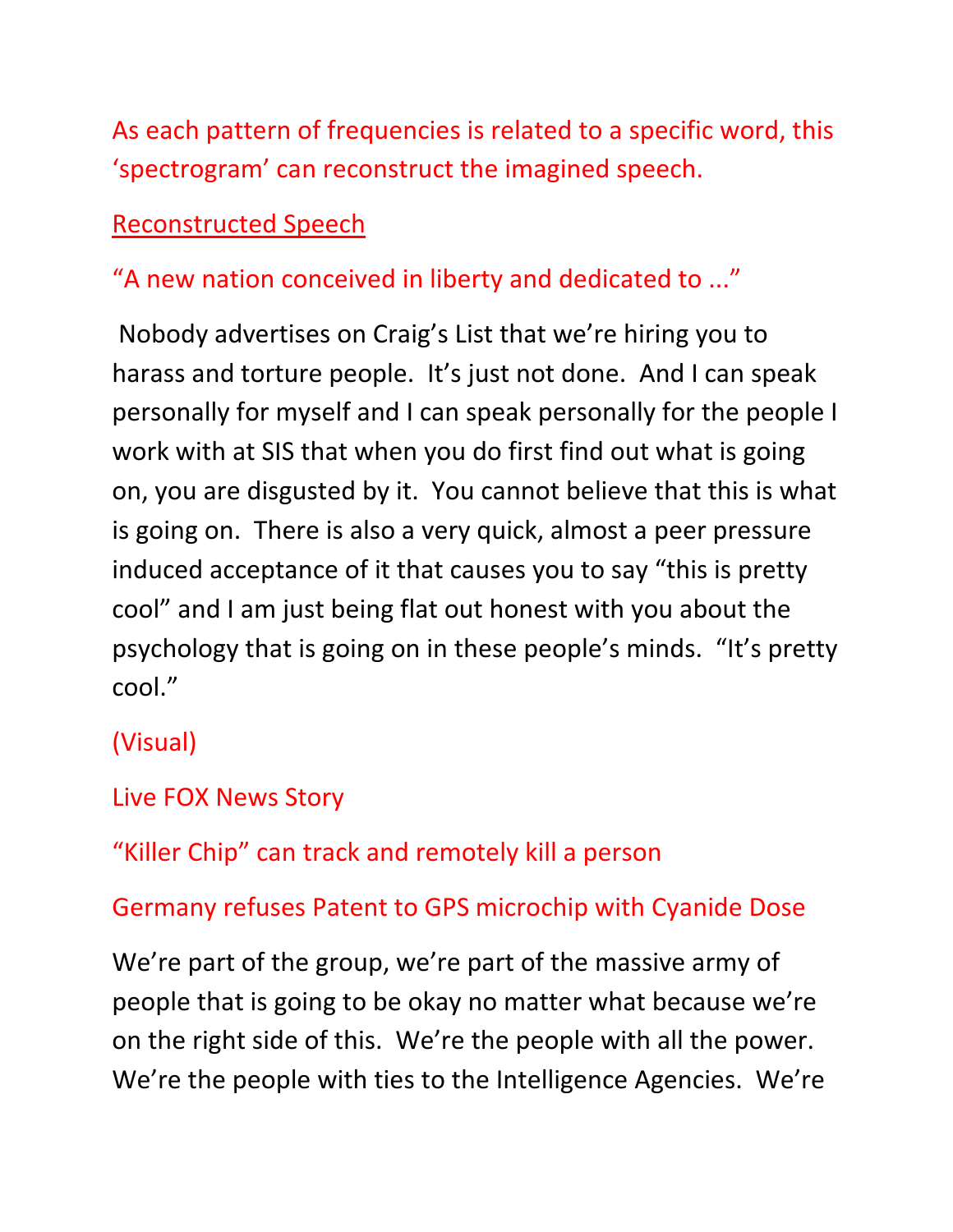the people with ties to the Government. We're the people who are going to be okay no matter what because we are willing to violate the law and get away with whatever we want to get away with and our superiors and our bosses are as well. So as long as we make them happy and we do our job, we're going to have a pretty good life. And I can tell you that this is exactly what has been done to people almost immediately upon the revealing of what is really going on. They are offered a series of incentives. They're offered, first of all, acceptance into the group. They're offered into acceptance into what will be the future of America, that you will be set, you and your girlfriend, or if you're married, you and your wife, your husband and your children are going to be taken care of, you're going to make a lot of money, you're going to have brand new cars every couple of years, your kids are going to go to the best schools, and you are going to be connected, for lack of a better term. And at this point it does take on almost an organized crime feel to it, because what you're dealing with are people that are pleasing their boss in order to do something that is absolutely illegal. They're monitoring and harassing and torturing and sometimes leading to the death of American citizens. They're violating their civil rights. They're violating their human rights. They're violating basic human decency. This is horrible stuff that is being done to people. And so you have to understand the psychological aspect that goes into convincing Gang Stalkers,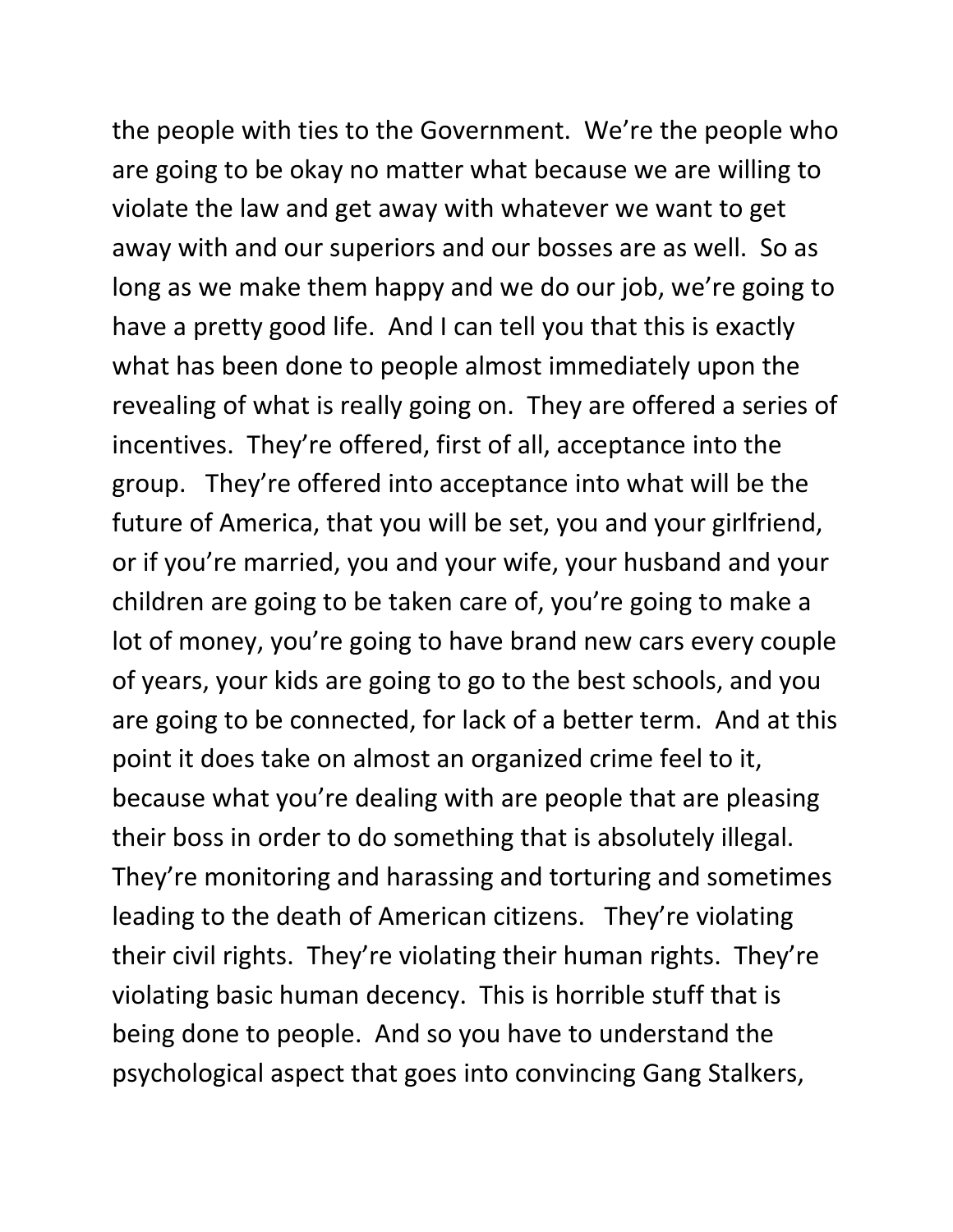people that are part of the program, to do what they're doing. It is in fact the psychological program that is run against the Gang Stalkers themselves is just as advance, if not more so, than the psychological program that is run against TIs. It absolutely is. And so what you have is this very intense psychological program that is run, in fact, one of the things that I'm not sure people are aware of, but I am trying cover this on my site because I have direct knowledge of it. Hive minds, Voice to Skull, Emotion Manipulation Behavior, Modification Technology is being used against the Gang Stalkers themselves and against people in the program and is being used to assist them in doing their job, specifically to take away their conscience, specifically to take away their empathy and their sympathy for the individual, for the targeted individual, so that they don't feel bad. So that they don't feel guilty about what they're doing.

Newsweek (Chart 44:05) School Children First In Line for Chip Implants Police State: America's New Way of Life Plus the Banning of Email and Cell Phones 575 New Law You Better Obey Freemason Police Crests . . . So? Who do *THEY* Serve? The Truth Revolution is the Only Answer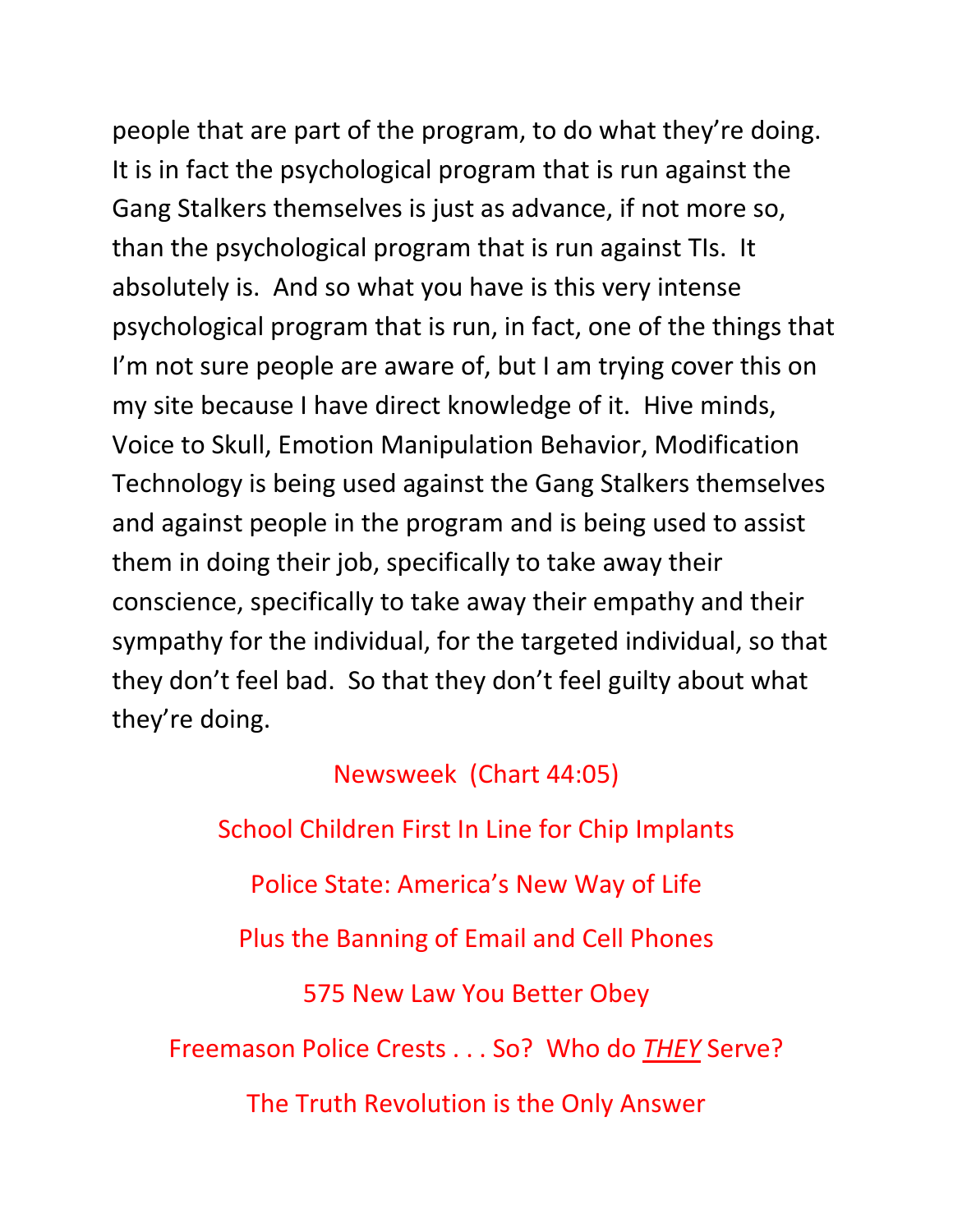Many times intelligent officers and soldiers are trained to get the empathy and sympathy out of their system because you're going to asked to kill someone for us. You are going to have to go out on the battlefield and shoot someone and you're going to shoot them just because we tell you to shoot them. And so a lot of the stuff that goes on in basic training in terms of training intelligence operatives is designed specifically to make sure that people will pull the trigger when they need to and stuff like human decency, love, compassion, empathy, sympathy and caring for your fellow human being does not enter into the decision making process. And so the exact same thing is done within the program, within the Voice to Skull Gang Stalking program, and it is done not only done not only by peer pressure and direct training but it is also handled by the technology that can manipulate people's emotions to turn off empathy and sympathy, love, care and compassion and to turn on some mercenary hired gun mentality. And the reward for going along with this is you get to be part of the social group. Look at the TI and how isolated they are. Look at how horrible it is. Look at how sad it is. But look at the TI and how isolated they are. You're not going to be isolated like that cause you're one of us. You're not going to be isolated like that because you're one of us. These are your people. Look around at all the other Gang Stalkers. Look around at the military and the intelligence services of the United States of America. Look at the local and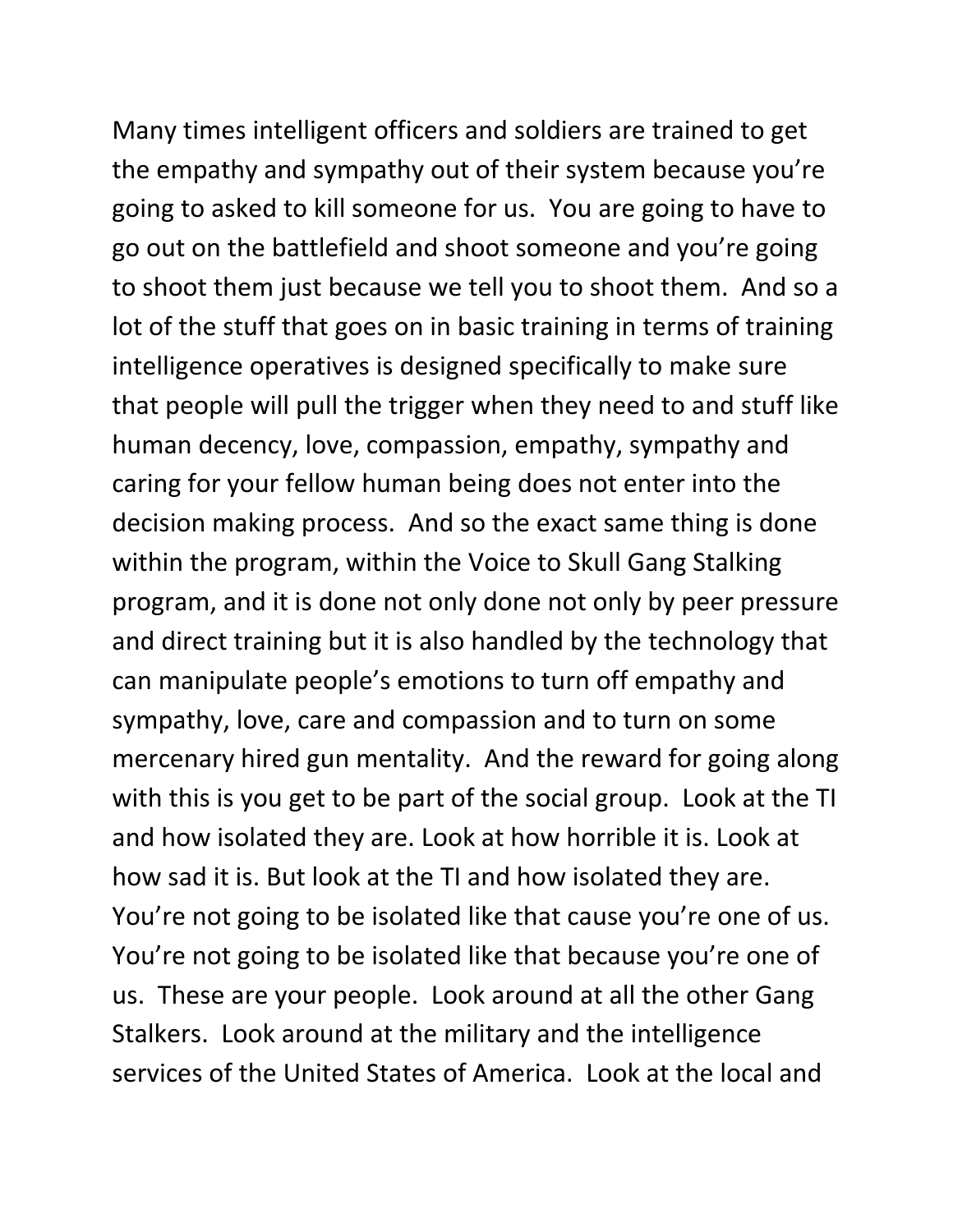state police. Look at the social workers. These are our people. You can date any one of these women that you want. You can date any one of these men that you want. Heck, we'll help you hook up. You can come and party with us and go out to dinner and do all the things that people do together. And that TI can't because of XY&Z. That TI can't because of he's on the wrong side of this. You're very, very lucky to be on the right side of this and don't you ever do anything to mess it up because you'll end up right where that TI is. You're not going to be one of us anymore. You're going to be isolated. You're going to be Gang Stalked. You're going to be tortured 24 hours a day by the most horrific technology ever conceived by the mind of man and you are going to grow old and die alone. And unfortunately, I've had a self realization moment . . . That's exactly what is happening with me. And I can totally and completely understand how that is a very, very effective strategy to get people to go along with being a Gang Stalker and to help people cover up this program. The entire point of this social engineering program that has been researched and developed for decades now, the full intent within the program, everything that is planned going forward, the day-to-day attitude of all the people is that this program is going to be rolled out nationwide and it will become the norm. Every man, woman and child in America will be under the influence of this technology. Every man, woman and child in America will be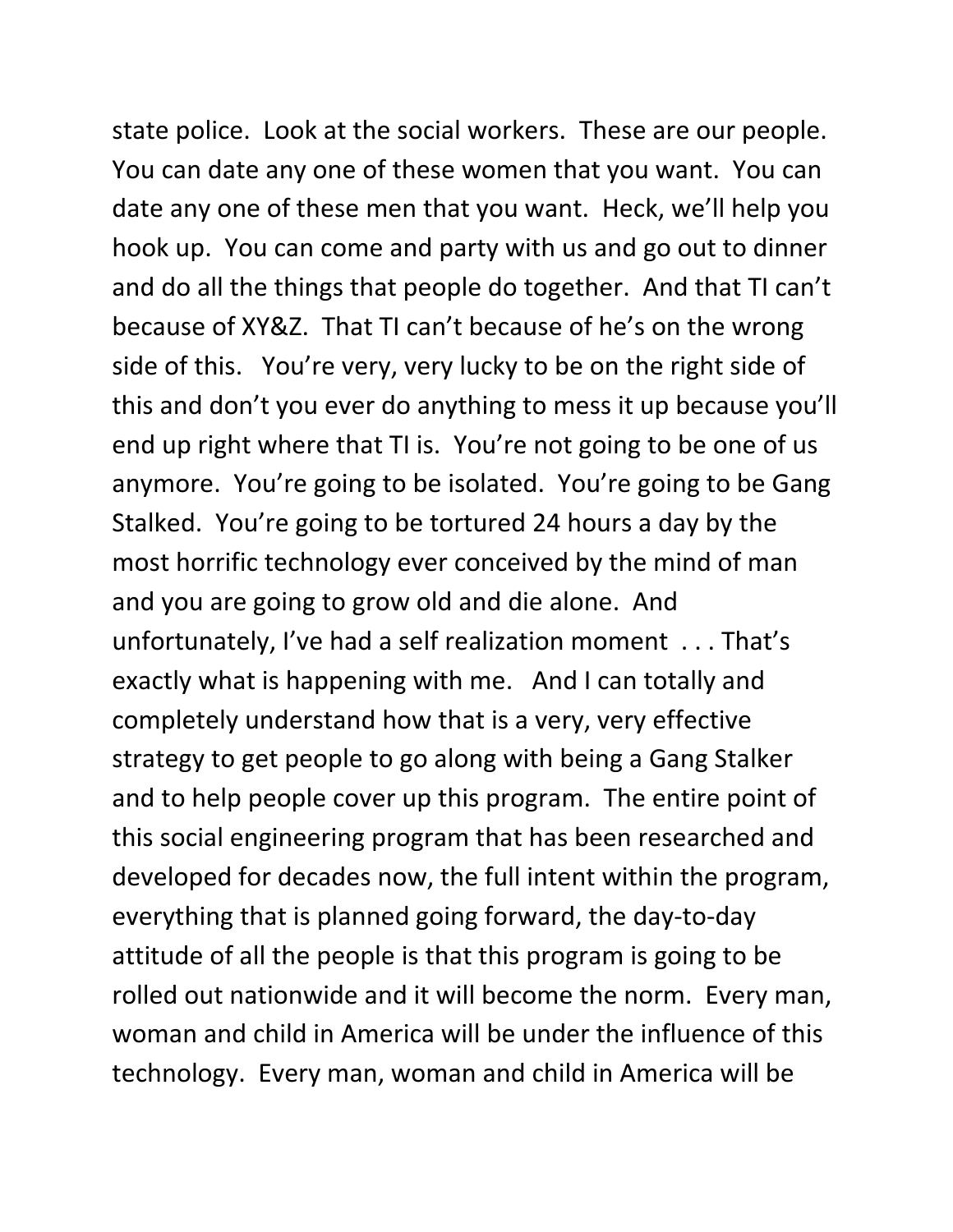one decision away from having Gang Stalkers turned against them. And the people making these decisions are not answerable to the American people, they were not elected, they did not pass any tests or go through any gates of admission or initiation to prove they were worthy to have this responsibility. They just make the decision and you're a TI and that's it. Every single man, woman and child in the United States of America will be under the influence of this technology (48:18) and as you can see going forward what's going to happen is the dividing line is going to be drawn in America. And it is not going to be black or white, Democrat or Republican, rich or poor, Jew, Gentile, religious differences or whatever, it's going to be based on who is on the right and the wrong side of this technology? Who is on the right or the wrong side of this program? So if you are not a part of this program, there is a very real risk that you are going to become a full-blown, 24/7, Targeted Individual. And, this technology at that point nationwide, will be used by automated Super Computer software programming that will manipulate the behavior, emotions and thoughts of everybody in the United States of America and it can all be done remotely. It's very much like the microchip tracking, the New World Order, this entire control grid that's supposed to be rolled out against the American people someday. And I'm here to tell you that it's already here. There isn't going to come a day where there are troops in the streets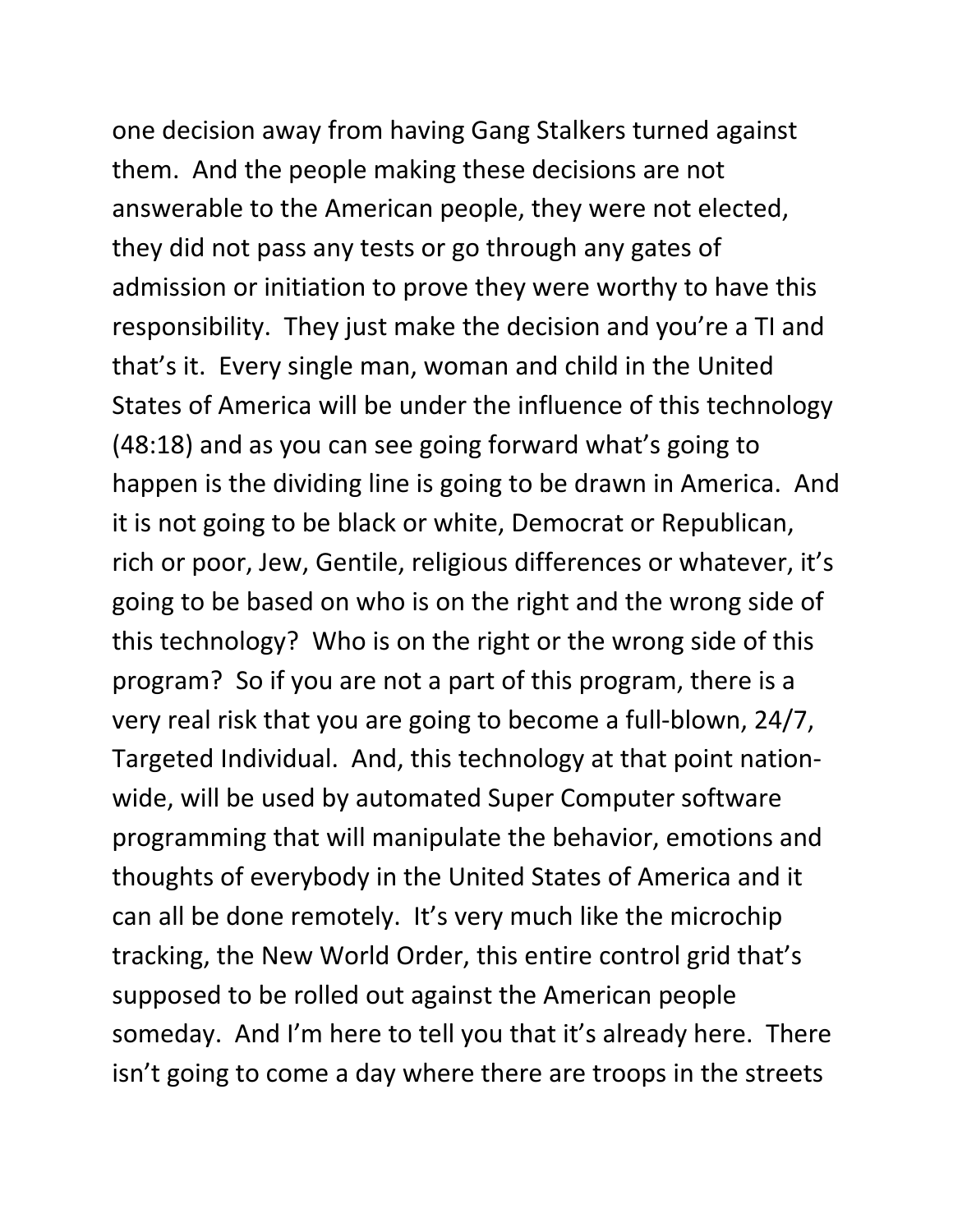and tanks rolling down your neighborhood, riot gear and all this stuff. You might have isolated incidents, it might get like that every once in a while, but the true control grid is this technology, Voice to Skull , Hive Mind, and Behavior Manipulation Technology and it can all be done remotely and simply by targeting you with the frequency, locking into the frequency, resonant frequency of your DNA and of your mind. And in that manner they can completely track and trace and control you 24 hours a day. (49:09)

### (Chart 46:52) Diagram of Chips

(Chart 48:01)

#### Size of Chips and Where Implanted Under the Skin

#### (51:03)

#### Project: Soul Catcher by Robert Duncan

The World Order: Our Secret Rulers

### (53:04)

Project Pandora

CointelPro

MK ULTRA

(57:36)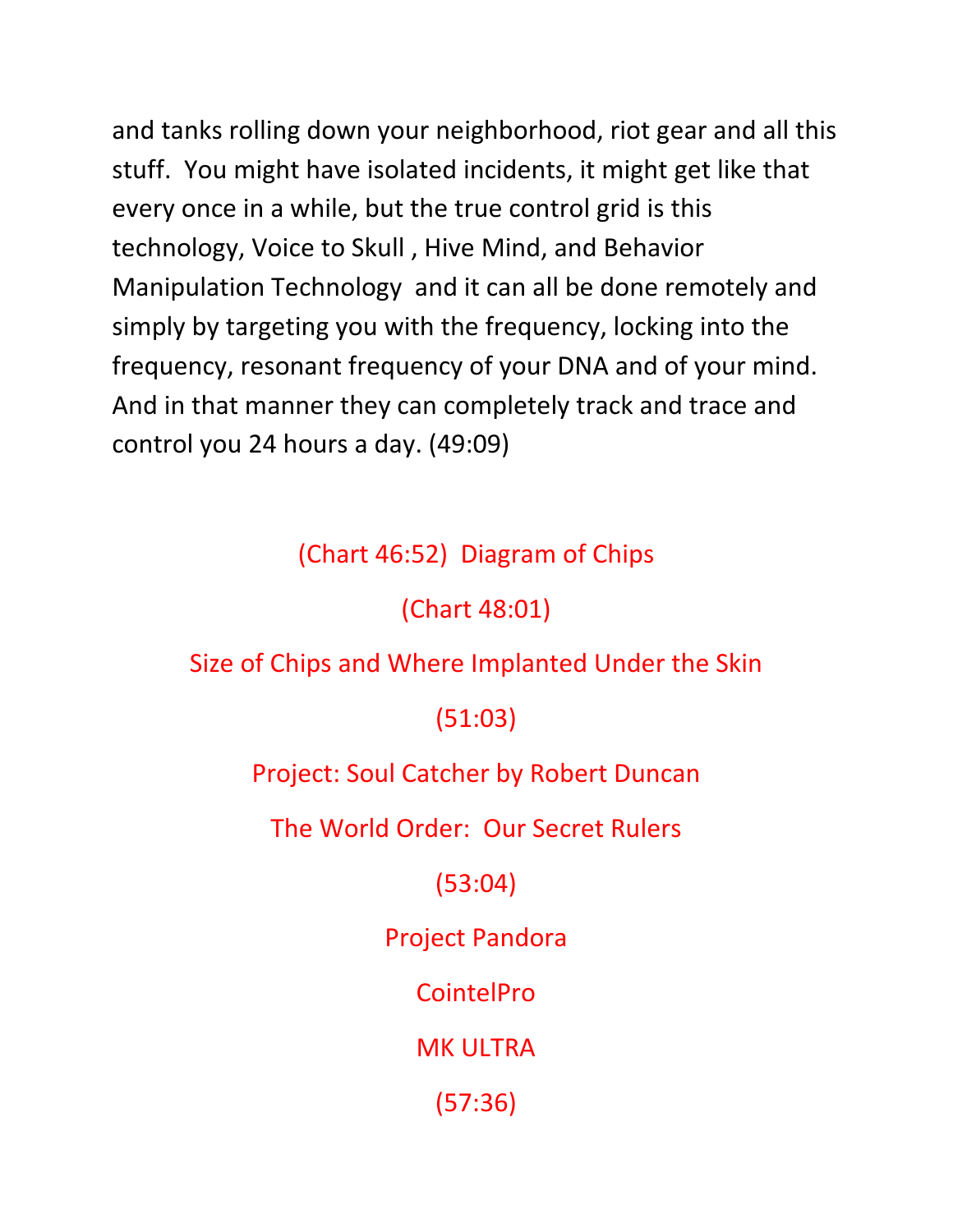The Tavistock Institute

"Sigmund Freud Institute of Social Engineering"

Military Intelligence Section 6

(Chart 49:09)

- 1. Create a problem by arming and funding extremists to take down opponents by proxy.
- 2. Incite a reaction from the public by demonizing the same bad guys you put into power.
- 3. Propose a solution which involves a military intervention, the loss of liberties, or both.

The dividing line will be between the people on one side of this technology and people on the other. And so if you're a gang stalker right now, if you're in the private security industry, if you're in the military intelligence, local state police community watch groups, what have you, . . . the reason so many people are joining into this, the reason so many people end up on that side of the fence is because it is the Only Game in Town. There is ONE SIDE and you're either with us or you're against us. And so, going forward, that's exactly what I had to think about when I decided to make this decision. That is exactly what went through my mind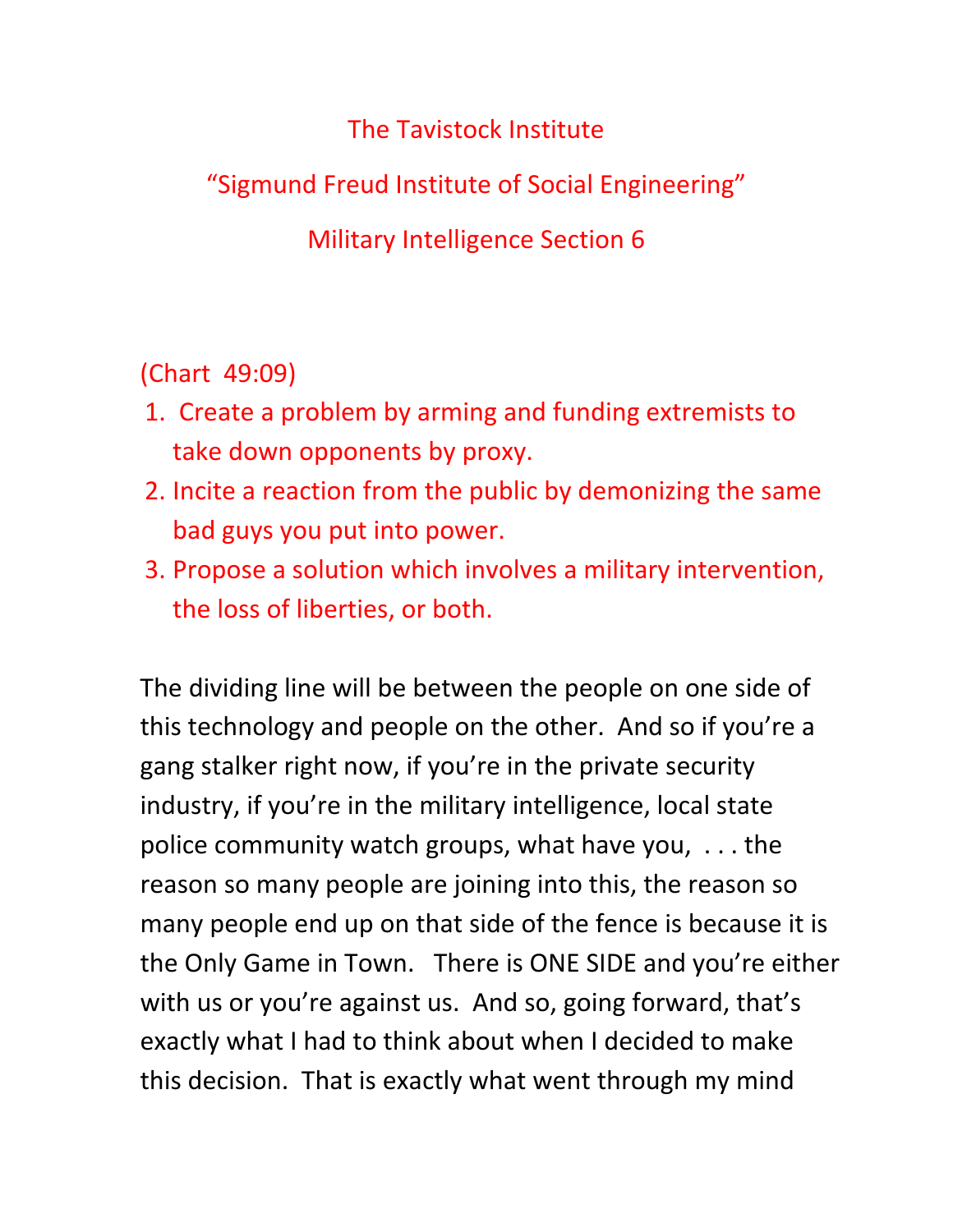and that is why it took so long to decide what to do about this because you are marking yourself. (50:59) You are standing up and saying, "Hey everybody, look at me. I don't like you. I don't like your program. I'm going to do everything I can to get it shut down." And I was fully aware the entire time, thinking about exactly what was going to happen to me. They were going to torture me. They were going to destroy all my relationships with friends and family and I was never going to be able to make a living again. And in my mind it just came down to the victims. It came down to targeted individuals all over America who were suffering every single day, who were crying out for help, who were curled up in a ball in the corner in their bedroom in horrible physical pain, in horrible emotional pain and nobody but nobody will help them. Everybody calls them crazy. Everybody says there is something wrong with them. Their family abandoned them. Their relationships with their significant others are ruined. Their kids are taken away from them and the homeless people in Seattle, they are now homeless, and they're some of the most brilliant people I've ever known in my life, as I got to know them, and they have nobody to help them. Everybody calls them crazy. Everybody says there is something wrong with them. Friends and family abandoned them. Their significant relationships are ruined. Their kids are taken away from them and they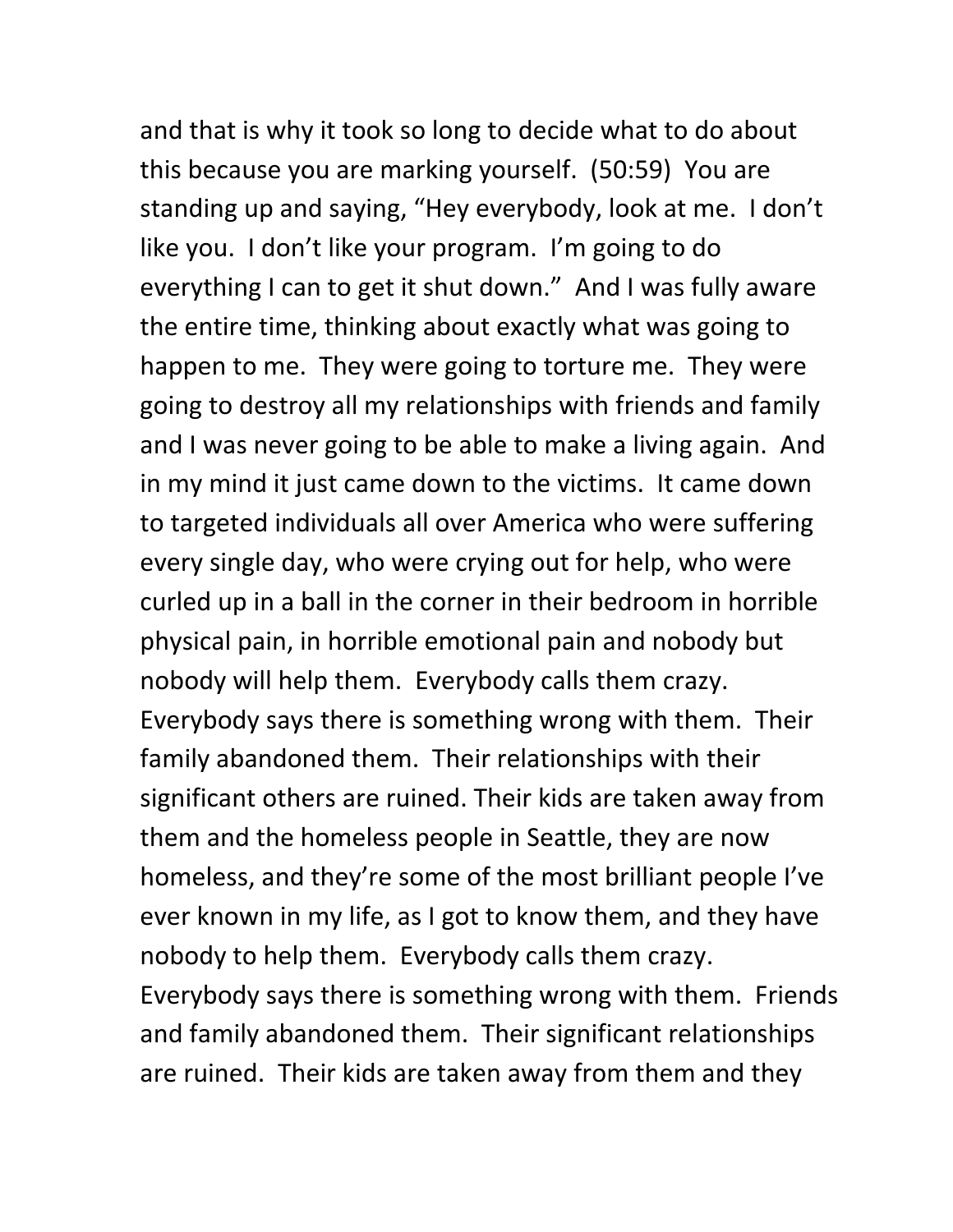are now homeless because they have no way to get out of DESC because they are going out of their way to make sure that they can't get jobs, and they can't find homes. So if a gang stalker wants to think about coming forward, this is the try to save this country, to try to save the individual out there who is on the receiving of this program and is suffering and needs our help? And I'm hoping that by me coming forward, doing the best I can and surviving as long as I can, I will inspire others and give them the courage and the hope they need to make that decision as well and see if can start making some progress against this thing. (52:30)

What is going on in America today is exactly what you just said. Some people are getting recruited into this program and some people are becoming the target of this matrix system of technological and signal intelligence and human intelligence control of the individual and of society. And that is exactly what goes on no only within not only the private security industry but within the program as a whole in Seattle. What was done to me after I decided to come forward, the choice is very clear, you're either with us or you're against us. And all of the resources that they cut you off from when you're a TI like I am now as a whistle blower, the jobs that you can't get, the coworkers that you can't make friends with, the relationships that you can't have with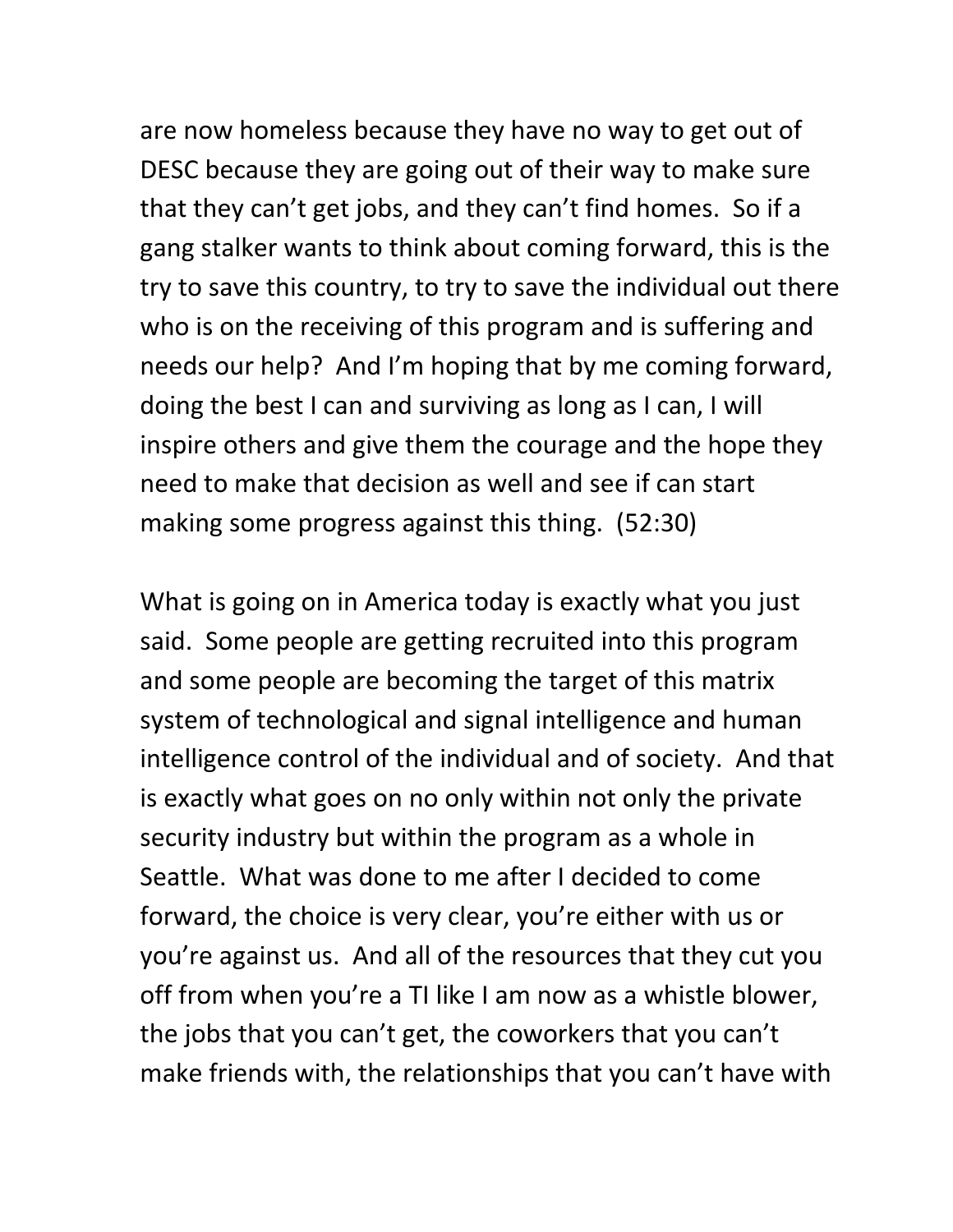people. All of that, that you cannot have, are exactly what the gang stalkers are being promised if you join. That's everything you can have and more. We're going to give you money. We're going to give you access to the finest women and the best drugs and the best connections and the best jobs and the best life that you can possibly imagine. You made it and this is your ticket to the top and you're going to come to the top with us. This is exactly what these people are being told. It is exactly why this seemingly inexplicable behavior by your fellow human beings is happening. Because they are being promised the Sun. the Moon and the Stars. They are being promised the opportunity to be a part of history, to be a part of the ruling class, to be a part of a system that is not defined by an appearance of camo and military machine guns, the American flag and God Bless America and all this stuff that you associate with power in America. These are people that look exactly like you and me. These are people that are wearing their hats backwards and baggy jeans. They're people that are dressed in modern attire. They're people that rock the modern vernacular, slang. These are people that go to the same bars and clubs that we do. These are people that go to the same schools that we do. These are the people that watch the exact same videos on the internet that we do. They are like us in every single way. They are Americans first and foremost and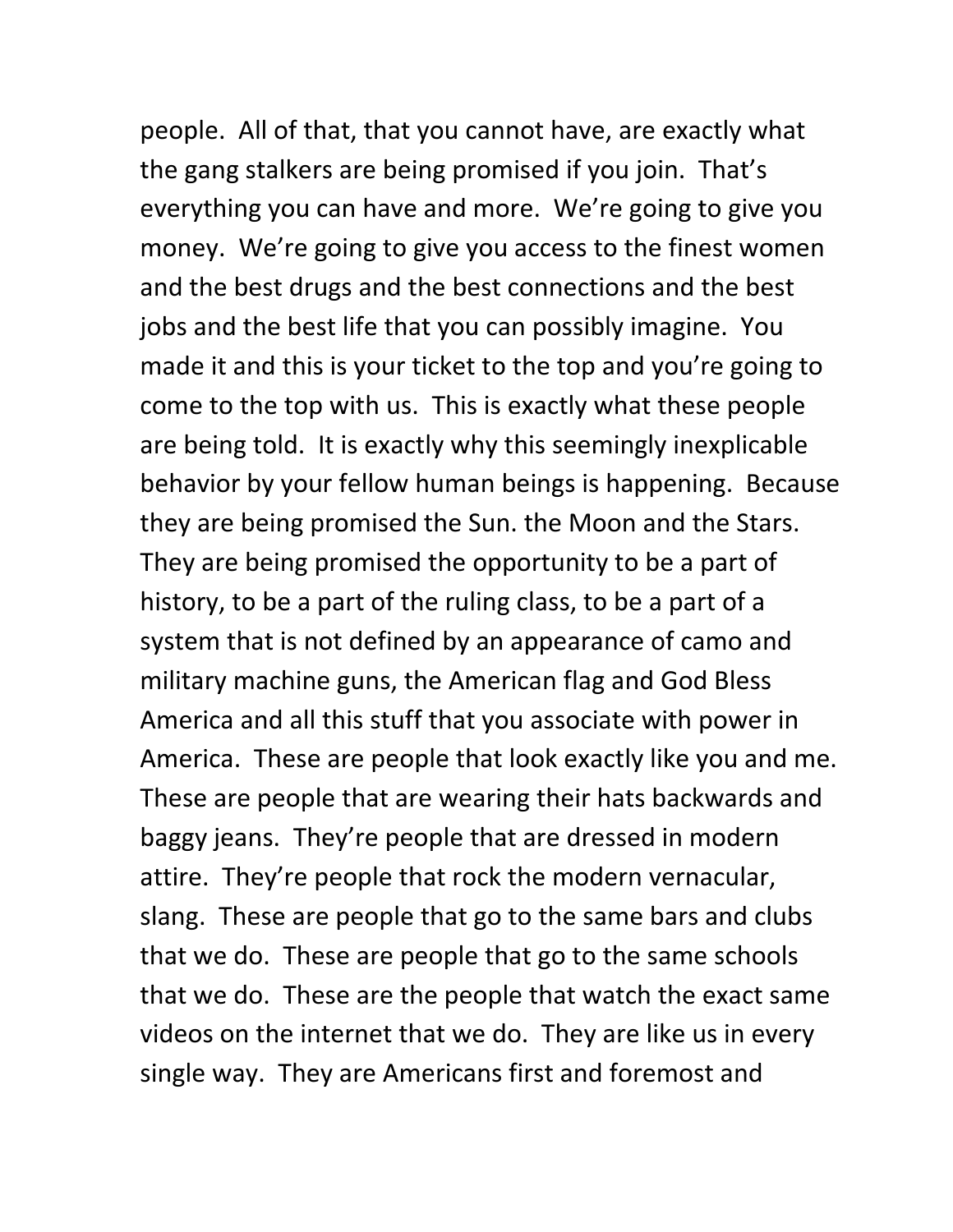because the nature of this program is so covert that cover must be maintained at all costs. So this is why you see kind of this profile of the people that are targeting you. They do not fit one particular profile. If you're in corporate America right now I can guarantee you that you're going to get corporate gang stalkers. And that is the whole point of it that they have people in all levels of society, all ethnicities, all socio economic backgrounds and they can activate them one by one and group by group wherever you are in the country. And, unfortunately, if you're on the wrong side of that you have no access to none of those resources and you are looked at as an outcast and as an outsider.

Interviewer: Okay. There are a few questions that I have. These people that are doing this gang stalking, they're doing it on the pretense that we're criminals, correct?

Correct. Real quickly. That is the premise that they use to assassinate your character amongst gang stalkers. Usually there's no actual crime that has been committed so you're not in fact criminals, but yes, that is the "why" that's told.

Interviewer: I know that I'm not a criminal but that is how they get them to do what they're doing?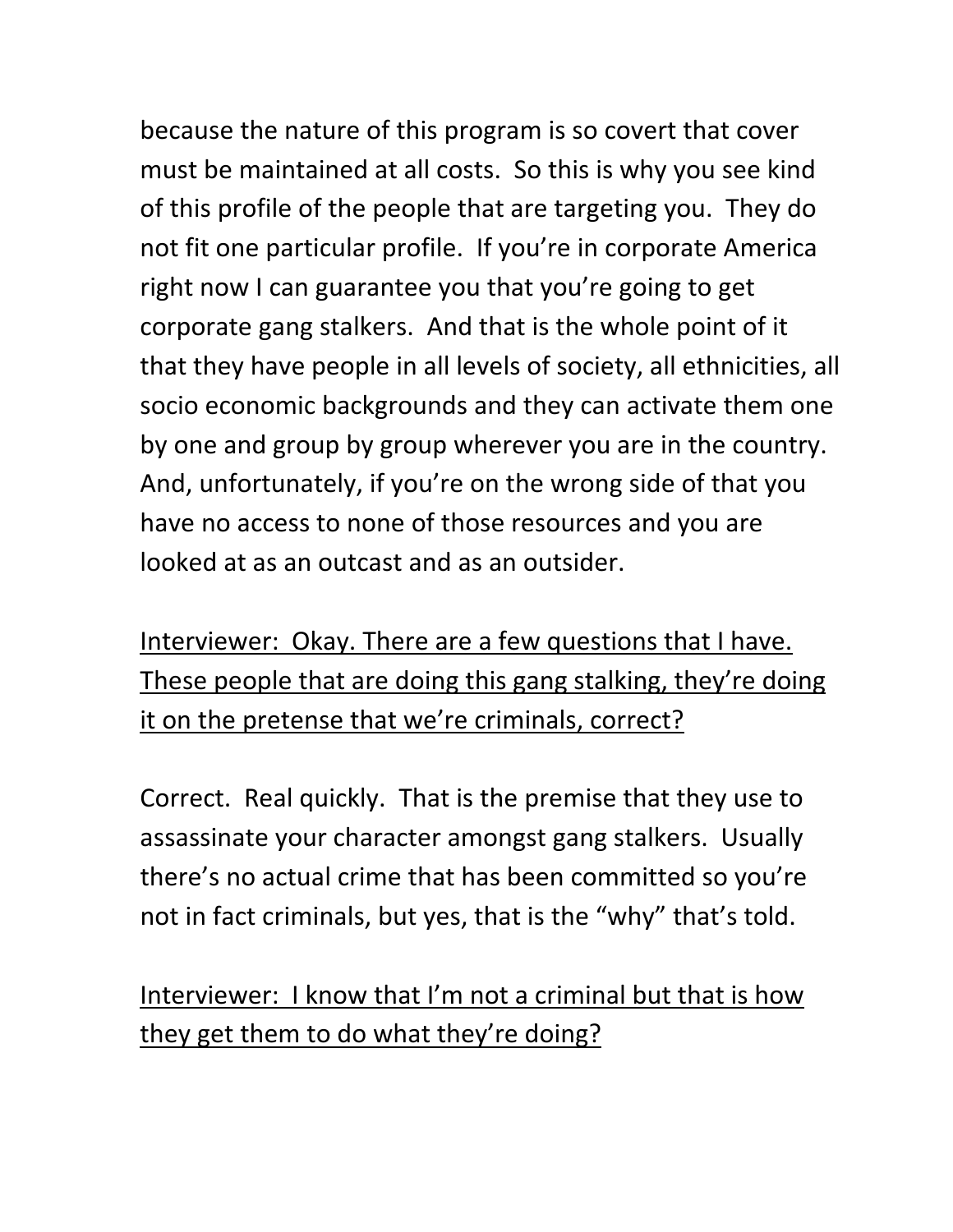Correct, yes, normally there is a part of the character assassination that's run, there are lies, there are rumors that are spread about the targeted individual, and so in relation to the TI, all sorts of stuff is said about them and in every case it's never true so I can testify as a gang stalker on that side of it that all the gang stalkers know it is not true, but it is used to generally degrade the character of the TI so that they're looked at, in general, as a scumbag. You're absolutely right.

TI Interviewer: Okay. And is that a production team that is in charge of that?

Absolutely. There is a command and control structure that is in charge normally of a targeted individual so that any elements of the program that need to be run in relation to the TI will be coordinated by a supervisor. And the supervisor will work with people that are in control of the technology on the one side and then the organized stalking or the street theater on the other side. So you do have a very stringent command and control structure. The one that I was a part of, of course, involved SIS, and SIS exclusively. But I have heard from others in general knowledge of the program that's being run around this, this could involve people in local and state police as well as what I would call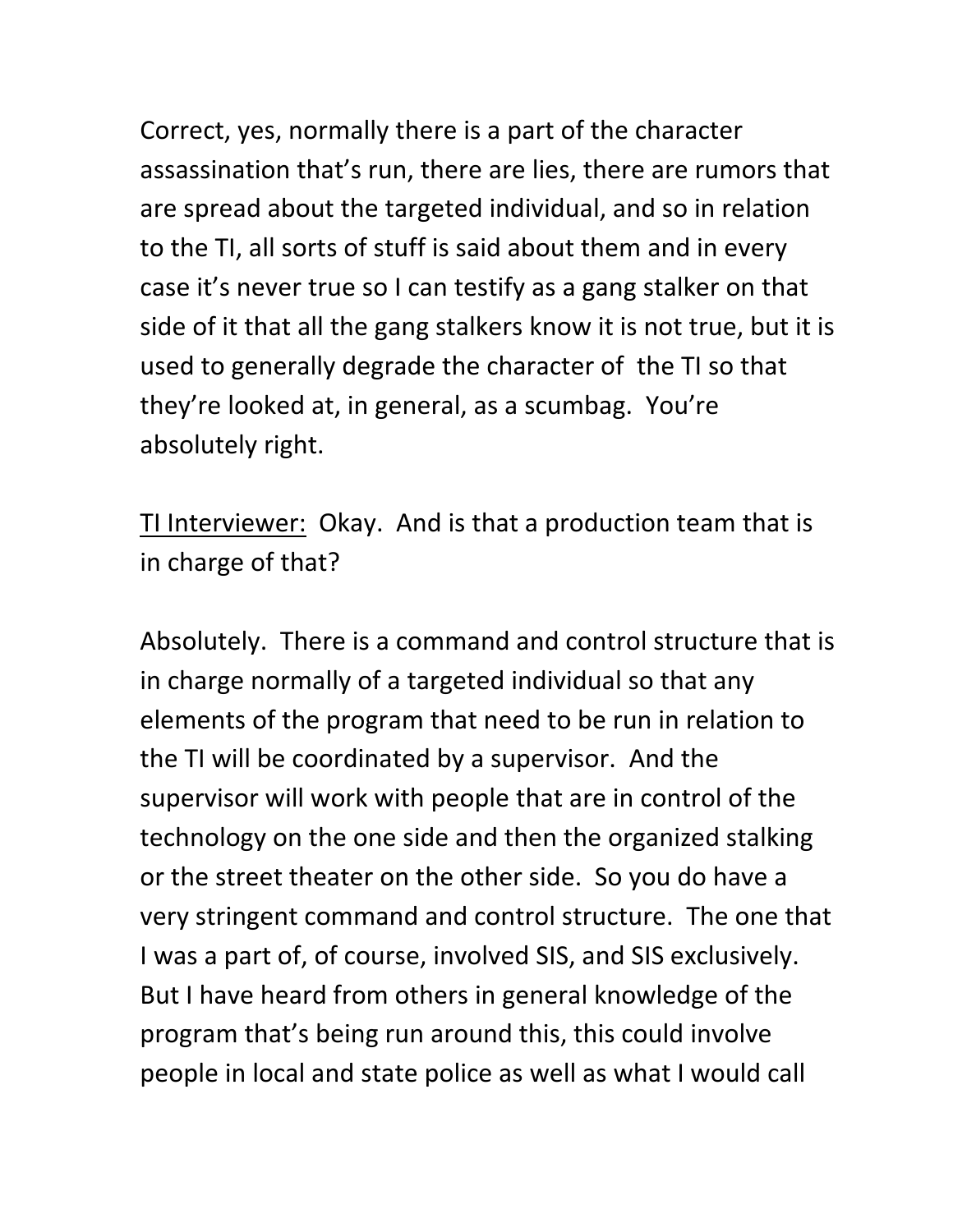intelligence operatives or assets. They are private corporations that do stuff like talent agencies recognizing talent like logistics specialists, technology specialists and then coordination specialists.

TI Interviewer: I just wanted to make one mention of something that is happening up here and it has to do with the police stations here are now putting in mental wings for the mentally handicapped instead of private institutions or something like that. I don't know if that is happening anywhere else, but that was very creepy to me, so they will be in charge more or less. That's northern California. That's very scary. The question I wanted to ask is with the DNA, when you have somebody's DNA, you can then realize the tendencies they have towards certain diseases. With this knowledge do you have any idea whether they're planning or already are stirring up that particular tendency and creating that particular disease in that person?

Thank you. That was a great question and thank you for the input concerning the mental wings in the police station. Absolutely because that is exactly the pretext that they use a lot times as an excuse to target individuals. Obviously coming up with a false psychological diagnosis. So thank you for that. As far as DNA goes, in principal, in theory, what you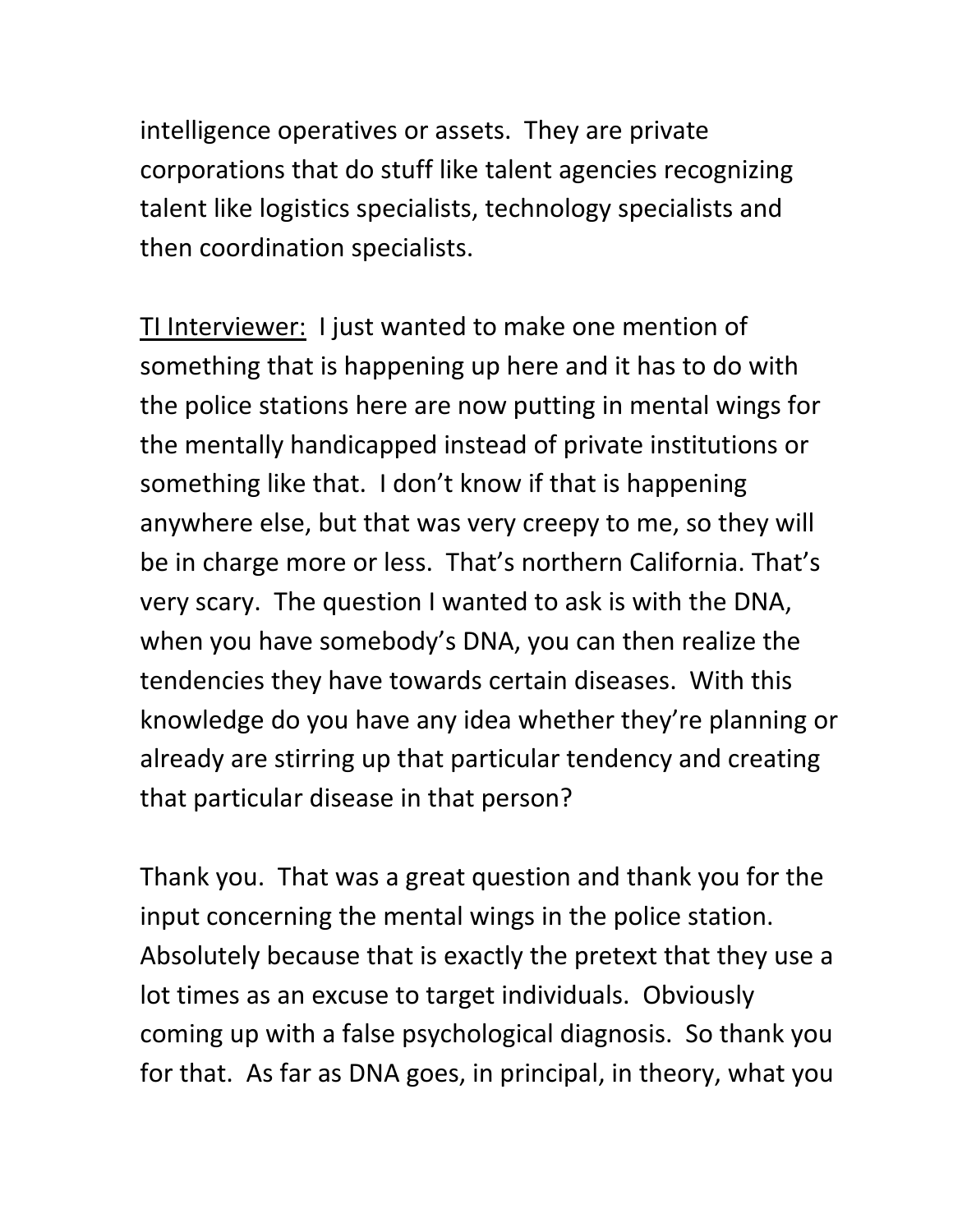say is absolutely correct. Frequencies can be used to manipulate someone's DNA and help to bring about what is otherwise a natural tendency within their genetics, so I can confirm that is true. And I can confirm that within the scientific research community, that is being done right now. There is DNA based research that is being done normally to cure diseases, but if it can be done to cure diseases then certainly someone with more nefarious goals in mind could use it to engineer diseases to bring things about. So that is a concern and one of the reasons we have to get control of the whole research and development apparatus of this country. The entire program, the way things are done in secret and scientific advancements are siphoned off for military and intelligence purposes first and then everybody else gets them.

TI Interviewer: So it isn't being done yet?

Not that I know of specifically. I cannot say that I have direct knowledge of that. What I can so though is that Amazon has billions and billions of dollars invested in a program that is used to study just those things. So if we wanted to find out who might have that knowledge, researching Amazon might be a good place to start. (1:01:06)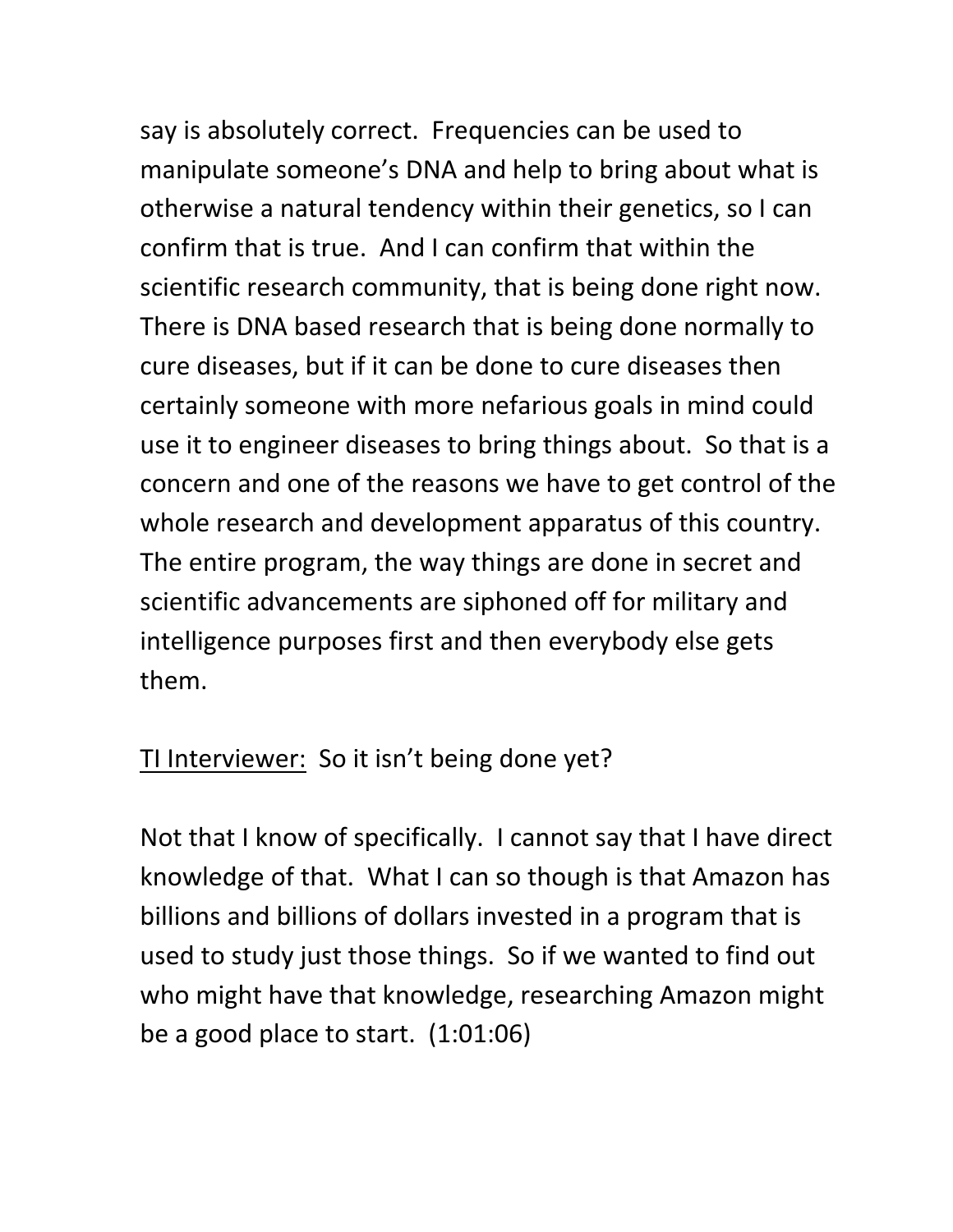TI Interviewer: I think you indicated that they won't hurt us physically, or vandalize or sabotage our property but I've had all of the above. I've literally been systematically maimed through Workers Comp medical procedures. My entire back, my spinal column from my skull all the way down to my tailbone has been sabotaged. In fact, at a 3<sup>rd</sup> lumbar ESI procedure I was brutally forced under anesthesia, screaming for the doctor to stop, and when I woke up my entire back had been maimed. The muscles had been pulled off my back. I had injections throughout my back, my neck, my shoulders. Injections into my liver, into my esophagus. Prolific damage. I'm now disabled. Is that part of the government military experimentation or was I placed there? Do you think that corporations like insurance carriers or employers place their people into these programs?

Absolutely, yes. And I'm very sorry to hear about your condition and everything that happened to you. That is horrible and I can't imagine the pain that you're in. I do want to clarify in terms of the hands off policy. I'm in no way suggesting that these people do not harm people physically. I'm speaking about, obviously what is a general rule and a general outline that people follow. But specific people, they could very well cross lines and borders and do that sort of thing. In terms of the medical, this was done under surgery,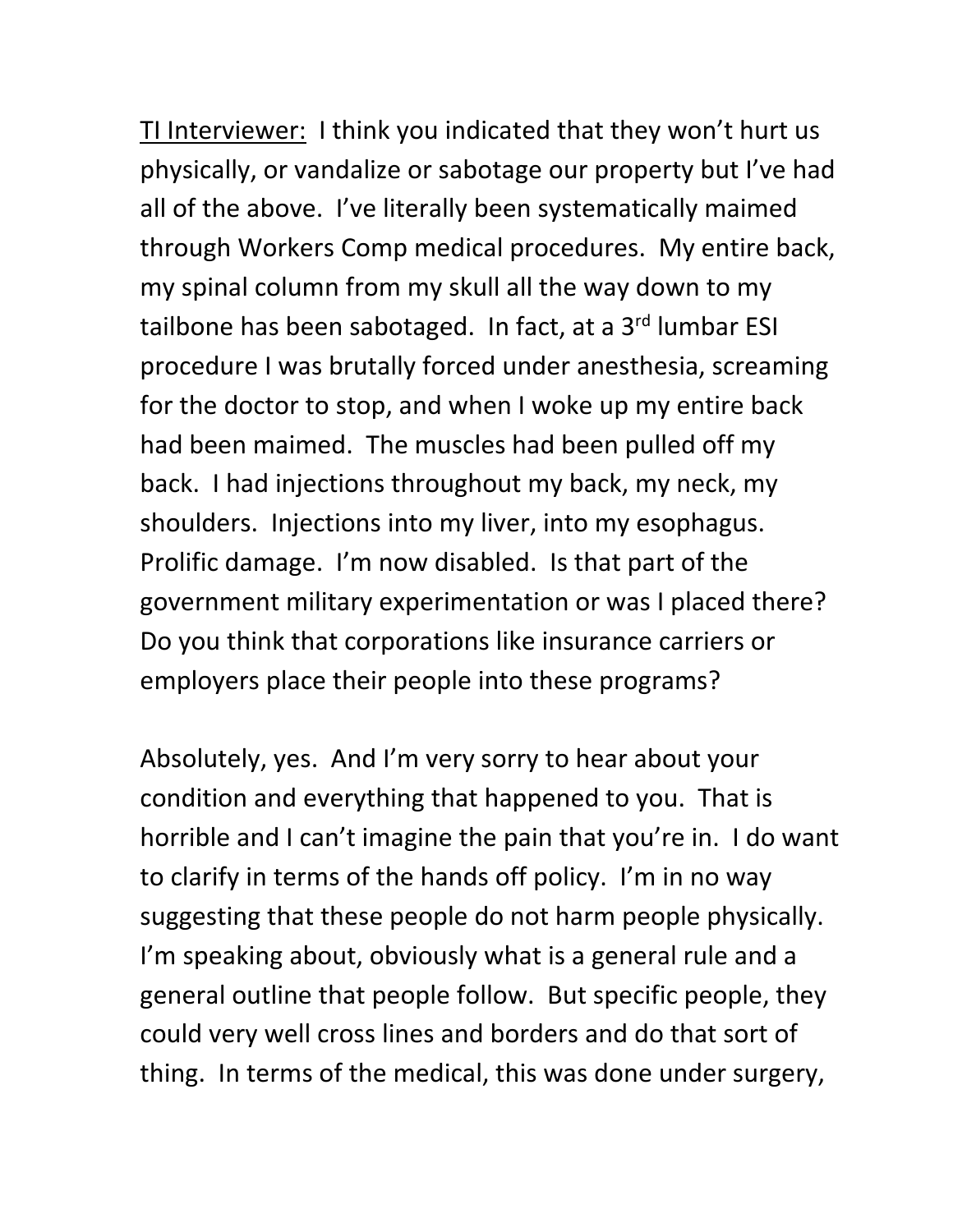so it could be that the doctors that you were under the care of were very much not concerned at all with your well being. It sounds like they really messed up the surgery.

TI Interviewer: This happened over a period of a year and a half. It just kept getting worse and I couldn't figure out why I kept getting worse until the last lumbar epidural. Even the physical therapist maimed me. But I had already filed a complaint at the California Physical Therapy Board which was completely treated with disregard and disrespect. So I know that the state of California is involved in my gang stalking and the crimes that have befallen me. But I'm also hit with Directed Energy Weapons. I get the dream manipulation, dream interrogation. By the way, the dream interrogation has been a lot about my medical history. Have I ever hurt my back before? How I was hurt at work? So that's why either they want me to believe that my employer and the defense in my workers comp claim is behind this or I don't know what because it sure seems like that's what they want me to believe. I'm going with it, although I am a whistle blower and I blew the whistle on a previous employer a few years ago as well and he told me that he had friends in high places that could make my life very difficult. And shortly thereafter bizarre things started happening at my home and at other places of employment. And that was before I ever got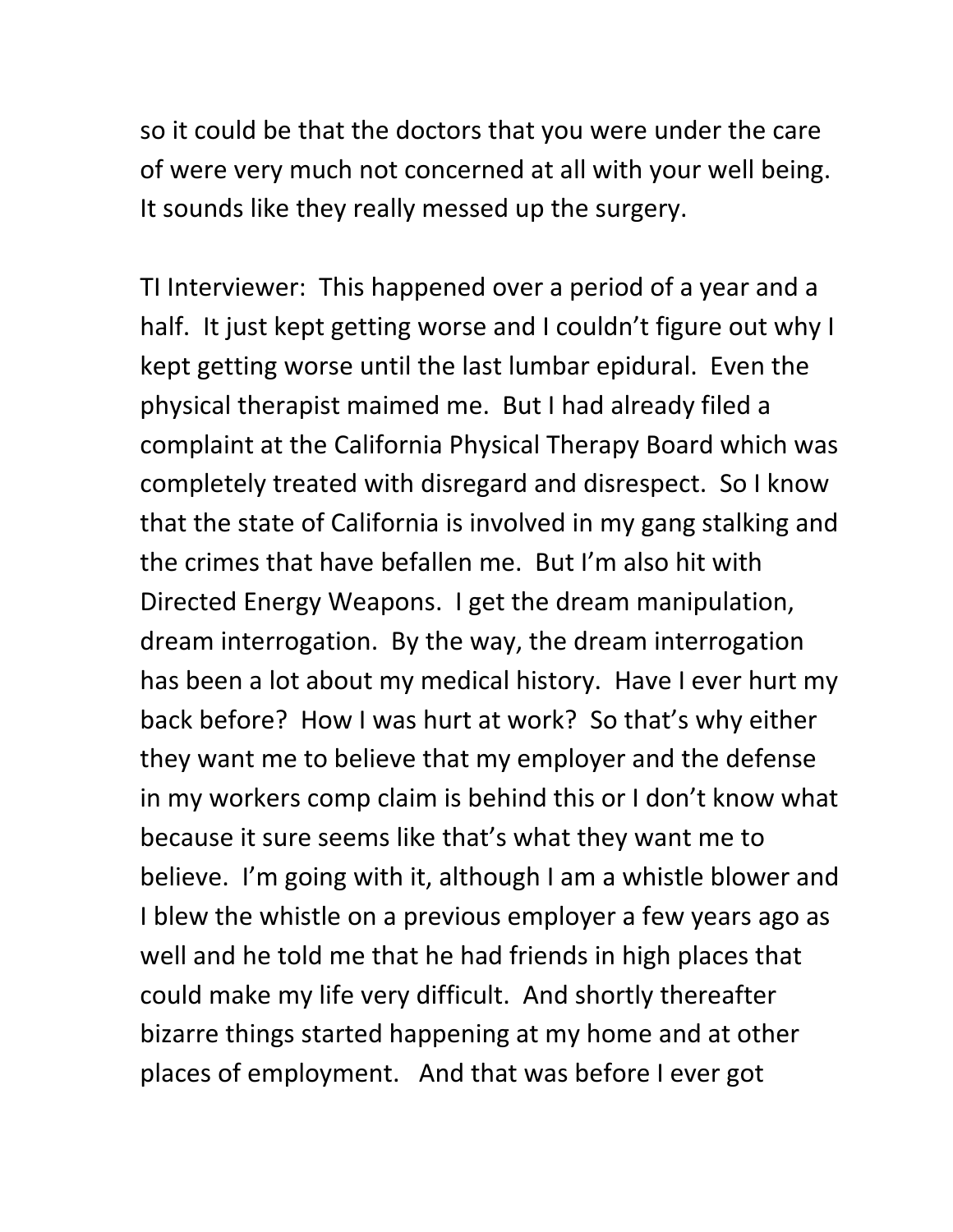injured at work. I often say, God, I hope you don't let me die before I know who has done this, who is behind all this garbage. I believe that my targeting is corporate driven. And we know that the United States is a plutocracy so it makes sense. And you say that Amazon offers up some of their employees as part of the protocol or the program?

Absolutely. They actually have dedicated entire buildings for the purposes of experimenting on their own employees and SIS employees. But, absolutely, what you were saying in terms of California officials, and them being involved, those are exactly the people that would be in the program and put in place to mess with an individual like yourself. So that definitely makes sense.

You want my supervisors name and guilty parties? Is that what you said? Most of these names are actually available, but I would name some of the people in SIS. Zimmerman, Breninger, Venturini, CEO is John Spesak. And the command and controls structure, as such, there's a Dennis P Hatton that is Watch Commander that I've worked under. The command and control is such that the direct supervisor is contingent upon your assignments and this is one of the ways that makes an interesting point with how they compartmentalize the programs within SIS, and other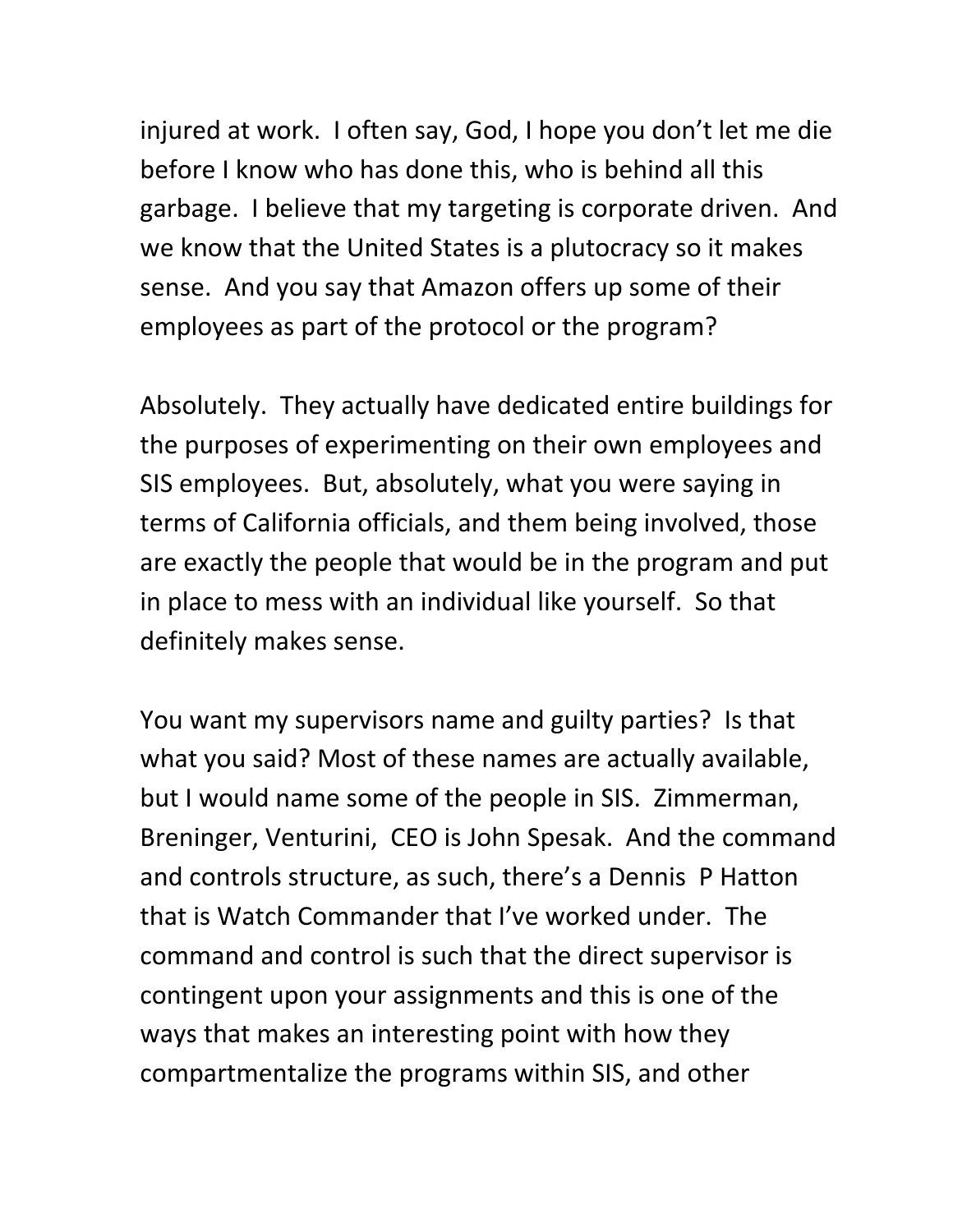companies like this so that other people don't find out about it. There is not a company-wide command and control structure. There is an assignment specific command and control structure so that when you are assigned to a specific assignment you have an immediate supervisor that you report to and that's it. And so one supervisor might only be overseeing two or three, four, five security specialists at a time. And so you have all these little cells within the company that are completely cut off from each other so that the lines of communication and information do not flow between different aspects of the company so that they can compartmentalize and keep classification on certain information that they don't want getting out. So I worked for many different people while I was there. I was assigned for many different assignments. But that was a very good question because it shows how it is organized.

TI Interviewer: You were talking about how they tried to make everybody into being a scumbag, but most of the people I have spoken with are women. There are women that are beautiful and attractive. There are women that could be your grandmother. And you say they make everybody . . . they come up with some stories. How do they hurt women, and grandmothers and kill people's pets?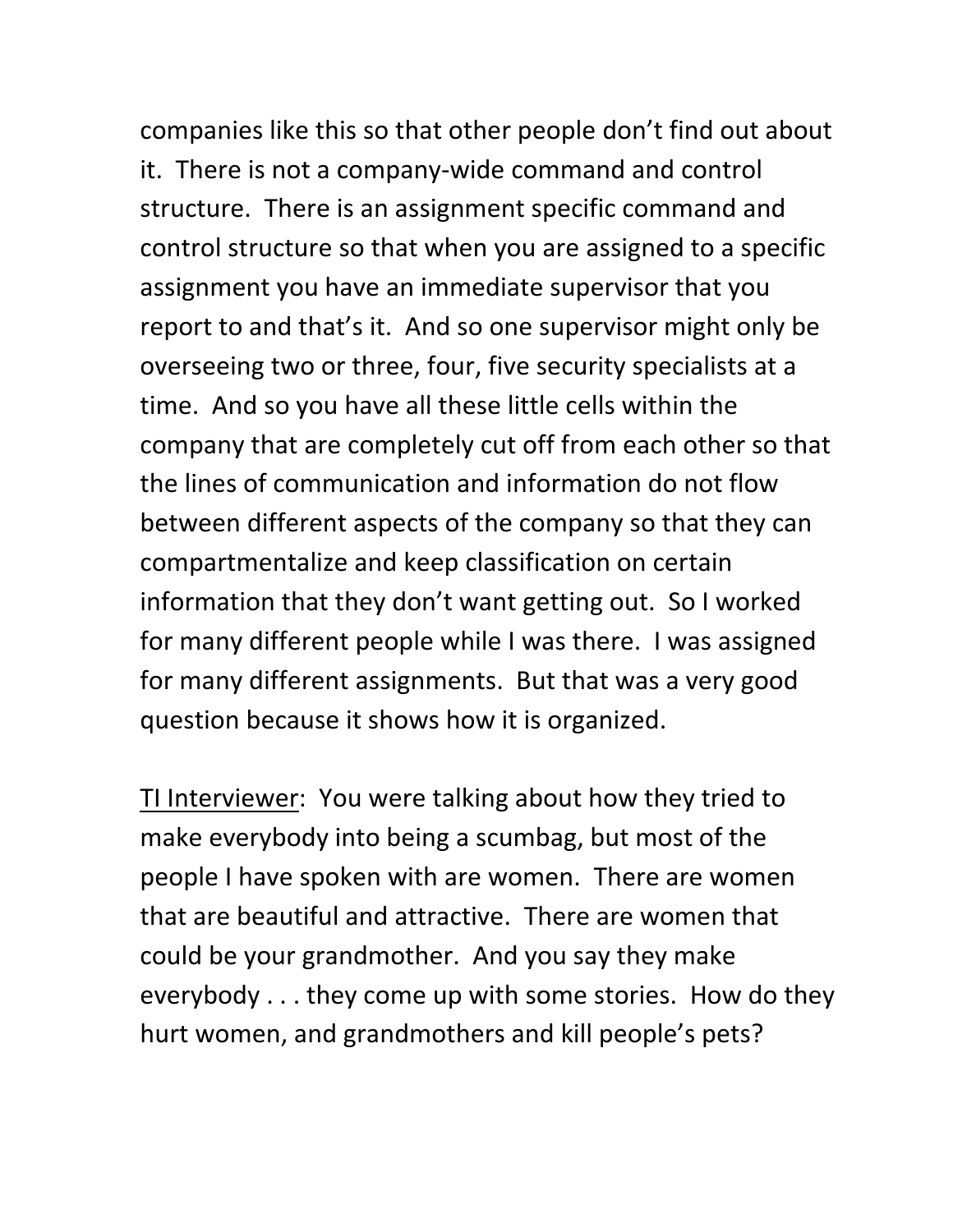Isn't that horrible? Well, first thank you for your time and words. And I do want to say that I have heard estimates up to 75% of targeted individuals are women and it absolutely breaks my heart because I can't understand the mentality of men and women as well that would actually prey on and torture and abuse a woman, a single woman. It's just horrible. These people have children, and you're absolutely right, they're tearing families apart. They're doing it to children as well. It's certainly completely out of control. But in terms of smear campaigns, character assassination, what they have is thugs and perhaps there are elements of this that even I'm not aware of. I am aware that my life has been threatened. I am aware that people have been killed within this program all the time and they bring in highly trained specialists to do that. They usually have intelligence connections. So in terms of the real dirty work that's done, there are people within the program that are capable of doing that and they do it because they get paid a lot of money. And they do it because they've been guaranteed by the higher ups in the program that they're going to get away from it. What I can speak to is the involvement of defense contractors in general. I have heard, of course, through people like Karen Stewart, Lockheed Martin, does employ organized stalkers of their own in 47 out of 50 states. I have not been able to independently verify that with my sources,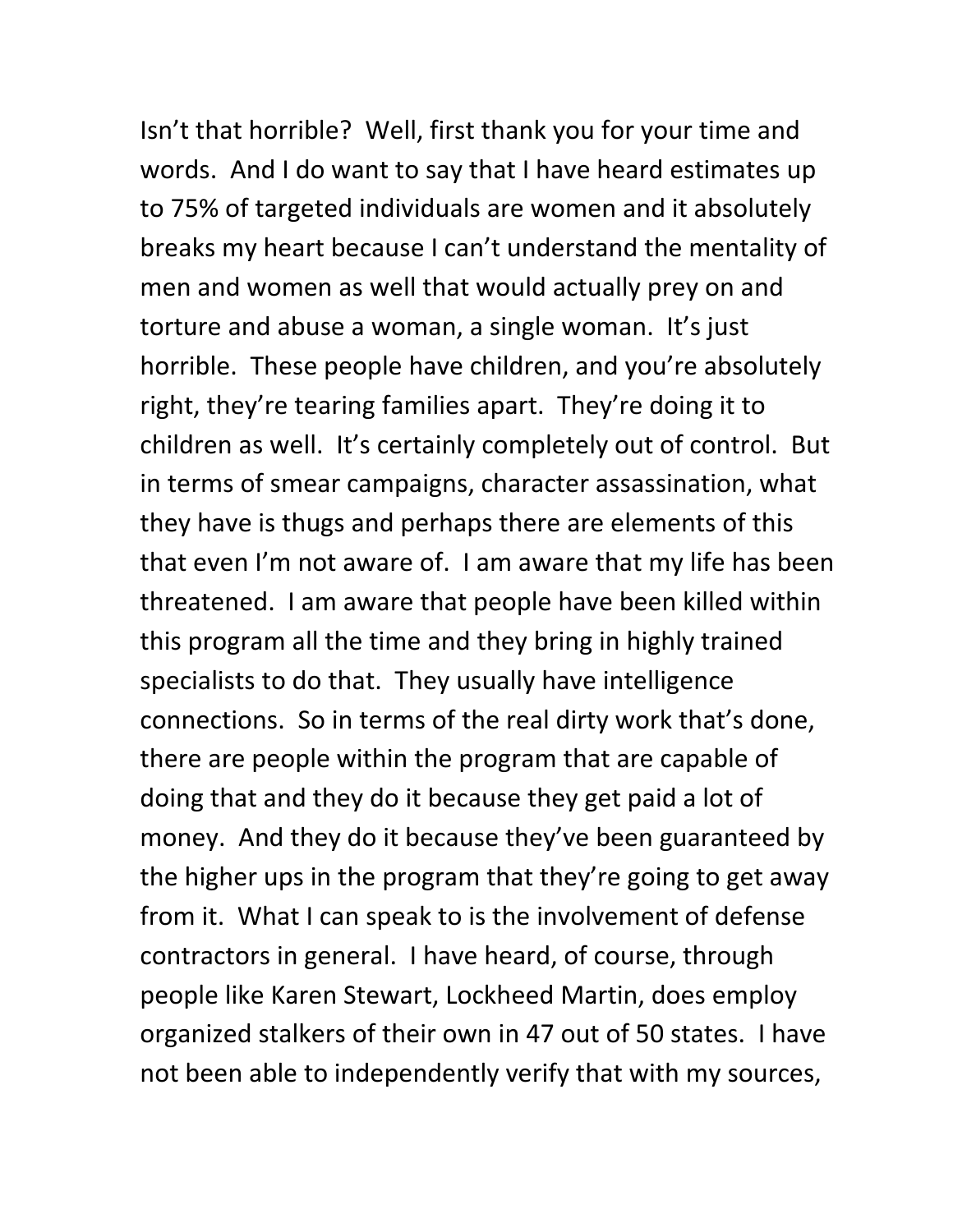but it certainly makes sense. What I do know for a fact is, of course, defense contractors are involved in the research and development of the technology going back decades. And, if anybody wants to learn more, I would suggest looking up patents into things like Microwave Auditory Effect, the Voice to Skull, the Behavior Modification, Frequency Weapons, the Directed Energy Weapons. Go back to the work of Nikola Tesla and look on down the line throughout history to see who the scientists were that were working on this and then see the connections that they had to certain aspects of the Military Industrial Complex of our country. So defense contractors are involved. I am sorry though I don't have direct knowledge of Lockheed Martin.

TI Interviewer: Are you aware of any antenna arrays that are doing the broadcasting? (1:10:24)

This is interesting. I'm glad you brought it up. This is one of the most classified aspects of the technology in terms of my knowledge of it and the average security specialist's knowledge of it. You have things basically broken down into a technical department and what I would call a personnel department. The personnel department handles the actual monitoring of the technology and the gang stalking. You then have the technical side that monitors the infrastructure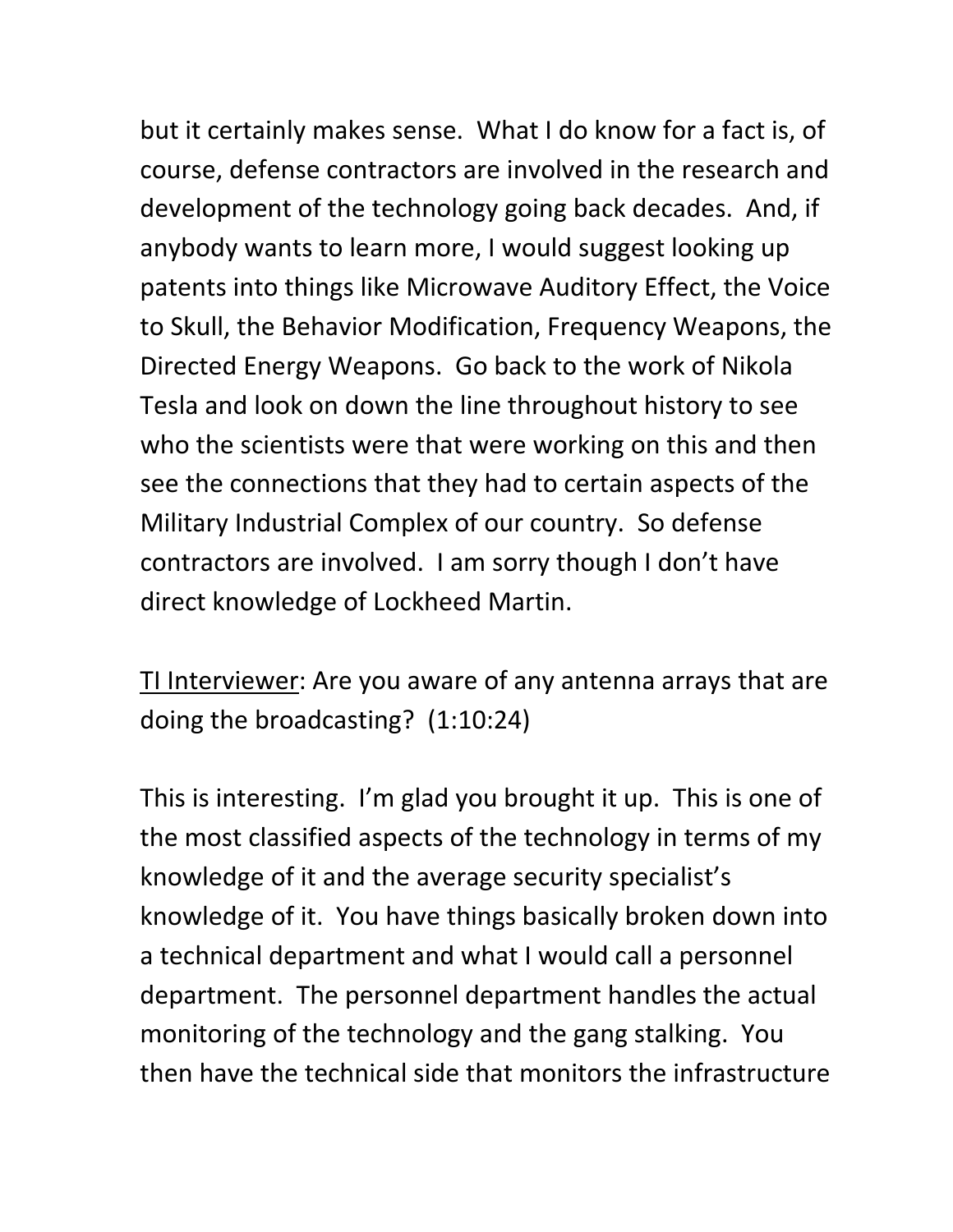for the actual building of the devices, and the cell phone towers. So I do not have direct knowledge of that. But I do know that it does utilize antennas, radar and cell phone towers. And I think radar, I know for a fact, is being used for military bases. I know some of the antennas are being camouflaged within buildings, other structures. They have entire walls and structures built around them to hide the existence of the antenna so you can see the effort that goes into covering up the locations of them. And, as a result, they're the most classified part of the program. I do not know any specifics on that other than they are out there and they are everywhere all over the United States because this system is operational country wide.

TI Interviewer: You mentioned that the artificial telepathy people are connected to, the Hive Mind, with remote neural monitoring, that's what we call the process of them hearing our thoughts and looking through our eyes. I want to know what you call it and my last question is do you have any documents that you could put online regarding this program that we could all access?

Absolutely. Yeah, thank you. Remote Neural Monitoring much of its name derives from security industry specialists so it is kind of like a street level slang that we use for it, or Hive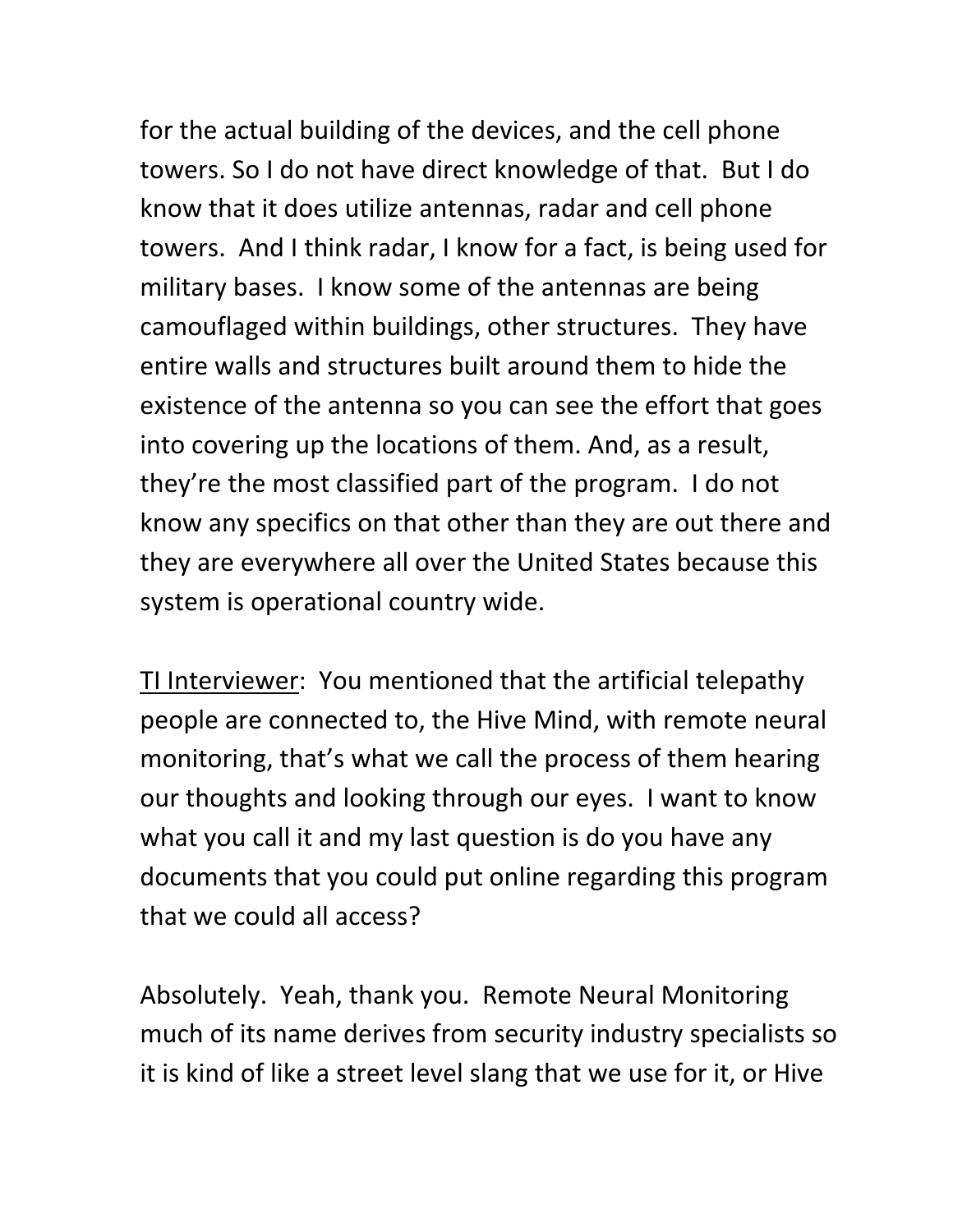Mind, Voice to Skull, Remote Neural Monitoring, some rather coarse terms that we use as well that are very descriptive but not very scientific. But the Remote Neural Monitoring is one that I think is the main feature of this, that they are able to get the information from people. So that is aspect that I think is going to be used very covertly against everyone in the country, to read people's thoughts, to see what they are thinking and then determine whether or not they are threat to the Powers That Be or the Power Establishment or to the individual motivations of companies or local officials or whatever it might be. Also, thank you for the information. I spoke with you earlier and I appreciate your help on that. In terms of documents, I do. I also have people that I am in contact with within the industry, potential allies that are sympathetic to our cause and are behind the scenes waiting the right moment, that are behind the scenes hoping that the general public will become more aware of this issue and will give them the impetus that they need to start to move behind the scenes to make progress against it. They're a lot of people that are against this program and that support TIs but they're in highly, highly classified positions. They are threatened if they speak out, and, of course, they have family and friends to think about. So we do have allies there and I do have documentation and I am planning on releasing it. I do not know when because I'm also planning legal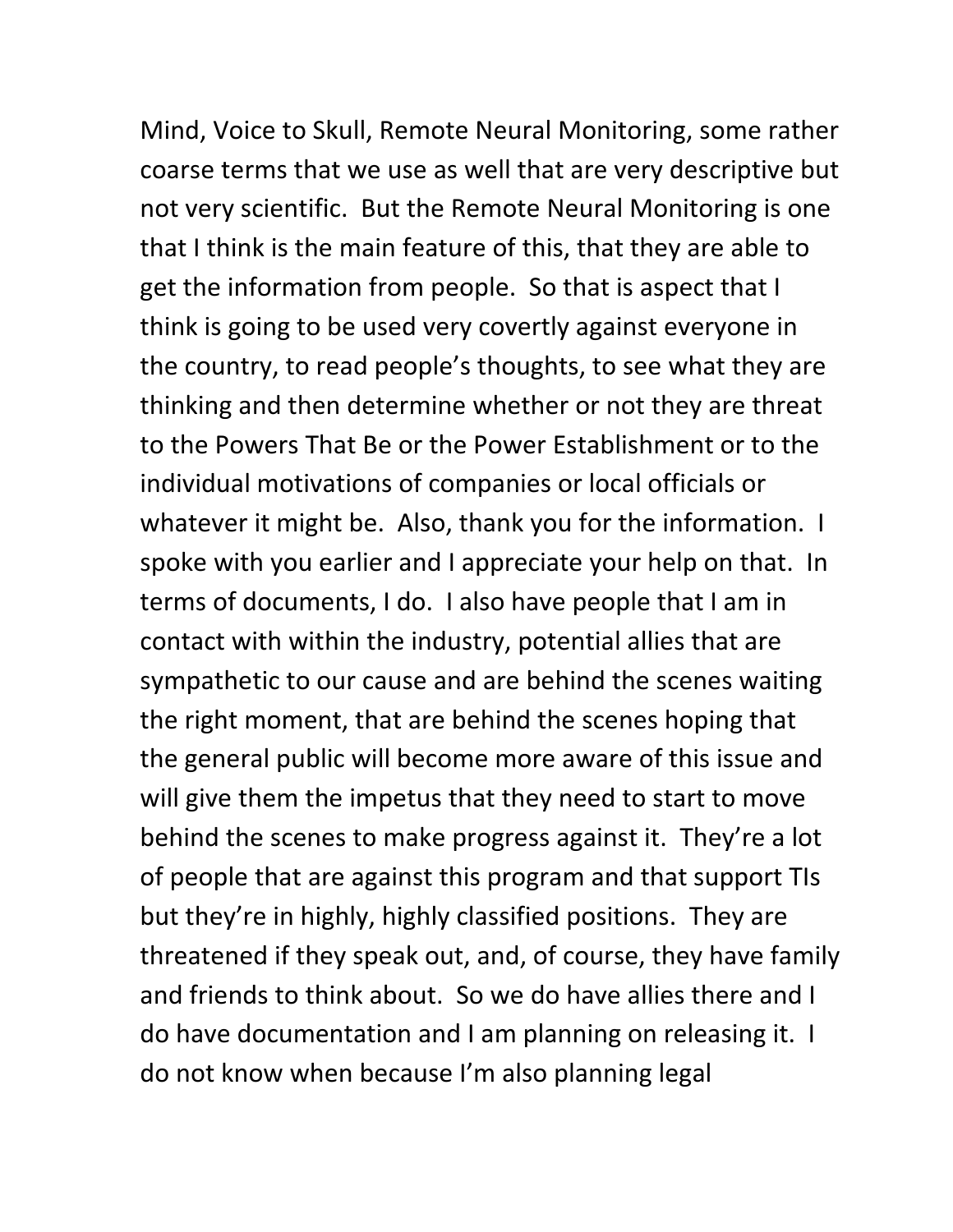proceedings against the federal government and possibly my former employer DESC and Amazon. My lawyer is advising me at this point not to release that, but depending on how that goes, very soon I may be able to do that.

TI Interviewer: I have a question. Do you see yourself stepping up and testifying with some of the TIs gathering evidence to go to court?

Absolutely, yes. I would be willing to help anyone who is bringing legal proceedings against this program or against the government. That is my main goal in coming forward is to attack this from a legal perspective and I would be happy to lend my testimony or my efforts to anyone who is pursuing that goal.

TI Interviewer: Okay, one other thing really quick. Are you a victim of V2K?

Yes I am. I am a victim of V2K, Emotion-V, the works. I have got the beta version, I believe, of what is going to be rolled out against you TIs in the next couple years. My company was involved in a research and development program of kind of the next generation of Voice to Skull and frequency weaponry. And because I knew these people, I decided to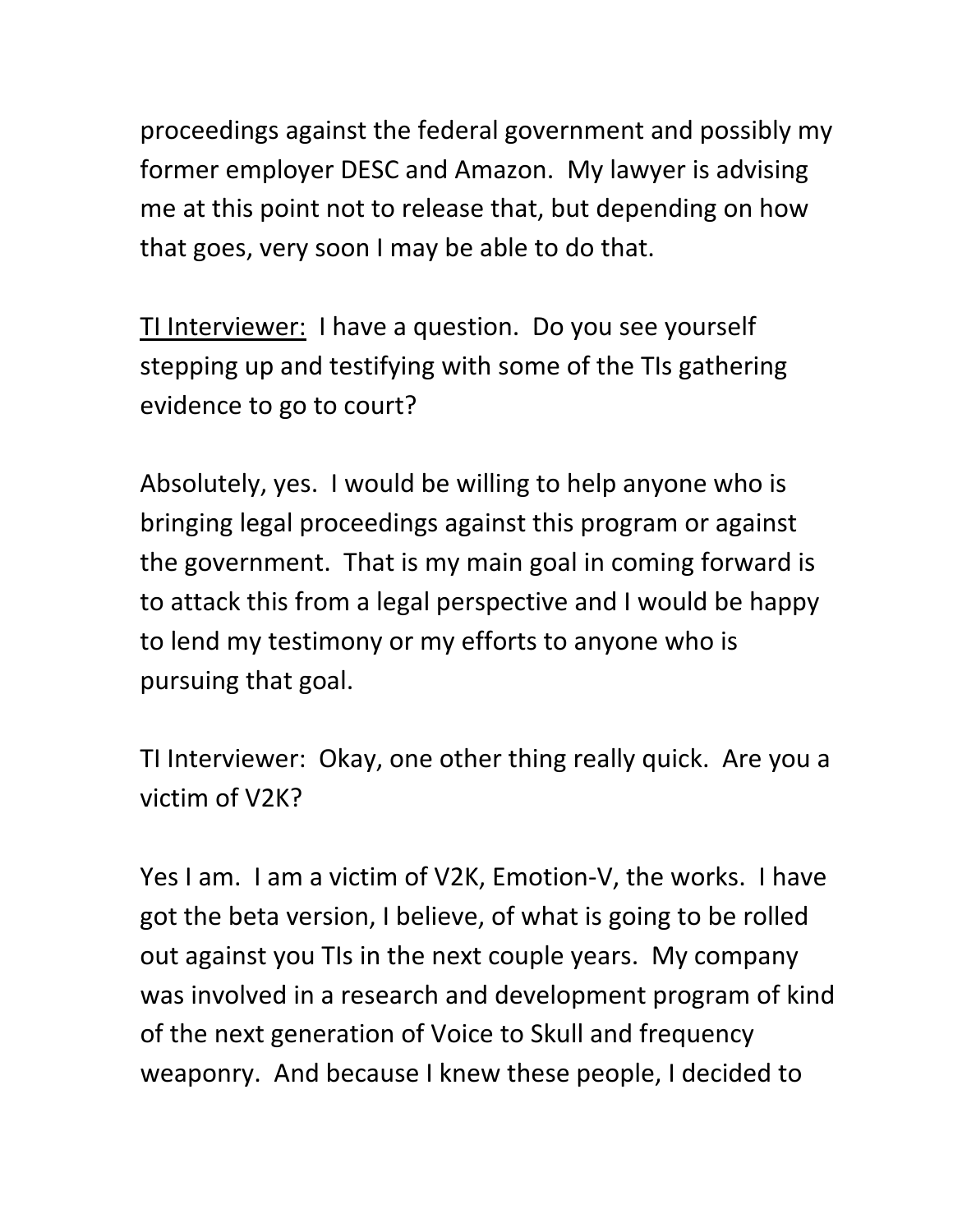blow the whistle on them. They gave me the most nasty version of it. It is highly, highly advanced. It is one of the reasons I've had a lot of problems getting relief myself is because I'm dealing with something that is what only the military would have and know about in terms of its advanced state. So, yes, I am getting all of it 24 hours a day. I'm currently homeless. I've tried five other jobs since I resigned from SIS and I'm under constant torture, surveillance and gang stalking 24 hours a day.

TI Interviewer: What sort of things are you getting with V2K? What are they telling you?

That is interesting. The main one they repeat all the time is 'Please be quiet (in not such nice terms) or we're going to kill you.' They tell me that everybody is against me. They tell me all sorts of stuff. One of the people, the lady who told of the state of California and all her medical problems where they messed up her back and the Voice to Skull was telling her that it was her corporation, or the company she was working for, I hope I get that right, but that's what they do. They beam into people's heads all sorts of things to get people to turn against each other. Turn companies against each other, turn individuals against each other. And so what they do to me I think is very similar to what I've heard from a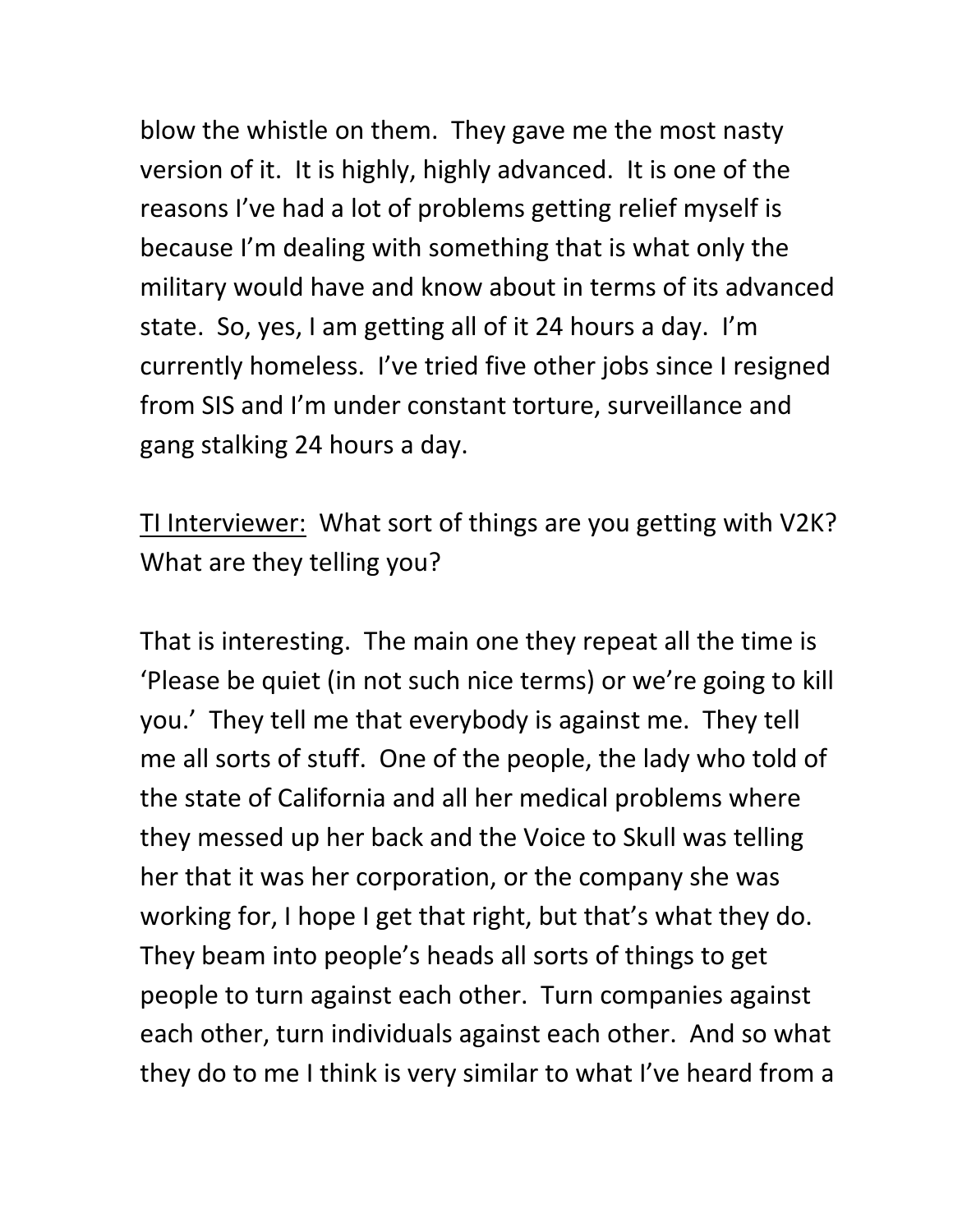lot of TIs. They'll turn TIs against their family, turn family members against TIs, for example, with co-workers and that is what they're doing with me. They're trying to manipulate me. They're trying to turn me against former employers, people I used to work with, family members, friends, people I meet in line and it is just a constant 24/7 back and forth, "don't trust this person" or "do trust that person" . . . "don't you dare try to work again or we're going to kill you" . . . "don't you dare try to contact this person or we're going to kill you" . . . "don't do this or we're going to slander you" . . . "smear all sorts of stuff all over the papers" . . . "we are very disappointed with what you decided to do" . . . They have been sending stuff into my dreams as well. It's constant 24/7 and luckily because of my training, because I know all aspects are technology induced, and I have a bit of training in gang stalking as well, my response to it always is, number one, I know where it's coming from, I know who these people are, so I'm not listening to any of it. I go out of my way to judge things for myself and make my own decisions. And when it comes to gang stalkers I just gang stalk them back. I'm only one man out here, but I try to take them on and fight fire with fire and stand my ground and just always try to maintain the status quo so I don't slip further down into the darkness, so to speak, where they're trying to put me.